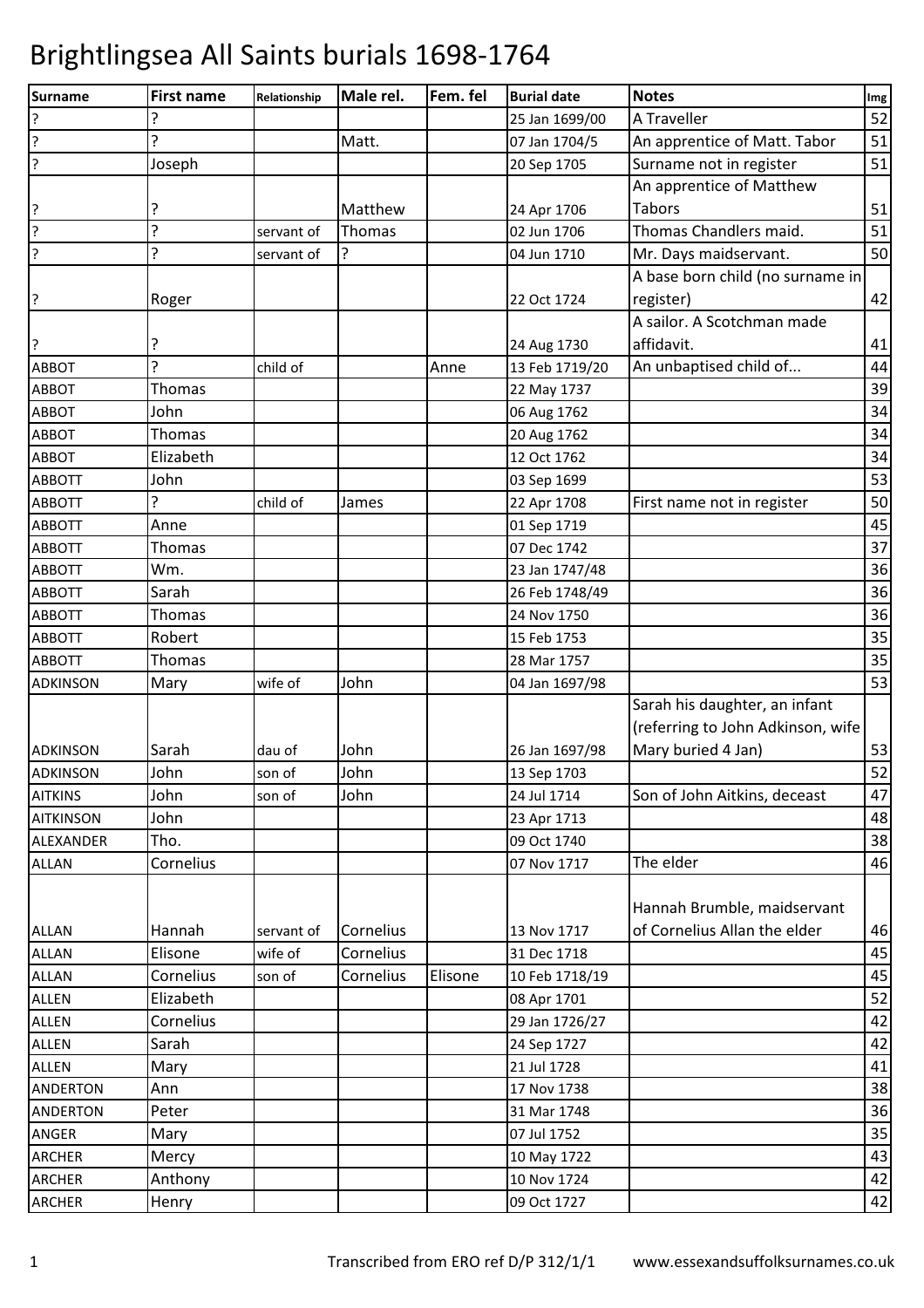| <b>Surname</b> | <b>First name</b> | Relationship | Male rel. | Fem. fel | <b>Burial date</b> | <b>Notes</b>                     | Img |
|----------------|-------------------|--------------|-----------|----------|--------------------|----------------------------------|-----|
|                | Henry             |              |           |          |                    |                                  |     |
| <b>ARCHER</b>  | <b>Brand</b>      |              |           |          | 12 May 1751        |                                  | 36  |
| <b>ARCHER</b>  | Elizabeth         |              |           |          | 01 Jul 1757        |                                  | 35  |
| <b>ARCHER</b>  | Peter             | son of       | Henry     | Deborah  | 22 Apr 1763        |                                  | 33  |
| ARMSDEAN       | Mary              | wife of      | Samuel    |          | 18 May 1714        |                                  | 47  |
| <b>ATKINS</b>  | Ann               |              |           |          | 26 May 1730        |                                  | 41  |
| <b>ATKINS</b>  | Sarah             |              |           |          | 01 Jul 1730        |                                  | 41  |
| <b>ATKINS</b>  | Mary              |              |           |          | 25 Dec 1730        |                                  | 41  |
| <b>ATNE</b>    |                   |              |           |          | 09 Sep 1718        | <b>Mother Atne</b>               | 46  |
| <b>BAALS</b>   | Catherine         | wife of      | Richard   |          | 01 Oct 1718        |                                  | 46  |
| <b>BACON</b>   | John              |              |           |          | 04 Mar 1723/24     |                                  | 43  |
| <b>BACON</b>   | John              |              |           |          | 26 Aug 1725        |                                  | 42  |
| <b>BACON</b>   | Elizabeth         |              |           |          | 03 Sep 1725        |                                  | 42  |
| <b>BACON</b>   | Mary              |              |           |          | 15 Jan 1727/28     |                                  | 42  |
| <b>BACON</b>   | John              |              |           |          | 30 Aug 1730        |                                  | 41  |
| <b>BACON</b>   | Thomas            |              |           |          | 04 Aug 1755        |                                  | 35  |
| <b>BACON</b>   | Joseph            |              |           |          | 02 Oct 1760        |                                  | 34  |
| <b>BACON</b>   | Joseph            |              |           |          | 06 Feb 1761        |                                  | 34  |
| <b>BAILEY</b>  | Mary              |              |           |          | 28 Sep 1727        |                                  | 42  |
| <b>BAILEY</b>  | Sarah             |              |           |          | 04 Mar 1730/31     |                                  | 41  |
| <b>BAILEY</b>  | Elizabeth         |              |           |          | 22 Jan 1758        |                                  | 35  |
|                |                   |              |           |          |                    | Mother Bailie's unchristened     |     |
| <b>BAILIE</b>  | ?                 | child of     |           | ŗ        | 23 Oct 1709        | child                            | 50  |
|                |                   |              |           |          |                    |                                  |     |
| <b>BAILIE</b>  | ?                 | child of     |           | ?        | 22 Jan 1712/13     | Mother Bailie's unbaptised child | 48  |
| <b>BAILIE</b>  | $\overline{?}$    | child of     | Rot.      |          | 29 Dec 1714        | Unbaptised child of              | 47  |
| <b>BAILY</b>   | Robert            |              |           |          | 24 Dec 1727        |                                  | 42  |
| <b>BAILY</b>   | Isaac             |              |           |          | 25 Sep 1729        |                                  | 41  |
| <b>BAILY</b>   | Robt.             |              |           |          | 01 Nov 1730        |                                  | 41  |
| <b>BAKER</b>   | ς                 | child of     |           | ς        | 06 May 1699        | Widd. Bakers child.              | 53  |
| <b>BAKER</b>   | John              |              |           |          | 08 Apr 1705        |                                  | 51  |
| <b>BAKER</b>   | Joanna            |              |           |          | 27 May 1708        |                                  | 50  |
| <b>BAKER</b>   | William           |              |           |          | 21 Oct 1764        |                                  | 33  |
| <b>BALLS</b>   | Mary              |              |           |          | 09 Sep 1733        |                                  | 40  |
| <b>BALLS</b>   | Richard           |              |           |          | 26 Nov 1735        |                                  | 39  |
| <b>BALLS</b>   | Richard           |              |           |          | 11 Oct 1741        |                                  | 38  |
| <b>BAMFORD</b> | Martha            | dau of       | John      |          | 19 Jan 1717/18     |                                  | 46  |
| <b>BANES</b>   | Ann               |              |           |          | 31 Oct 1727        |                                  | 42  |
| <b>BANES</b>   | Mary              |              |           |          | 02 Jun 1728        |                                  | 41  |
| <b>BARBER</b>  | John              |              |           |          | 04 Jul 1703        |                                  | 52  |
| <b>BARBER</b>  | Sarah             |              |           |          | 17 Sep 1752        |                                  | 35  |
| <b>BARBER</b>  | Mary              |              |           |          | 21 Sep 1752        |                                  | 35  |
| <b>BARBER</b>  | Rachel            |              |           |          | 13 Apr 1755        |                                  | 35  |
| <b>BARBER</b>  | <b>Bridget</b>    |              |           |          | 31 Aug 1759        |                                  | 34  |
| <b>BARBER</b>  | Ann               |              |           |          | 07 Mar 1762        |                                  | 34  |
| <b>BARBER</b>  | Anne              | dau of       | James     | Anne     | 13 Sep 1762        |                                  | 34  |
| <b>BARKER</b>  | Elizabeth         | dau of       | John      |          | 09 Mar 1699/00     |                                  | 52  |
| <b>BARKER</b>  | Edward            |              |           |          | 28 Mar 1700        |                                  | 52  |
| <b>BARKER</b>  | ?                 | son of       | ?         |          | 23 Feb 1708/9      | Mr. Barker's boy                 | 50  |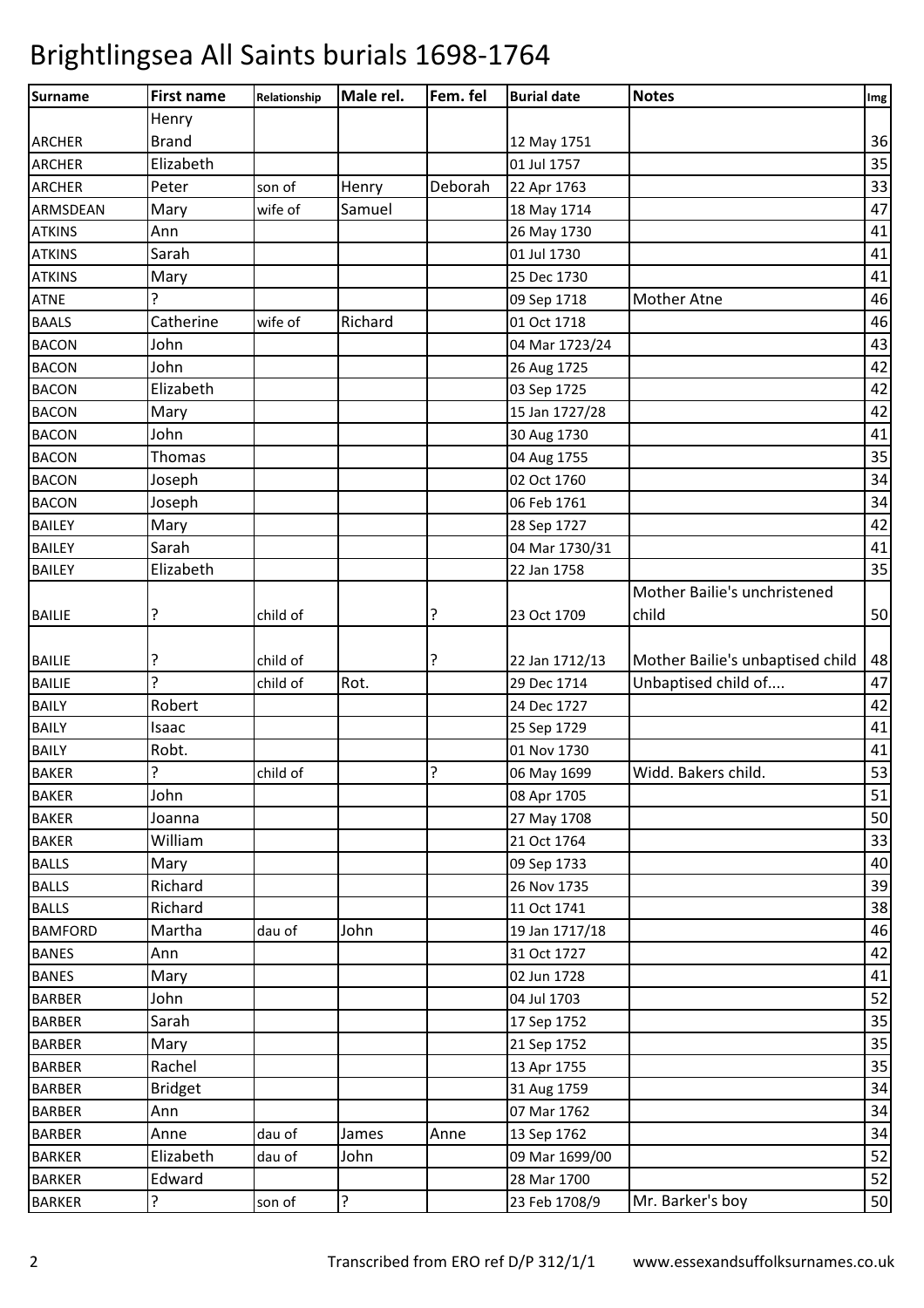| Surname            | <b>First name</b> | Relationship | Male rel. | Fem. fel | <b>Burial date</b> | <b>Notes</b>          | Img |
|--------------------|-------------------|--------------|-----------|----------|--------------------|-----------------------|-----|
| <b>BARKER</b>      | William           |              |           |          | 08 May 1720        |                       | 44  |
| <b>BARKER</b>      | Thomas            |              |           |          | 07 Mar 1721/22     |                       | 43  |
| <b>BARKER</b>      | Thomas            |              |           |          | 06 Apr 1722        |                       | 43  |
| <b>BARKER</b>      | Sarah             |              |           |          | 26 Jul 1723        |                       | 43  |
| <b>BARNES</b>      | Ann               |              |           |          | 07 Nov 1764        |                       | 33  |
| <b>BARRET</b>      | Mary              |              |           |          | 11 Sep 1743        |                       | 37  |
| <b>BARRET</b>      | Eliz.             |              |           |          | 06 Feb 1745/46     |                       | 37  |
| <b>BARRET</b>      | Henry             |              |           |          | 20 Sep 1747        |                       | 36  |
| <b>BARRET</b>      | Susanna           |              |           |          | 15 Nov 1747        |                       | 36  |
| <b>BARRET</b>      | Henry             |              |           |          | 13 Aug 1751        |                       | 36  |
| <b>BARRET</b>      | Anne              |              |           |          | 26 Jan 1754        |                       | 35  |
| <b>BARRET</b>      | Henry             |              |           |          | 19 Dec 1756        |                       | 35  |
| <b>BARTHOLMEW</b>  | William           |              |           |          | 08 Mar 1728/29     |                       | 41  |
| <b>BARTHOLOMEW</b> | Robert            |              |           |          | 25 May 1721        |                       | 44  |
| <b>BARTHOLOMEW</b> | Sarah             |              |           |          | 23 Jun 1725        |                       | 42  |
| <b>BARTHOLOMEW</b> | Mary              |              |           |          | 21 Oct 1726        |                       | 42  |
| <b>BARTHOLOMEW</b> | Anthony           |              |           |          | 08 Jun 1729        |                       | 41  |
| <b>BARTHOLOMEW</b> | Wm.               |              |           |          | 04 Sep 1730        |                       | 41  |
| <b>BARTHOLOMEW</b> | W.                |              |           |          | 08 Nov 1731        |                       | 40  |
| <b>BARTOLMIE</b>   | 5.                | child of     | Wm.       |          | 22 Feb 1712/13     | Unbaptised child of   | 48  |
| <b>BASANT</b>      | Mary              |              |           |          | 03 Mar 1708/9      |                       | 50  |
| <b>BASANT</b>      | Mary              |              |           |          | 27 Mar 1709        |                       | 50  |
| <b>BASANT</b>      | John              |              |           |          | 06 Feb 1710/11     |                       | 49  |
|                    |                   |              |           |          |                    | Mr. Bateson, vicar of |     |
| <b>BATESON</b>     |                   |              |           |          | 14 Dec 1698        | Brightlingsea         | 53  |
| <b>BAUTREE</b>     | Deborah           |              |           |          | 23 Aug 1741        |                       | 38  |
| <b>BAWTREE</b>     | Samll.            |              |           |          | 18 Jun 1741        |                       | 38  |
| <b>BAWTREE</b>     | Sarah             |              |           |          | 09 Dec 1741        |                       | 38  |
| <b>BAWTREE</b>     | <b>Barbara</b>    | wife of      | William   |          | 09 Nov 1762        |                       | 34  |
| <b>BAXTER</b>      | Richard           |              |           |          | 23 Jul 1717        |                       | 46  |
| <b>BAXTER</b>      | James             |              |           |          | 05 Sep 1741        |                       | 38  |
| <b>BAYLIE</b>      | Mary              |              |           |          | 07 Aug 1709        |                       | 50  |
| <b>BAYLY</b>       | Mary              |              |           |          | 22 Mar 1719/20     |                       | 44  |
| <b>BEDINGFIELD</b> | Mary              |              |           |          | 16 Jan 1721/22     |                       | 44  |
| <b>BEDINGFIELD</b> | Margarett         |              |           |          | 25 Apr 1723        |                       | 43  |
| <b>BEDINGFIELD</b> | Robt.             |              |           |          | 31 Mar 1728        |                       | 42  |
| <b>BEDINGFIELD</b> | Mary              |              |           |          | 31 Mar 1728        |                       | 42  |
| <b>BEDINGFIELD</b> | Susan             |              |           |          | 02 Mar 1736/37     |                       | 39  |
| <b>BEDINGFIELD</b> | Ann               |              |           |          | 25 Jun 1751        |                       | 36  |
| <b>BELL</b>        | John              |              |           |          | 28 Nov 1725        | Infant                | 42  |
| <b>BELL</b>        | Hannah            |              |           |          | 29 Apr 1726        |                       | 42  |
| <b>BELL</b>        | John              |              |           |          | 05 Mar 1729/30     |                       | 41  |
| <b>BELL</b>        | Mary              |              |           |          | 15 Apr 1755        |                       | 35  |
| <b>BELL</b>        | John              |              |           |          | 28 May 1757        |                       | 35  |
| <b>BENEFIELD</b>   | Mary              |              |           |          | 04 Oct 1724        |                       | 43  |
| <b>BENEFIELD</b>   | Jane              |              |           |          | 28 Mar 1725        |                       | 42  |
| <b>BENEFIELD</b>   | Christian         |              |           |          | 03 Dec 1732        |                       | 40  |
| <b>BENEFIELD</b>   | Wm.               |              |           |          | 27 Jul 1735        |                       | 39  |
| <b>BENEFIELD</b>   | Eliz.             |              |           |          | 17 Mar 1747/48     |                       | 36  |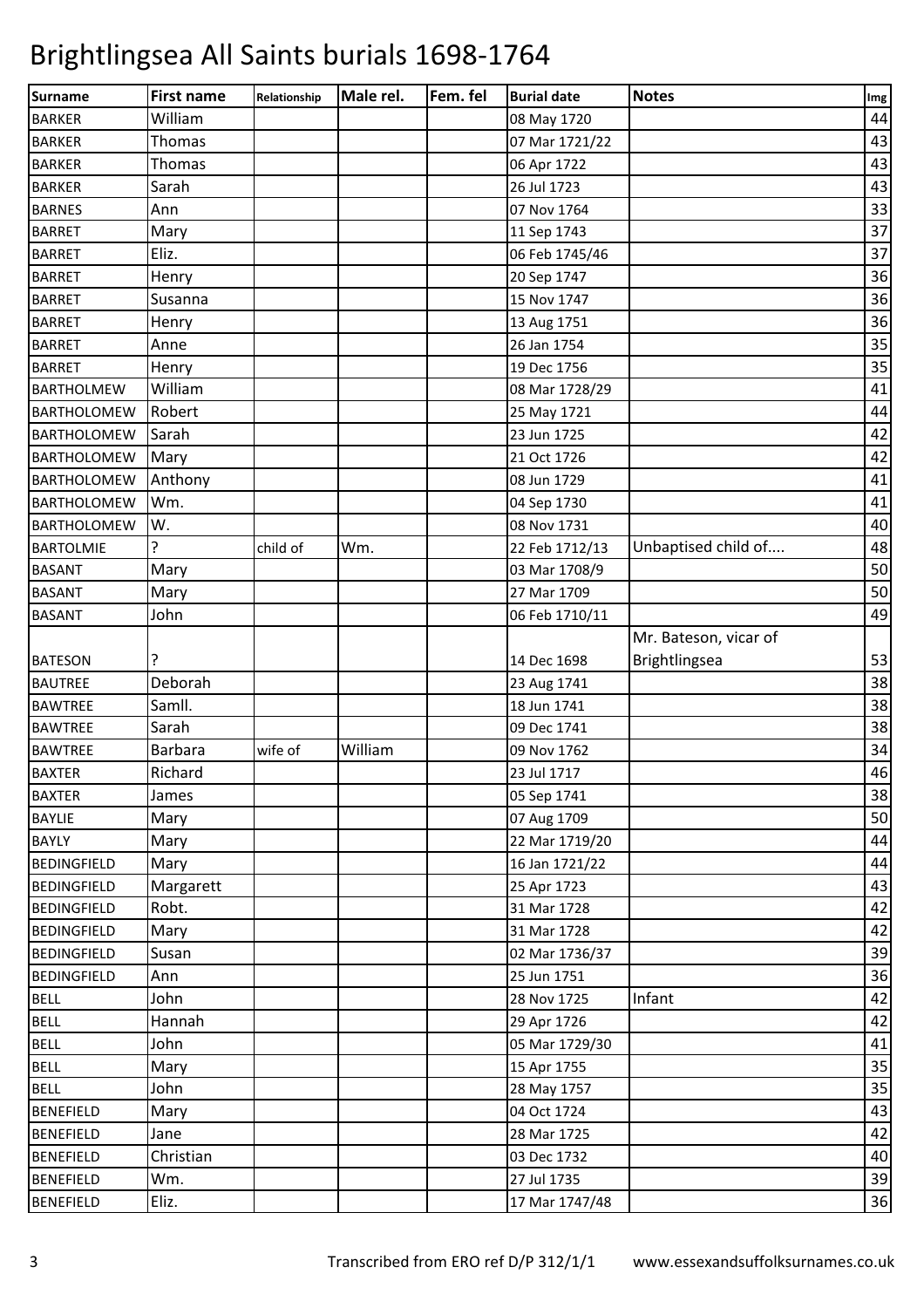| <b>Surname</b>      | <b>First name</b> | Relationship | Male rel. | Fem. fel  | <b>Burial date</b> | <b>Notes</b>               | Img |
|---------------------|-------------------|--------------|-----------|-----------|--------------------|----------------------------|-----|
| <b>BENEFIELD</b>    | Tho.              |              |           |           | 14 Jun 1749        |                            | 36  |
| <b>BENNINGFIELD</b> | Thomas            |              |           |           | 18 Mar 1719/20     |                            | 44  |
| <b>BENSONE</b>      | John              |              |           |           | 18 Dec 1718        | Was carried to St. Osyth   | 45  |
| <b>BESANT</b>       |                   | infant of    | John      |           | 12 Oct 1706        | First name not in register | 51  |
| <b>BEST</b>         | Katharine         |              |           |           | 14 Jul 1741        |                            | 38  |
| <b>BIGGS</b>        | John              |              |           |           | 26 Apr 1705        |                            | 51  |
| <b>BIGGS</b>        | Elizabeth         |              |           |           | 07 Nov 1736        |                            | 39  |
| <b>BIGSBIE</b>      | Mary              | wife of      | Wm.       |           | 27 Nov 1717        |                            | 46  |
| <b>BIGSBY</b>       | William           |              |           |           | 18 Mar 1723/24     |                            | 43  |
| <b>BILL</b>         | John              |              |           |           | 22 Apr 1720        |                            | 44  |
| <b>BIRD</b>         | Susanna           |              |           |           | 10 Jan 1754        |                            | 35  |
| <b>BIRD</b>         | James             |              |           |           | 13 Apr 1755        |                            | 35  |
| <b>BIRD</b>         | Susanna           | wife of      | James     |           | 31 Jul 1762        | From All Hallows, Kent     | 34  |
| <b>BISHOP</b>       | Ann               |              |           |           | 28 Oct 1735        |                            | 39  |
| <b>BISHOP</b>       | Richard           |              |           |           | 08 Jun 1740        |                            | 38  |
| <b>BISHOP</b>       | John              |              |           |           | 04 Nov 1741        |                            | 38  |
| <b>BISHOP</b>       | John              |              |           |           | 24 Nov 1746        |                            | 37  |
| <b>BISHOP</b>       | Mary              |              |           |           | 18 Apr 1755        |                            | 35  |
| <b>BISHOP</b>       | Elizabeth         |              |           |           | 29 Nov 1759        |                            | 34  |
| <b>BISHOP</b>       | John              |              |           |           | 29 May 1761        |                            | 34  |
| <b>BISHOP</b>       | John              |              |           |           | 24 Mar 1763        |                            | 33  |
| <b>BISHOP</b>       | John              | son of       | Dodd      | Anne      | 20 Mar 1764        |                            | 33  |
| <b>BLACKBURN</b>    |                   |              |           |           | 10 Dec 1710        | First name not in register | 49  |
| <b>BLACKBURN</b>    | Elizabeth         |              |           |           | 20 Mar 1714/15     |                            | 47  |
| <b>BLACKWELL</b>    | John              |              |           |           | 19 May 1710        |                            | 50  |
| <b>BLAITH</b>       | Elizabeth         | dau of       | Ezekiel   | Elizabeth | 04 Jul 1718        |                            | 46  |
| <b>BLEWITT</b>      | John              |              |           |           | 11 Mar 1719/20     |                            | 44  |
| <b>BLEWITT</b>      | John              |              |           |           | 17 Sep 1727        |                            | 42  |
| <b>BLITH</b>        | Elizabeth         | wife of      | Ezekiel   |           | 24 Oct 1723        |                            | 43  |
| <b>BLITH</b>        | <b>Ezekiel</b>    |              |           |           | 26 Nov 1724        |                            | 42  |
| <b>BLITH</b>        | Mary              |              |           |           | 02 Oct 1730        |                            | 41  |
| <b>BLITH</b>        | Ezekiel           |              |           |           | 03 Jul 1731        |                            | 41  |
| <b>BLITH</b>        | Ann               |              |           |           | 17 Jul 1731        |                            | 40  |
| <b>BLITH</b>        | Ann               |              |           |           | 20 Jun 1732        |                            | 40  |
| <b>BLITHE</b>       | Mary              |              |           |           | 18 Nov 1722        |                            | 43  |
| <b>BLITHE</b>       | Anthony           |              |           |           | 05 Nov 1723        |                            | 43  |
| <b>BLOIS</b>        | Mary              |              |           |           | 28 May 1713        |                            | 48  |
| <b>BLOWER</b>       | Thomas            |              |           |           | 28 Jan 1727/28     |                            | 42  |
| <b>BLOWER</b>       | Thomas            |              |           |           | 03 Apr 1730        |                            | 41  |
| <b>BLOWER</b>       | Mary              |              |           |           | 02 Oct 1735        |                            | 39  |
| <b>BLOWER</b>       | John              |              |           |           | 10 Oct 1740        |                            | 38  |
| <b>BLOWER</b>       | Newton            |              |           |           | 23 Oct 1746        |                            | 37  |
| <b>BLOWER</b>       | Newton            |              |           |           | 15 Dec 1746        |                            | 37  |
| <b>BLOWER</b>       | Sarah             |              |           |           | 13 Feb 1748/49     |                            | 36  |
| <b>BLOWER</b>       | Jane              |              |           |           | 11 Dec 1757        |                            | 35  |
| <b>BLOWERS</b>      | Daniel            |              |           |           | 23 Aug 1730        |                            | 41  |
| <b>BLYTH</b>        | 5.                | infant of    | Wm.       |           | 23 Mar 1703/4      | An infant of Wm. Blyth     | 52  |
| <b>BLYTH</b>        | 5                 | infant of    | Wm.       |           | 27 Dec 1704        | First name not in register | 51  |
| <b>BLYTH</b>        | Hannah            | dau of       | Wm.       |           | 28 Apr 1706        |                            | 51  |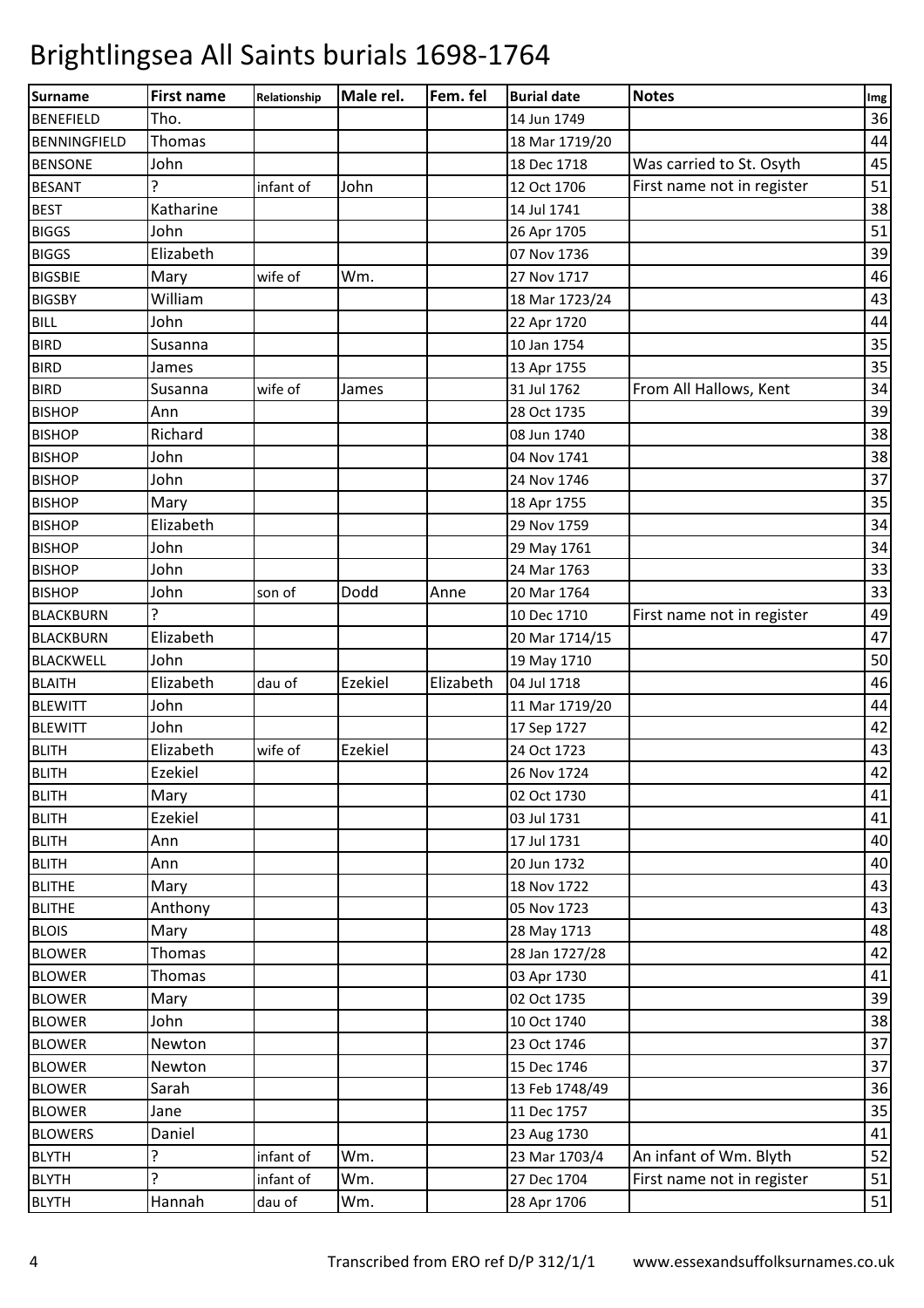| <b>Surname</b>   | <b>First name</b> | Relationship | Male rel. | Fem. fel | <b>Burial date</b> | <b>Notes</b>                   | Img |
|------------------|-------------------|--------------|-----------|----------|--------------------|--------------------------------|-----|
| <b>BLYTH</b>     | John              |              |           |          | 27 Aug 1747        |                                | 36  |
| <b>BLYTH</b>     | James             |              |           |          | 21 Feb 1747/48     |                                | 36  |
| <b>BLYTH</b>     | Elizabeth         |              |           |          | 09 Jun 1753        |                                | 35  |
|                  |                   |              |           |          |                    |                                |     |
| <b>BORRADALE</b> | ?                 | infant of    | Anthony   |          | 26 Mar 1703        | An infant of Anthony Borrodale | 52  |
| <b>BORRADALL</b> | ?                 | infant of    | ?         |          | 28 Aug 1704        | An infant of Mr. Borradalls    | 52  |
|                  |                   |              |           |          |                    | The wife of Mr. Anthony        |     |
| <b>BORRADALL</b> | ?                 | wife of      | Anthony   |          | 03 Feb 1706/7      | Borradall                      | 51  |
| <b>BORRADEL</b>  | Anthony           |              |           |          | 20 May 1719        |                                | 45  |
| <b>BORRADEL</b>  | Hannah            |              |           |          | 06 Dec 1721        |                                | 44  |
| <b>BORRADELL</b> | Anthony           |              |           |          | 19 Jan 1724/25     | Aged 74                        | 42  |
| <b>BORRODELL</b> | Isaac             | son of       | Anthony   |          | 12 Feb 1698/99     |                                | 53  |
|                  |                   |              |           |          |                    | Unclear if surname or first    |     |
| <b>BORTALMIE</b> | ?                 |              |           |          | 20 Jul 1709        | name.                          | 50  |
| <b>BOWTEL</b>    | Henry             |              |           |          | 19 Aug 1727        |                                | 42  |
| <b>BOWTEL</b>    | Mary              |              |           |          | 04 Mar 1727/28     |                                | 42  |
| <b>BOWTEL</b>    | Henry             |              |           |          | 05 Jan 1730/31     |                                | 41  |
| <b>BOWTEL</b>    | Mary              |              |           |          | 09 Mar 1730/31     |                                | 41  |
| <b>BOWTEL</b>    | Mary              |              |           |          | 10 Apr 1733        |                                | 40  |
| <b>BOWTEL</b>    | Ann               |              |           |          | 16 Sep 1733        |                                | 40  |
| <b>BOWTEL</b>    | Sarah             |              |           |          | 05 Oct 1743        |                                | 37  |
| <b>BOWTEL</b>    | John              |              |           |          | 23 Oct 1743        |                                | 37  |
| <b>BOWTEL</b>    | Walker            |              |           |          | 21 Apr 1745        |                                | 37  |
| <b>BOWTELL</b>   | 5.                | infant of    | Henry     |          | 05 Dec 1705        | First name not in register     | 51  |
| <b>BOYCE</b>     | John              |              |           |          | 26 Dec 1740        |                                | 38  |
| <b>BRAND</b>     | Peter             |              |           |          | 05 Mar 1734/35     |                                | 40  |
| <b>BRAND</b>     | Hannah            |              |           |          | 19 Oct 1743        |                                | 37  |
| <b>BRAND</b>     | Mercy             |              |           |          | 18 Apr 1757        |                                | 35  |
| <b>BRAND</b>     | Peter             |              |           |          | 29 Aug 1761        |                                | 34  |
| <b>BRAY</b>      | Ann               |              |           |          | 11 Jul 1741        |                                | 38  |
| <b>BRIDEWELL</b> | Rachel            |              |           |          | 21 Dec 1761        | Widow                          | 34  |
| <b>BRIDGES</b>   | Sarah             | wife of      | Robt.     |          | 25 Aug 1703        |                                | 52  |
| <b>BRIDGES</b>   | 5.                | infant of    | Robt.     |          | 26 Dec 1703        | An infant of Robt. Bridges     | 52  |
| <b>BRIDGES</b>   | John              |              |           |          | 11 Sep 1724        |                                | 43  |
| <b>BRIDGES</b>   | Mary              |              |           |          | 09 Feb 1728/29     |                                | 41  |
| <b>BRIDGES</b>   | John              |              |           |          | 07 Feb 1764        |                                | 33  |
|                  |                   |              |           |          |                    | First name not in register.    |     |
|                  |                   |              |           |          |                    | Daughter of ye deceast Rot.    |     |
| <b>BRIGGS</b>    | ?                 | dau of       | Rot.      |          | 26 Jan 1718/19     | <b>Briggs</b>                  | 45  |
| <b>BROOKS</b>    | Margaret          |              |           |          | 19 Feb 1733/34     |                                | 40  |
| <b>BROOKS</b>    | Sarah             |              |           |          | 05 Apr 1734        |                                | 40  |
| <b>BROOKS</b>    | Sarah             |              |           |          | 29 Aug 1749        |                                | 36  |
| <b>BROUN</b>     | Eliz.             | wife of      | Ed.       |          | 18 Jun 1709        | Wife of Ed. Broun senior.      | 50  |
| <b>BROWN</b>     | Edward            |              |           |          | 28 Nov 1714        | Jnr                            | 47  |
|                  |                   |              |           |          |                    |                                |     |
| <b>BROWN</b>     | Elizabeth         | dau of       | Edward    |          | 28 Nov 1714        | Daughter of Edward Brown jnr   | 47  |
| <b>BROWN</b>     | Elizabeth         | wife of      | Edward    |          | 13 Dec 1715        |                                | 47  |
| <b>BROWN</b>     | Edward            |              |           |          | 19 Apr 1719        |                                | 45  |
| <b>BROWN</b>     | George            |              |           |          | 23 Mar 1737/38     |                                | 39  |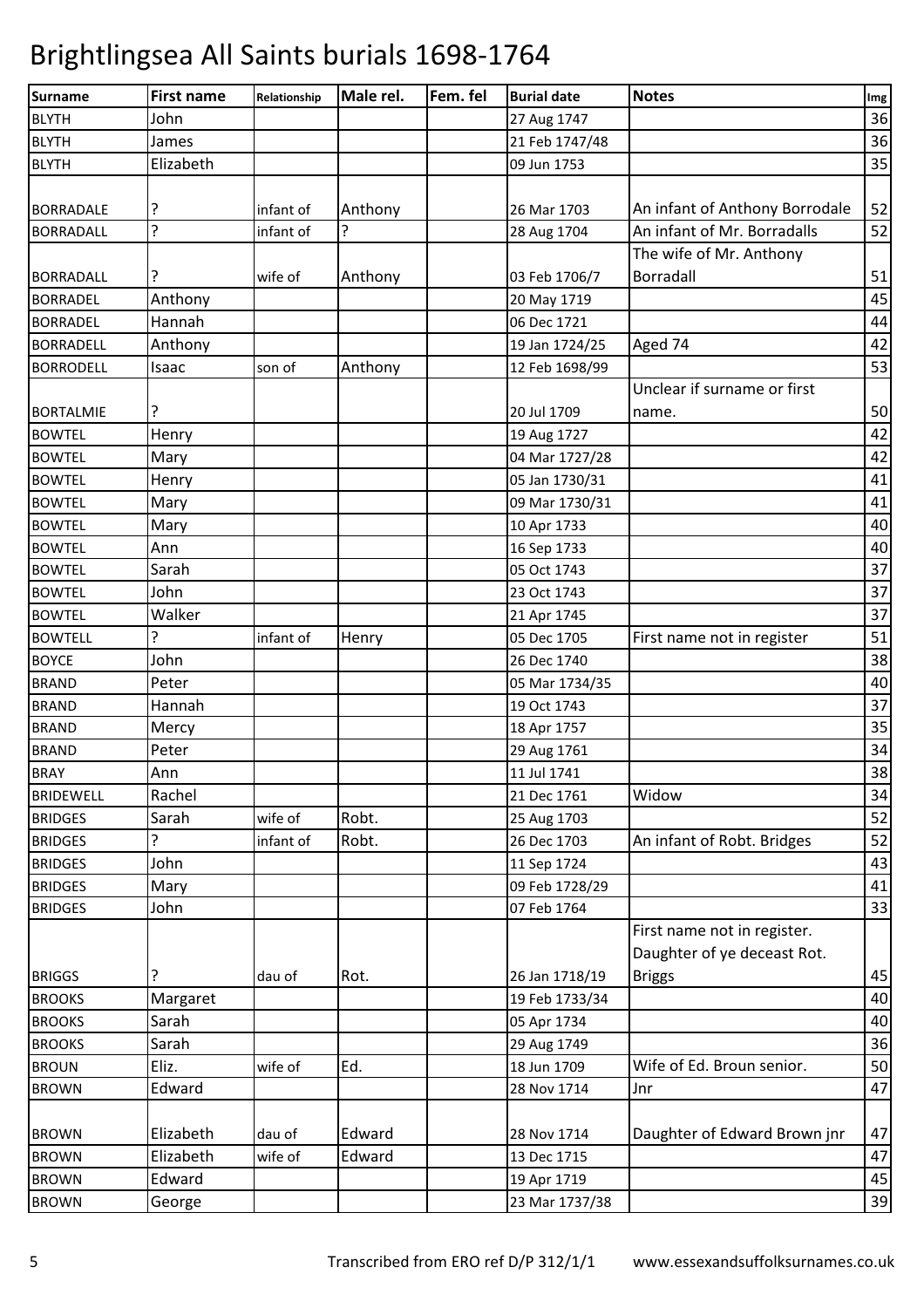| <b>Surname</b>                | <b>First name</b> | Relationship | Male rel. | Fem. fel  | <b>Burial date</b>         | <b>Notes</b>                                                                                | Img      |
|-------------------------------|-------------------|--------------|-----------|-----------|----------------------------|---------------------------------------------------------------------------------------------|----------|
| <b>BROWN</b>                  | Ann               |              |           |           | 25 Jul 1745                |                                                                                             | 37       |
| <b>BROWN</b>                  | Abigail           |              |           |           | 10 Dec 1752                |                                                                                             | 35       |
| <b>BROWN</b>                  | Mary              |              |           |           | 10 Apr 1753                |                                                                                             | 35       |
| <b>BROWN</b>                  | Solomon           |              |           |           | 26 Nov 1753                |                                                                                             | 35       |
| <b>BROWN</b>                  | Abigail           |              |           |           | 05 Jun 1759                |                                                                                             | 34       |
| <b>BROWN</b>                  | Moses             |              |           |           | 02 Jan 1760                |                                                                                             | 34       |
| <b>BROWN</b>                  | Ruth              | dau of       | Moses     | Ann       | 21 Mar 1763                |                                                                                             | 33       |
| <b>BROWNE</b>                 | Benjamin          |              |           |           | 08 Oct 1699                |                                                                                             | 53       |
| <b>BROWNE</b>                 | Elizabeth         |              |           |           | 23 Jun 1700                |                                                                                             | 52       |
| <b>BRUCE</b>                  | Elizabeth         |              |           |           | 15 Apr 1753                |                                                                                             | 35       |
| <b>BRUCE</b>                  | John              |              |           |           | 18 Dec 1757                |                                                                                             | 35       |
| <b>BRUMBLE</b><br><b>BUCK</b> | Hannah<br>George  | servant of   | Cornelius |           | 13 Nov 1717<br>12 Sep 1747 | Hannah Brumble, maidservant<br>of Cornelius Allan the elder<br>Buck or Bush - hard to read. | 46<br>36 |
| <b>BUCK</b>                   | George            |              |           |           | 22 Aug 1760                |                                                                                             | 34       |
| <b>BUCKLE</b>                 | John              | son of       | John      | Martha    | 25 Nov 1763                |                                                                                             | 33       |
| <b>BUER</b>                   | John              |              |           |           | 26 Aug 1741                |                                                                                             | 38       |
| <b>BULL</b>                   | Martha            |              |           |           | 21 Jan 1732/33             |                                                                                             | 40       |
| <b>BULL</b>                   | James             |              |           |           | 27 Mar 1736                |                                                                                             | 39       |
| <b>BULL</b>                   | Sarah             |              |           |           | 03 Jul 1737                |                                                                                             | 39       |
| <b>BULL</b>                   | Ann               |              |           |           | 29 Jan 1739/40             |                                                                                             | 38       |
| <b>BULL</b>                   | Mary              |              |           |           | 21 Mar 1739/40             |                                                                                             | 38       |
| <b>BULL</b>                   | William           |              |           |           | 11 Jul 1740                |                                                                                             | 38       |
| <b>BULL</b>                   | Mary              |              |           |           | 02 Jun 1742                |                                                                                             | 37       |
| <b>BULL</b>                   | William           |              |           |           | 21 Dec 1743                |                                                                                             | 37       |
| <b>BULL</b>                   | James             |              |           |           | 26 Aug 1747                |                                                                                             | 36       |
| <b>BULL</b>                   | James             |              |           |           | 27 May 1751                |                                                                                             | 36       |
| <b>BULSON</b>                 | Martha            |              |           |           | 29 Mar 1758                |                                                                                             | 35       |
| <b>BULSON</b>                 | Richard           | son of       | Richard   | Martha    | 11 Apr 1763                |                                                                                             | 33       |
| <b>BUMFORD</b>                | John              |              |           |           | 19 Feb 1719/20             |                                                                                             | 44       |
| <b>BUMPSTEAD</b>              | Elizabeth         |              |           |           | 16 Feb 1723/24             |                                                                                             | 43       |
| <b>BUMPSTEAD</b>              | Francis           |              |           |           | 07 Mar 1739/40             |                                                                                             | 38       |
| <b>BUMPSTEAD</b>              | Mary              |              |           |           | 29 Sep 1743                |                                                                                             | 37       |
| <b>BUMPSTEAD</b>              | 7                 |              |           |           | 25 Dec 1745                | <b>Widow Bumpstead</b>                                                                      | 37       |
| <b>BUMPSTEAD</b>              | Margaret          |              |           |           | 23 Mar 1758                |                                                                                             | 35       |
| <b>BUNDISH</b>                | Benjamin          |              |           |           | 15 Feb 1750/51             |                                                                                             | 36       |
| <b>BURDOCK</b>                | Henry             |              |           |           | 06 Sep 1720                |                                                                                             | 44       |
| <b>BURGES</b>                 | Thomas            | son of       | John      | Elizabeth | 07 Apr 1719                |                                                                                             | 45       |
| <b>BURGIS</b>                 | Elizabeth         |              |           |           | 15 Nov 1726                |                                                                                             | 42       |
| <b>BURGIS</b>                 | John              |              |           |           | 28 Dec 1728                |                                                                                             | 41       |
| <b>BURGIS</b>                 | Eliz.             |              |           |           | 08 Jan 1743/44             |                                                                                             | 37       |
| <b>BURGIS</b>                 | John              |              |           |           | 28 Mar 1747                |                                                                                             | 36       |
| <b>BURGIS</b>                 | John              |              |           |           | 28 Feb 1747/48             |                                                                                             | 36       |
| <b>BURGIS</b>                 | Clapton           |              |           |           | 03 Sep 1755                |                                                                                             | 35       |
| <b>BURGIS</b>                 | John              |              |           |           | 08 Sep 1755                |                                                                                             | 35       |
| <b>BURGIS</b>                 | Sarah             |              |           |           | 13 Apr 1758                |                                                                                             | 35       |
| <b>BURGISS</b>                | Eliz.             |              |           |           | 13 Mar 1727/28             |                                                                                             | 42       |
| <b>BURGISS</b>                | Benjamin          |              |           |           | 08 Jul 1728                |                                                                                             | 41       |
|                               |                   |              |           |           |                            |                                                                                             |          |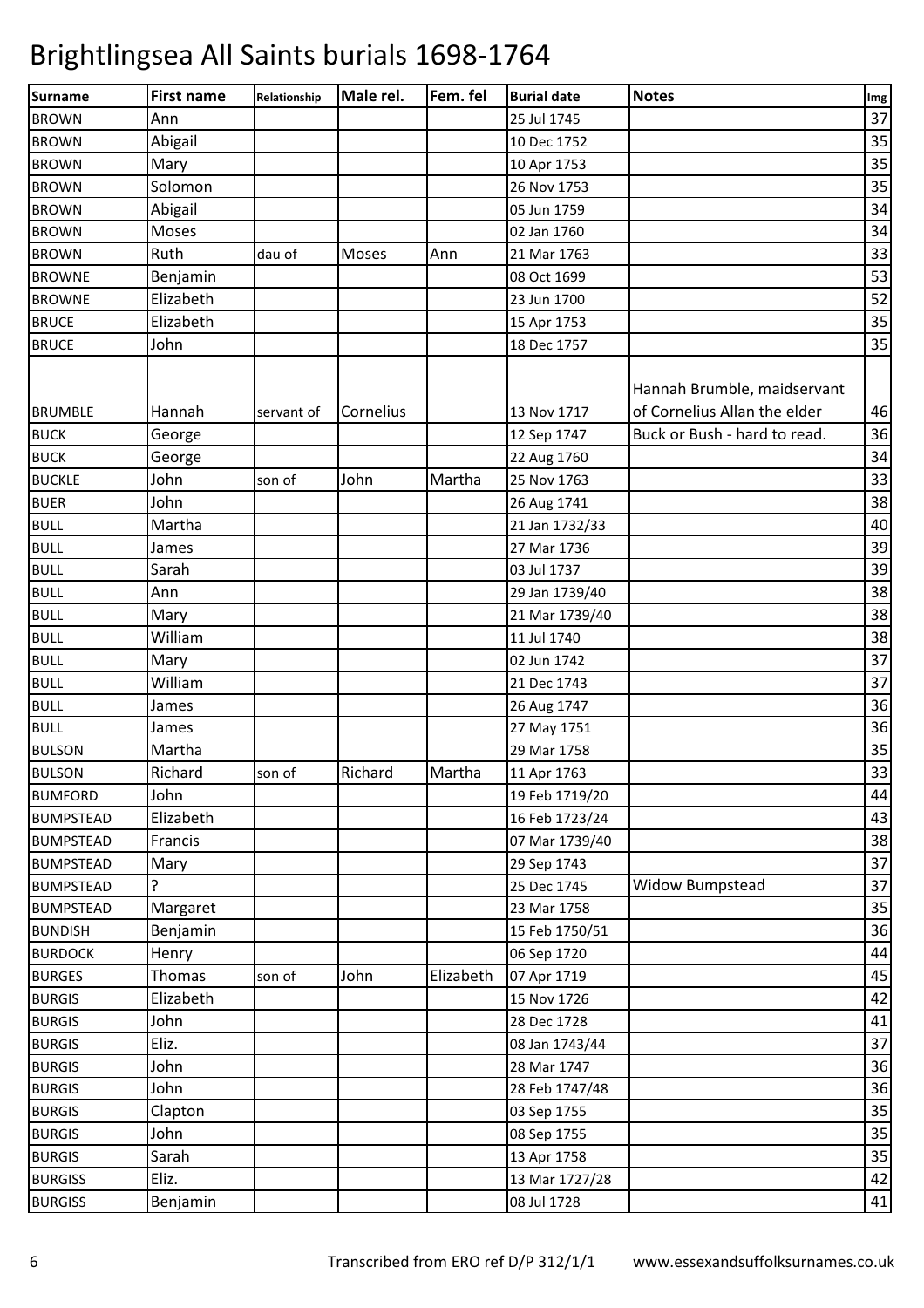| <b>Surname</b>     | <b>First name</b> | Relationship | Male rel. | Fem. fel  | <b>Burial date</b> | <b>Notes</b>                    | Img |
|--------------------|-------------------|--------------|-----------|-----------|--------------------|---------------------------------|-----|
| <b>BURRIDGE</b>    | Joseph            |              |           |           | 08 Jul 1731        |                                 | 41  |
| <b>BURRIDGE</b>    | Sarah             |              |           |           | 20 Jan 1736/37     |                                 | 39  |
| <b>BURRIDGE</b>    | Eliz.             |              |           |           | 16 Mar 1747/48     |                                 | 36  |
| <b>BURRIDGE</b>    | Peter             |              |           |           | 06 Sep 1759        |                                 | 34  |
| <b>BURRIDGE</b>    | Peter             |              |           |           | 30 Jan 1760        |                                 | 34  |
| <b>BURRIDGE</b>    | Peter             |              |           |           | 17 Jan 1761        |                                 | 34  |
| <b>BURUMASTER</b>  | <b>Direk</b>      |              |           |           | 16 Feb 1726/27     |                                 | 42  |
| <b>BUSH</b>        | George            |              |           |           | 12 Sep 1747        | Buck or Bush - hard to read.    | 36  |
| <b>BUSH</b>        | Thomas            |              |           |           | 29 Jun 1756        |                                 | 35  |
| <b>BUSH</b>        | Mary              |              |           |           | 13 Aug 1756        |                                 | 35  |
| <b>BUSHEL</b>      | 5                 | child of     | James     |           | 16 Jun 1714        | Unbaptised child of             | 47  |
| <b>BUTLER</b>      | Philip            |              |           |           | 24 Nov 1723        |                                 | 43  |
| <b>BUTLER</b>      | Philip            |              |           |           | 02 Apr 1732        |                                 | 40  |
| <b>BUTLER</b>      | Philip            |              |           |           | 17 Aug 1737        |                                 | 39  |
| <b>BUTLER</b>      | Philip            |              |           |           | 12 Feb 1750/51     |                                 | 36  |
| <b>BUTLER</b>      | Sarah             |              |           |           | 22 Oct 1751        |                                 | 35  |
| CA[T_][M_]ORE      | 5                 | infant of    | Charles   |           | 29 Apr 1706        |                                 | 51  |
| CADMAN             |                   | infant of    | Charles   |           | 08 Feb 1704/5      | First name not in register      | 51  |
| <b>CADMAN</b>      | Charles           |              |           |           | 15 Dec 1724        | Aged 72                         | 42  |
| <b>CADMAN</b>      | Mary              |              |           |           | 01 Feb 1735/36     |                                 | 39  |
| CAMP[T_]EN         | John              | son of       | George    | Hellen    | 02 Sep 1762        |                                 | 34  |
| <b>CANT</b>        | Rachel            |              |           |           | 07 Oct 1747        |                                 | 36  |
| CANT               | John              |              |           |           | 26 Oct 1748        |                                 | 36  |
| CARD               | Elizabeth         | wife of      | John      |           | 17 Feb 1763        |                                 | 33  |
| CARD               | John              |              |           |           | 06 Oct 1763        |                                 | 33  |
| <b>CARTER</b>      | Mary              |              |           |           | 10 Jan 1727/28     |                                 | 42  |
| <b>CARTHROP</b>    | Joshua            |              |           |           | 24 Jun 1711        |                                 | 49  |
| CHAMBERLAIN        | John              |              |           |           | 29 Mar 1726        |                                 | 42  |
| CHAMBERLAIN        | Helen             |              |           |           | 25 Feb 1727/28     |                                 | 42  |
| <b>CHAMBERLAIN</b> | Eliz.             |              |           |           | 18 Jan 1729/30     |                                 | 41  |
| CHAMBERLAIN        | Mary              |              |           |           | 17 Jun 1730        |                                 | 41  |
| <b>CHANDLER</b>    | Robt.             |              |           |           | 13 Jan 1700/1      |                                 | 52  |
|                    |                   |              |           |           |                    |                                 |     |
| <b>CHANDLER</b>    | ?                 | infant of    | Thomas    |           | 19 Aug 1704        | Two infants of Thomas Chandler. | 52  |
| <b>CHANDLER</b>    | 5                 | infant of    | Thomas    |           | 16 May 1705        | First name not in register      | 51  |
| <b>CHANDLER</b>    | 5                 | servant of   | Thomas    |           | 02 Jun 1706        | Thomas Chandlers maid.          | 51  |
| <b>CHANDLER</b>    | John              |              |           |           | 30 Sep 1719        |                                 | 45  |
| <b>CHANDLER</b>    | Elizabeth         | dau of       | Henry     | Elizabeth | 20 May 1721        |                                 | 44  |
| <b>CHANDLER</b>    | Henry             |              |           |           | 08 Jan 1721/22     |                                 | 44  |
| <b>CHANDLER</b>    | ?                 |              |           |           | 05 Nov 1723        | First name not in register      | 43  |
| <b>CHANDLER</b>    | Thomas            |              |           |           | 23 Nov 1725        |                                 | 42  |
| <b>CHANDLER</b>    | William           |              |           |           | 12 Jan 1726/27     |                                 | 42  |
| <b>CHANDLER</b>    | Esther            |              |           |           | 21 May 1727        |                                 | 42  |
| <b>CHANDLER</b>    | Mary              |              |           |           | 12 Dec 1727        |                                 | 42  |
| <b>CHANDLER</b>    | Henry             |              |           |           | 08 May 1737        |                                 | 39  |
| <b>CHANDLER</b>    | Mary              |              |           |           | 04 Feb 1737/38     |                                 | 39  |
| <b>CHANDLER</b>    | Mary              |              |           |           | 17 Aug 1740        |                                 | 38  |
| <b>CHANDLER</b>    | John              |              |           |           | 22 Sep 1741        |                                 | 38  |
| CHANDLER           | Thomas            |              |           |           | 15 May 1752        |                                 | 35  |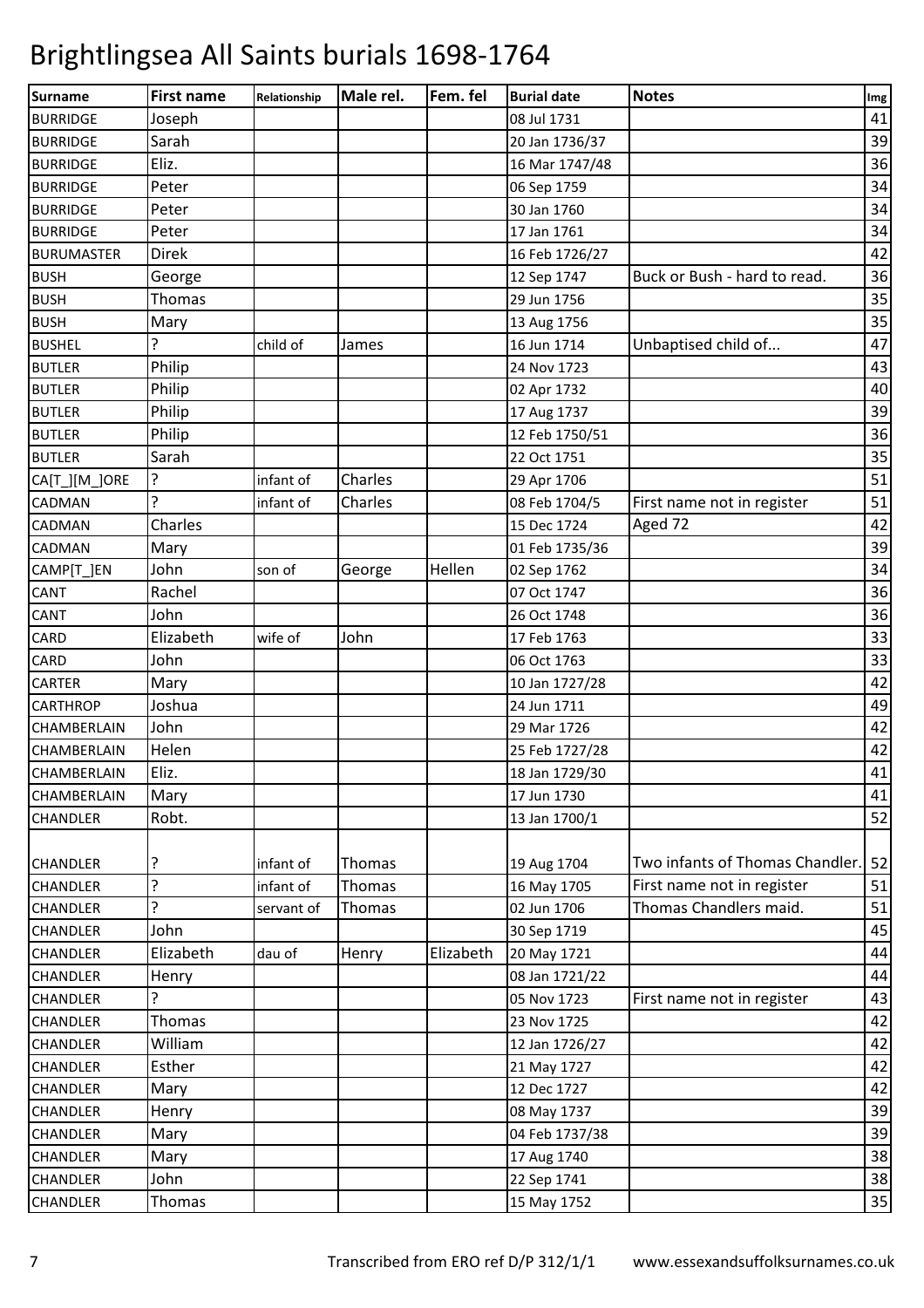| <b>Surname</b>    | <b>First name</b> | Relationship | Male rel. | Fem. fel  | <b>Burial date</b> | <b>Notes</b>                                                                                                                                                     | Img |
|-------------------|-------------------|--------------|-----------|-----------|--------------------|------------------------------------------------------------------------------------------------------------------------------------------------------------------|-----|
| <b>CHANDLER</b>   | Esther            |              |           |           | 02 Feb 1759        |                                                                                                                                                                  | 34  |
| <b>CHANDLER</b>   | John              |              |           |           | 25 Dec 1761        |                                                                                                                                                                  | 34  |
| <b>CHANDLER</b>   | Elizabeth         | dau of       | George    | Ann       | 01 Mar 1762        |                                                                                                                                                                  | 34  |
| <b>CHAPLIN</b>    | John              |              |           |           | 07 Feb 1739/40     |                                                                                                                                                                  | 38  |
| <b>CHARLOCK</b>   | 5.                | child of     | Wm.       |           | 13 Sep 1713        | Unbaptised child of                                                                                                                                              | 48  |
| <b>CHARLOCK</b>   | John              | son of       | John      |           | 23 Feb 1713/14     |                                                                                                                                                                  | 47  |
| <b>CHARLOCK</b>   | Wm.               | son of       | John      |           | 16 Apr 1714        |                                                                                                                                                                  | 47  |
| <b>CHARLOCK</b>   | 5.                | child of     | John      | Elizabeth | 20 Dec 1718        | Unbaptised child of                                                                                                                                              | 45  |
| <b>CHASE</b>      | Matthias          |              |           |           | 19 Apr 1736        |                                                                                                                                                                  | 39  |
| <b>CHASE</b>      | Mary              |              |           |           | 19 Apr 1736        |                                                                                                                                                                  | 39  |
| CHASE             | Mary              |              |           |           | 03 Jun 1737        |                                                                                                                                                                  | 39  |
| <b>CHICK</b>      | Ann               |              |           |           | 16 Jun 1745        |                                                                                                                                                                  | 37  |
| <b>CHRESSUELL</b> | John              |              |           |           | 15 Mar 1708/9      |                                                                                                                                                                  | 50  |
| <b>CHUTCHY</b>    | Samuel            |              |           |           | 22 Feb 1759        |                                                                                                                                                                  | 34  |
| <b>CLARKE</b>     | John              |              |           |           | 16 Nov 1750        |                                                                                                                                                                  | 36  |
| <b>CLARKE</b>     | John              |              |           |           | 03 Dec 1759        |                                                                                                                                                                  | 34  |
| <b>CLAUTON</b>    | Samuel            |              |           |           | 23 Feb 1712/13     |                                                                                                                                                                  | 48  |
| <b>CLEMENS</b>    | Susann            | dau of       | John      |           | 20 Sep 1717        |                                                                                                                                                                  | 46  |
| <b>CLEMENS</b>    | Mary              |              |           |           | 15 Mar 1746/47     |                                                                                                                                                                  | 36  |
| <b>CLEMENS</b>    | John              |              |           |           | 30 Mar 1754        |                                                                                                                                                                  | 35  |
| <b>CLEMENTS</b>   | John              |              |           |           | 10 Apr 1720        |                                                                                                                                                                  | 44  |
| <b>CLIFT</b>      | Egerton           | son of       | Philbrick | Mary      | 04 Apr 1764        |                                                                                                                                                                  | 33  |
| <b>CLOUDING</b>   | Simon             |              |           |           | 25 Mar 1698        | Infant                                                                                                                                                           | 53  |
| <b>CLOUTON</b>    | 5                 | child of     | Samuel    |           | 15 Jan 1700/1      | A child of Samuel Cloutons.                                                                                                                                      | 52  |
| COCK              | William           |              |           |           | 30 Jun 1730        |                                                                                                                                                                  | 41  |
| COCK              | Elizabeth         |              |           |           | 21 Jul 1757        |                                                                                                                                                                  | 35  |
| COE               | Mary              |              |           |           | 24 Nov 1734        |                                                                                                                                                                  | 40  |
| COE               | Jacob             |              |           |           | 11 May 1736        |                                                                                                                                                                  | 39  |
| <b>COKER</b>      | Margarett         |              |           |           | 10 Feb 1742/43     |                                                                                                                                                                  | 37  |
| <b>COLE</b>       | Rot.              |              | 5.        |           | 03 Aug 1710        | Fello dese. Buried without ye<br>solemnitee of Christian burieing<br>by pmissione in a remote corner<br>of ye churchyard. Affidavit: Mr<br>Rought of Colchester. | 49  |
| COLE              | George            |              |           |           | 25 Jan 1733/34     |                                                                                                                                                                  | 40  |
|                   |                   |              |           |           |                    | John Colt esq, Lord of this                                                                                                                                      |     |
| <b>COLT</b>       | John              |              |           |           | 28 Nov 1741        | Manner                                                                                                                                                           | 38  |
|                   | Isaac             |              |           |           |                    |                                                                                                                                                                  |     |
| <b>COLT</b>       | <b>Brand</b>      |              |           |           | 30 Sep 1759        | Esq.                                                                                                                                                             | 34  |
| <b>COLT</b>       | Jane              |              |           |           | 08 Apr 1760        |                                                                                                                                                                  | 34  |
| COOE              | Elizabeth         | wife of      | Jacob     |           | 10 Aug 1718        |                                                                                                                                                                  | 46  |
| COOK              | Thomasin          |              |           |           | 29 Aug 1740        |                                                                                                                                                                  | 38  |
| COOK              | Elizabeth         |              |           |           | 09 Sep 1740        |                                                                                                                                                                  | 38  |
| <b>COOK</b>       | Ann               |              |           |           | 07 Nov 1741        |                                                                                                                                                                  | 38  |
| <b>COOK</b>       | Eliz.             |              |           |           | 19 May 1749        |                                                                                                                                                                  | 36  |
| COOKE             | Anne              |              |           |           | 07 Oct 1727        |                                                                                                                                                                  | 42  |
| <b>COPPIN</b>     | Rebekkah          |              |           |           | 11 Aug 1726        |                                                                                                                                                                  | 42  |
| <b>COPPIN</b>     | Mary              |              |           |           | 27 Jan 1727/28     |                                                                                                                                                                  | 42  |
|                   |                   |              |           |           |                    |                                                                                                                                                                  |     |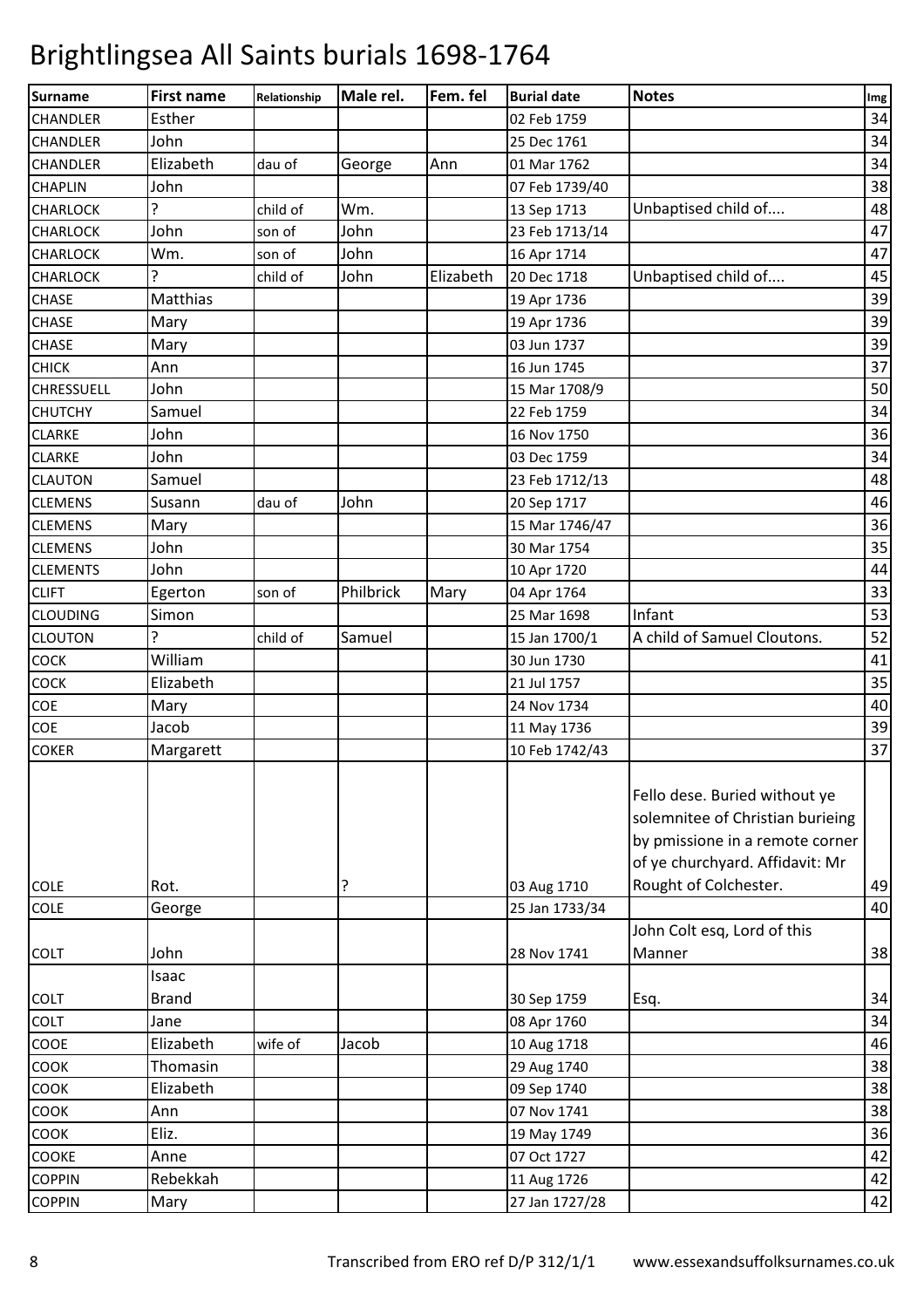| Surname          | <b>First name</b> | Relationship | Male rel. | Fem. fel | <b>Burial date</b> | <b>Notes</b>                   | Img |
|------------------|-------------------|--------------|-----------|----------|--------------------|--------------------------------|-----|
| <b>COPPIN</b>    | John              |              |           |          | 11 Feb 1727/28     |                                | 42  |
| <b>COPPIN</b>    | Ann               |              |           |          | 13 Jan 1735/36     |                                | 39  |
| <b>COPPIN</b>    | Mary              |              |           |          | 12 Feb 1735/36     |                                | 39  |
| <b>COPPIN</b>    | Eliz.             |              |           |          | 14 Mar 1739/40     |                                | 38  |
| <b>COPPIN</b>    | Jane              |              |           |          | 16 Mar 1746/47     |                                | 36  |
| <b>COPPIN</b>    | Wm.               |              |           |          | 26 Jul 1748        |                                | 36  |
| <b>COPPIN</b>    | John              |              |           |          | 13 Oct 1750        |                                | 36  |
| <b>COPPIN</b>    | Mary              |              |           |          | 12 Jul 1755        |                                | 35  |
| <b>COPSEY</b>    | James             |              |           |          | 29 Mar 1705        |                                | 51  |
| <b>COPSEY</b>    | Sarah             |              |           |          | 08 Dec 1721        |                                | 44  |
| <b>COPSEY</b>    | Richard           |              |           |          | 01 Jan 1721/22     |                                | 44  |
| <b>COPSY</b>     | Thomas            |              |           |          | 11 Oct 1732        |                                | 40  |
| <b>COPSY</b>     | Martha            |              |           |          | 12 Feb 1732/33     |                                | 40  |
| <b>COTTON</b>    | Sarah             |              |           |          | 01 Nov 1736        |                                | 39  |
| <b>COTTON</b>    | Robert            |              |           |          | 29 Jul 1737        |                                | 39  |
| <b>COTTON</b>    | Robert            |              |           |          | 29 Apr 1740        |                                | 38  |
| <b>COTTON</b>    | Thos.             |              |           |          | 07 Dec 1740        |                                | 38  |
| <b>COTTON</b>    | Robert            |              |           |          | 22 Feb 1742/43     |                                | 37  |
| COUAL            | John              | son of       | Michael   |          | 15 Feb 1714/15     |                                | 47  |
| <b>COUEL</b>     | Ann               | wife of      | Michael   |          | 17 May 1710        |                                | 50  |
| <b>COUEL</b>     | Ann               | dau of       | Michael   |          | 21 May 1710        |                                | 50  |
| <b>COUEL</b>     | John              | son of       | Michael   |          | 10 Feb 1715/16     |                                | 46  |
| COWEL            | Mary              |              |           |          | 17 Apr 1701        | Infant                         | 52  |
| COWEL            | Elizabeth         |              |           |          | 24 May 1720        |                                | 44  |
| COWEL            | Joseph            |              |           |          | 19 Apr 1723        |                                | 43  |
| COWEL            | Rebekkah          |              |           |          | 23 Apr 1723        |                                | 43  |
| COWEL            | John              |              |           |          | 24 Aug 1727        |                                | 42  |
|                  |                   |              |           |          |                    |                                |     |
| <b>COWEL</b>     | Michael           |              |           |          | * May 1728         | Day of month lost on page edge | 41  |
| COWEL            | Ann               |              |           |          | 31 Jul 1737        |                                | 39  |
| COWEL            | Ann               |              |           |          | 14 Apr 1748        |                                | 36  |
| <b>COWELL</b>    | John              |              |           |          | 28 Nov 1755        |                                | 35  |
|                  |                   |              |           |          |                    | An apprentice of Michaell      |     |
| <b>COWELLS</b>   | ?                 |              | Michaell  |          | 26 Dec 1703        | Cowells                        | 52  |
| COWLE            | Ç                 | infant of    | Micheall  |          | 23 Aug 1706        | First name not in register     | 51  |
| CRACKNELL        | Rosina            |              |           |          | 27 Aug 1712        |                                | 49  |
| CRANFIELD        | John              |              |           |          | 13 Jan 1719/20     |                                | 44  |
| <b>CRESSEY</b>   | Mary              |              |           |          | 17 Feb 1743/44     |                                | 37  |
| <b>CRESSEY</b>   | Mary              |              |           |          | 26 Jan 1749/50     | Infant                         | 36  |
| <b>CRESSWELL</b> | John              | son of       | John      |          | 24 Feb 1710/11     |                                | 49  |
| <b>CROOKS</b>    | Hester            |              |           |          | 25 Oct 1743        |                                | 37  |
| <b>CROOKS</b>    | John              |              |           |          | 30 Oct 1743        |                                | 37  |
| <b>CROOKS</b>    | John              |              |           |          | 05 Jan 1743/44     |                                | 37  |
| <b>CROSSY</b>    | Joseph            |              |           |          | 18 Feb 1763        |                                | 33  |
| <b>CRUSSEL</b>   | John              |              |           |          | 11 Feb 1727/28     |                                | 42  |
| <b>CRUSSELL</b>  | 5.                | infant of    | Wm.       |          | 25 Apr 1704        | First name not in register     | 52  |
| <b>CRUSSELL</b>  | Wm.               |              |           |          | 06 Jan 1705/6      |                                | 51  |
| <b>CUTBERT</b>   | Elizabeth         |              |           |          | 05 Oct 1724        |                                | 43  |
| <b>CUTCHY</b>    | Sam.              |              |           |          | 24 Sep 1740        |                                | 38  |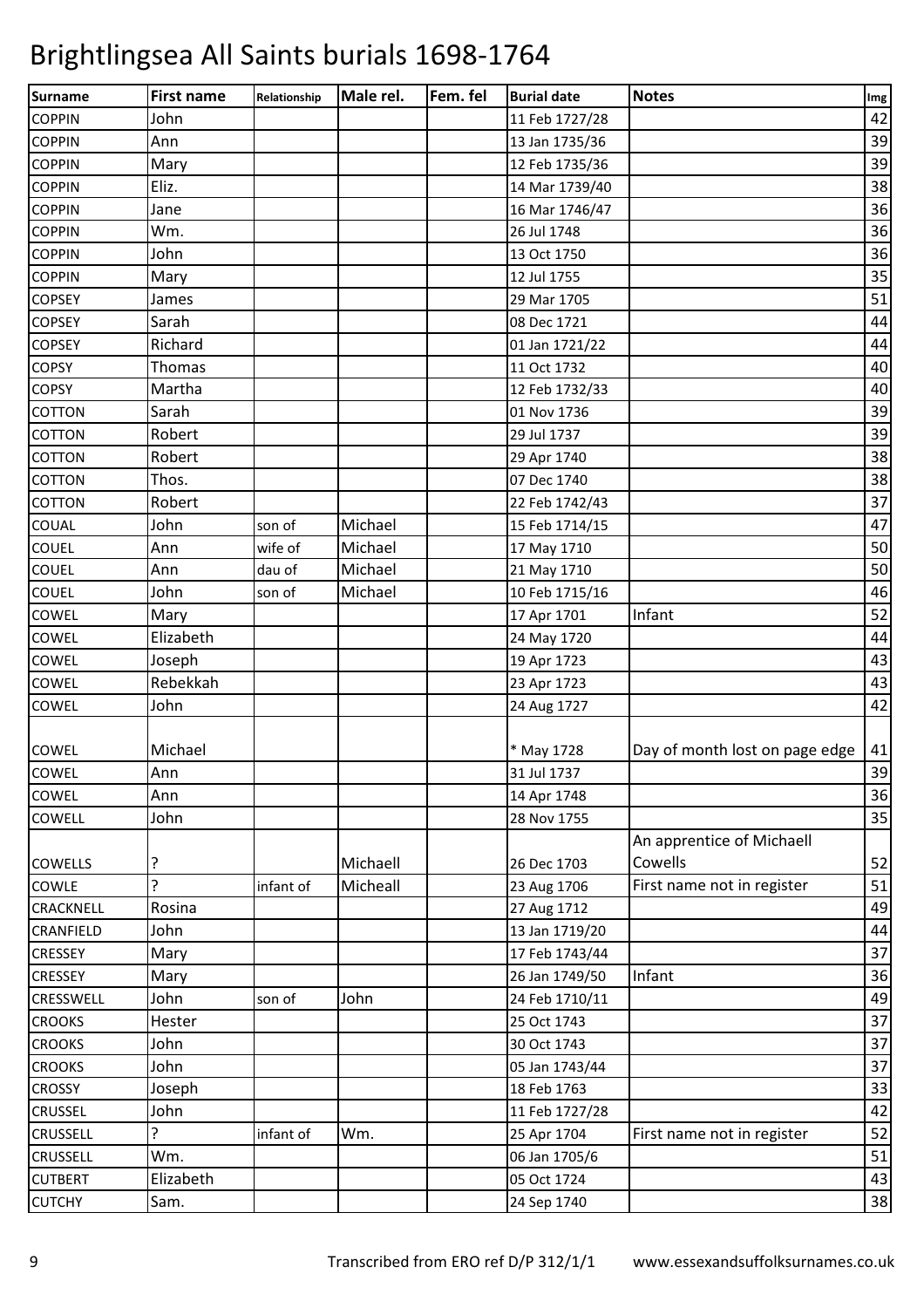| Surname           | <b>First name</b> | Relationship | Male rel.      | Fem. fel | <b>Burial date</b> | <b>Notes</b>                    | Img |
|-------------------|-------------------|--------------|----------------|----------|--------------------|---------------------------------|-----|
| <b>CUTCHY</b>     | Hannah            |              |                |          | 22 Oct 1758        |                                 | 35  |
| <b>CUTHBERT</b>   | Wm.               | son of       | Nathaniel      |          | 13 Jan 1718/19     |                                 | 45  |
| <b>DARLINGTON</b> | Hannah            |              |                |          | 23 Apr 1754        |                                 | 35  |
| <b>DARSELEY</b>   | John              |              |                |          | 19 Mar 1720/21     |                                 | 44  |
| <b>DASSON</b>     | John              | son of       | Joshua         |          | 19 Dec 1714        |                                 | 47  |
| <b>DAVIS</b>      | Eliz.             |              |                |          | 21 Mar 1734/35     |                                 | 39  |
| <b>DAVIS</b>      | Hannah            |              |                |          | 15 Aug 1735        |                                 | 39  |
| <b>DAVIS</b>      | Thomazin          |              |                |          | 17 Aug 1735        |                                 | 39  |
| <b>DAVIS</b>      | Mary              |              |                |          | 30 Apr 1736        |                                 | 39  |
| <b>DAWSELEY</b>   | Daniel            |              |                |          | 22 Feb 1721/22     |                                 | 43  |
| <b>DAWSON</b>     | Joshuah           |              |                |          | 10 Jan 1720/21     |                                 | 44  |
| <b>DAY</b>        | <sup>2</sup>      | servant of   | $\overline{?}$ |          | 04 Jun 1710        | Mr. Days maidservant.           | 50  |
|                   |                   |              |                |          |                    | Wife of Mr. Day. First name not |     |
| <b>DAY</b>        | ?                 | wife of      | ?              |          | 07 Nov 1710        | in register                     | 49  |
| <b>DAY</b>        | Sarah             |              |                |          | 16 Sep 1713        |                                 | 48  |
| <b>DAY</b>        | Sarah             | wife of      | George         |          | 02 Jul 1717        |                                 | 46  |
| DAY               | William           |              |                |          | 28 Jan 1733/34     |                                 | 40  |
| DAY               | Sarah             |              |                |          | 06 Jun 1742        |                                 | 37  |
| <b>DAY</b>        | George            |              |                |          | 21 Jun 1743        |                                 | 37  |
| <b>DAY</b>        | John              |              |                |          | 03 Feb 1746/47     |                                 | 36  |
| <b>DAY</b>        | William           |              |                |          | 27 Oct 1747        |                                 | 36  |
| <b>DAY</b>        | John              |              |                |          | 08 Jul 1751        |                                 | 36  |
| <b>DAY</b>        | John              |              |                |          | 04 Jun 1752        |                                 | 35  |
| <b>DAY</b>        | George            |              |                |          | 11 Jun 1763        |                                 | 33  |
| DAZELEY           | Mary              |              |                |          | 04 Jul 1742        |                                 | 37  |
| <b>DAZELY</b>     | Hannah            |              |                |          | 17 Oct 1735        |                                 | 39  |
| <b>DAZELY</b>     | Sarah             |              |                |          | 08 Aug 1736        |                                 | 39  |
| DAZELY            | John              |              |                |          | 10 Jan 1738/39     |                                 | 38  |
| <b>DAZLEY</b>     | Eliz.             |              |                |          | 01 Mar 1736/37     |                                 | 39  |
| <b>DAZLEY</b>     | John              |              |                |          | 05 Jan 1759        |                                 | 35  |
| <b>DAZLY</b>      | John              |              |                |          | 16 Nov 1733        |                                 | 40  |
| <b>DAZLY</b>      | Eliz.             |              |                |          | 29 Sep 1734        |                                 | 40  |
| <b>DAZLY</b>      | Ann               |              |                |          | 17 Jun 1737        |                                 | 39  |
| <b>DEATH</b>      | Isaac             |              |                |          | 09 Jul 1756        |                                 | 35  |
| <b>DEATH</b>      | William           |              |                |          | 08 May 1757        |                                 | 35  |
| <b>DENNIS</b>     | John              |              |                |          | 09 Jun 1699        |                                 | 53  |
| <b>DENT</b>       | Ann               |              |                |          | 28 Jun 1737        |                                 | 39  |
| <b>DENT</b>       | Ann               |              |                |          | 10 Apr 1740        |                                 | 38  |
| <b>DENT</b>       | Richard           |              |                |          | 01 Oct 1745        |                                 | 37  |
| <b>DENT</b>       | Mary              |              |                |          | 13 Feb 1748/49     |                                 | 36  |
| <b>DENT</b>       | Digby             |              |                |          | 13 Jun 1751        |                                 | 36  |
| <b>DIAMOND</b>    | John              |              |                |          | 05 Sep 1726        |                                 | 42  |
| <b>DIAMOND</b>    | Martha            |              |                |          | 03 Sep 1738        |                                 | 38  |
| <b>DISNY</b>      | Eliz.             |              |                |          | 02 Jul 1734        |                                 | 40  |
| <b>DISNY</b>      | Elizabeth         |              |                |          | 03 Jan 1737/38     |                                 | 39  |
| <b>DISNY</b>      | Mary              |              |                |          | 23 Feb 1737/38     |                                 | 39  |
| <b>DISNY</b>      | John              |              |                |          | 22 Jan 1740/41     |                                 | 38  |
| <b>DISNY</b>      | Frances           |              |                |          | 06 Apr 1741        |                                 | 38  |
| <b>DISNY</b>      | Abraham           |              |                |          | 26 Oct 1746        |                                 | 37  |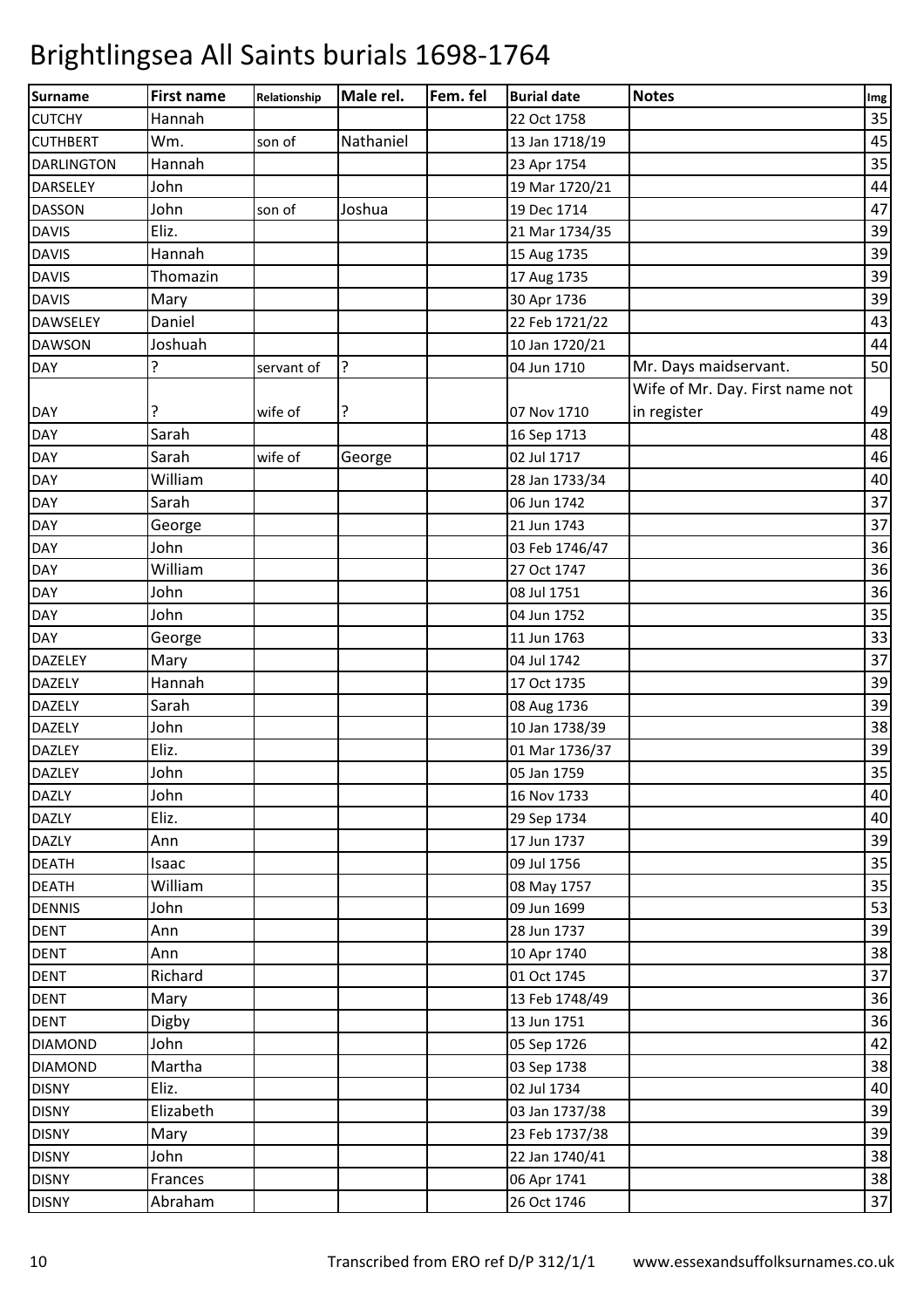| Surname           | <b>First name</b> | Relationship | Male rel. | Fem. fel | <b>Burial date</b> | <b>Notes</b>                   | Img |
|-------------------|-------------------|--------------|-----------|----------|--------------------|--------------------------------|-----|
| <b>DISNY</b>      | Mary              |              |           |          | 14 Jul 1747        |                                | 36  |
| <b>DISNY</b>      | Abraham           |              |           |          | 12 Sep 1747        |                                | 36  |
| <b>DISNY</b>      | Mary              |              |           |          | 29 Mar 1752        |                                | 35  |
| <b>DISNY</b>      | Abraham           |              |           |          | 28 Jan 1763        |                                | 33  |
| <b>DOBETTER</b>   | Sarah             |              |           |          | 06 Oct 1740        |                                | 38  |
| <b>DOBETTO</b>    | Samll.            |              |           |          | 12 Aug 1724        |                                | 43  |
| <b>DOBETTO</b>    | John              |              |           |          | 27 Apr 1736        |                                | 39  |
| <b>DOBITER</b>    | Elizabeth         |              |           |          | 05 May 1721        |                                | 44  |
| <b>DOBITO</b>     | Frances           |              |           |          | 07 Oct 1706        | Widdow                         | 51  |
| <b>DOD</b>        | Sarah             |              |           |          | 08 Mar 1720/21     |                                | 44  |
| <b>DOD</b>        | Sarah             |              |           |          | 24 Jan 1730/31     |                                | 41  |
| <b>DOD</b>        | Elias             |              |           |          | 22 Sep 1731        |                                | 40  |
| <b>DOD</b>        | Walduck           |              |           |          | 10 Nov 1731        |                                | 40  |
| <b>DOD</b>        | Walduck           |              |           |          | 31 Jan 1736/37     |                                | 39  |
| <b>DODD</b>       | Sarah             |              |           |          | 07 Oct 1728        |                                | 41  |
| <b>DODD</b>       | Jos.              |              |           |          | 09 Oct 1729        |                                | 41  |
|                   |                   |              |           |          |                    | First name not in register. An |     |
| <b>DODDS</b>      |                   | infant of    | ?         |          | 07 Sep 1704        | infant of Mr. Dodds            | 52  |
| <b>DOWNING</b>    | George            |              |           |          | 04 Nov 1727        |                                | 42  |
| <b>DOWNING</b>    | John              |              |           |          | 11 Nov 1728        |                                | 41  |
| <b>DOWNING</b>    | Ann               |              |           |          | 18 Aug 1732        |                                | 40  |
| <b>DRAKE</b>      | Ann               |              |           |          | 20 Jun 1756        |                                | 35  |
| <b>DRAKE</b>      | Martha            |              |           |          | 31 Jan 1759        |                                | 35  |
| <b>DRAKE</b>      | Peter             | son of       | John      | Ann      | 19 Oct 1762        |                                | 34  |
| <b>DUNNING</b>    | Henry             |              |           |          | 19 Apr 1739        |                                | 38  |
| <b>DUNNING</b>    | Sarah             |              |           |          | 12 Nov 1740        |                                | 38  |
| <b>DUNNING</b>    | Christopher       |              |           |          | 24 May 1750        |                                | 36  |
| <b>DUNNING</b>    | Ann               |              |           |          | 25 Jul 1755        |                                | 35  |
| <b>DUNNING</b>    | John              |              |           |          | 17 Feb 1757        |                                | 35  |
|                   |                   |              |           |          |                    |                                | 35  |
| <b>DUNNING</b>    | Mary<br>Edward    |              |           |          | 12 Oct 1758        |                                | 34  |
| <b>DUNNING</b>    |                   |              | John      |          | 02 Feb 1762        |                                |     |
| <b>DUNNINGS</b>   | John<br>5.        | son of       |           |          | 08 Dec 1715        |                                | 47  |
| <b>DUNNINGS</b>   |                   | dau of       | John      |          | 23 Jan 1718/19     | First name not in register     | 45  |
| <b>DUNNINGS</b>   | John              |              |           |          | 05 Sep 1740        |                                | 38  |
| <b>DUNNINGS</b>   | Henry             |              |           |          | 21 Dec 1755        |                                | 35  |
| <b>DUNSTEAD</b>   | Mary              |              |           |          | 16 Sep 1723        |                                | 43  |
| <b>DUNSTIL</b>    | Susan             |              |           |          | 07 Mar 1730/31     |                                | 41  |
| <b>DUNSTIL</b>    | Sarah             |              |           |          | 20 Apr 1732        |                                | 40  |
| <b>DUNSTIL</b>    | Ann               |              |           |          | 03 Mar 1733/34     |                                | 40  |
| <b>DUNSTIL</b>    | Joshua            |              |           |          | 03 Oct 1736        |                                | 39  |
| <b>DUNSTIL</b>    | Martha            |              |           |          | 05 Sep 1737        |                                | 39  |
| <b>DUNSTIL</b>    | Martha            |              |           |          | 25 Feb 1738/39     |                                | 38  |
| <b>DUNSTILL</b>   | Susanna           |              |           |          | * Apr 1728         | Day of month lost on page edge | 41  |
| <b>DUNSTILL</b>   | Ann               |              |           |          | 06 Apr 1732        |                                | 40  |
|                   |                   |              |           |          |                    |                                | 37  |
| <b>DUNSTILL</b>   | Aaron             |              |           |          | 17 Apr 1743        |                                |     |
| <b>DURRINGTON</b> | George            |              |           |          | 29 Jun 1731        |                                | 41  |
| <b>DURRINGTON</b> | Thomas            |              |           |          | 29 Jun 1735        |                                | 39  |
| <b>DURRINGTON</b> | Mary              | dau of       | Saml.     | Mary     | 27 Nov 1763        |                                | 33  |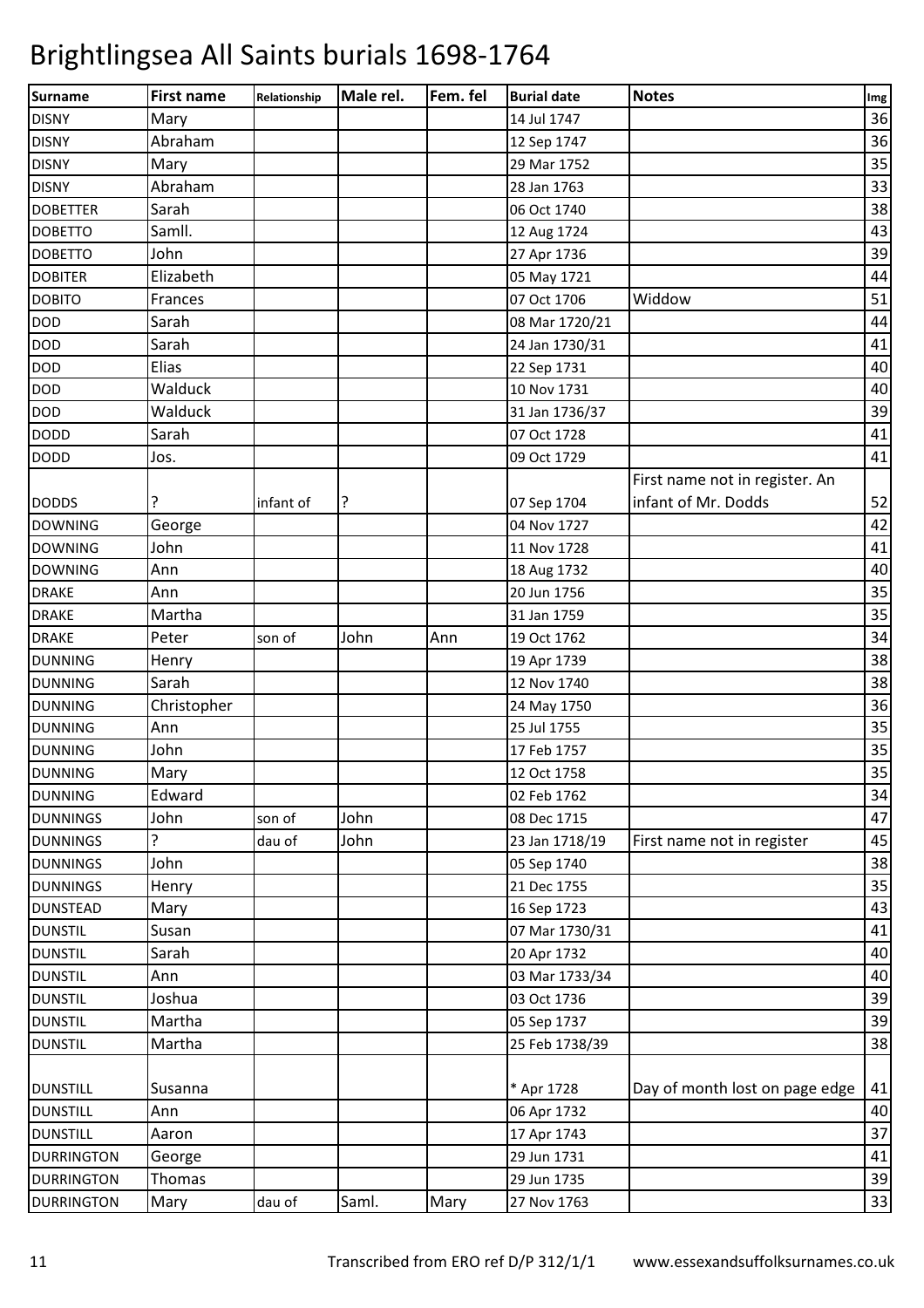| <b>Surname</b>  | <b>First name</b> | Relationship | Male rel. | Fem. fel | <b>Burial date</b> | <b>Notes</b>               | Img |
|-----------------|-------------------|--------------|-----------|----------|--------------------|----------------------------|-----|
| <b>EAGLE</b>    | Mary              |              |           |          | 28 Sep 1704        |                            | 52  |
| <b>EAGLE</b>    | Hannah            | wife of      | William   |          | 09 Apr 1763        |                            | 33  |
| <b>EDWARDS</b>  | John              |              |           |          | 17 Jun 1710        |                            | 49  |
| <b>ELLING</b>   | John              |              |           |          | 26 Aug 1761        |                            | 34  |
| <b>ELLIS</b>    | Mary              |              |           |          | 19 Dec 1760        |                            | 34  |
| <b>ELLIS</b>    | Jemima            | dau of       | John      | Hannah   | 22 Jun 1762        |                            | 34  |
| <b>ELLISTON</b> | Thomas            |              |           |          | 06 Dec 1761        |                            | 34  |
| <b>ELVAS</b>    | John              |              |           |          | 25 Feb 1760        |                            | 34  |
| <b>EMSDEN</b>   | Samuel            |              |           |          | 26 Apr 1728        |                            | 42  |
| <b>EMSDEN</b>   | Easter            |              |           |          | 31 Dec 1754        |                            | 35  |
| <b>EMSDEN</b>   | Martha            |              |           |          | 03 Jun 1755        |                            | 35  |
| <b>EMSDEN</b>   | Susanna           |              |           |          | 11 Oct 1759        |                            | 34  |
| <b>EMSDEN</b>   | Mary              |              |           |          | 02 Nov 1759        |                            | 34  |
| <b>EMSEL</b>    | 5.                |              |           |          | 07 Jan 1723/24     | First name not in register | 43  |
| <b>EVERARD</b>  | Susan             |              |           |          | 11 Nov 1740        |                            | 38  |
| <b>EVERARD</b>  | Thomas            |              |           |          | 12 Sep 1751        |                            | 36  |
| <b>EVERARD</b>  | Thomas            |              |           |          | 05 Dec 1755        |                            | 35  |
| <b>FARMER</b>   | John              | son of       | John      |          | 27 Nov 1713        |                            | 48  |
| <b>FEAST</b>    | William           |              |           |          | 04 Sep 1726        |                            | 42  |
| <b>FEAST</b>    | Lydia             |              |           |          | 28 Feb 1727/28     |                            | 42  |
| <b>FEAST</b>    | Edward            |              |           |          | 28 Feb 1727/28     |                            | 42  |
| FEAST           | John              |              |           |          | 17 Feb 1728/29     |                            | 41  |
| <b>FEAST</b>    | Francis           |              |           |          | 03 Apr 1729        |                            | 41  |
| <b>FEAST</b>    | Susan             |              |           |          | 02 May 1734        |                            | 40  |
| <b>FEAST</b>    | Francis           |              |           |          | 09 Oct 1736        |                            | 39  |
| <b>FEAST</b>    | Martha            |              |           |          | 17 Oct 1736        |                            | 39  |
| <b>FEAST</b>    | Edward            |              |           |          | 02 Oct 1741        |                            | 38  |
| <b>FEAST</b>    | Edward            |              |           |          | 28 Mar 1742        |                            | 37  |
| <b>FEAST</b>    | William           |              |           |          | 02 Apr 1743        |                            | 37  |
| <b>FEDAM</b>    | Jonathan          |              |           |          | 14 Sep 1736        |                            | 39  |
| <b>FENN</b>     | Mary              |              |           |          | 19 May 1749        |                            | 36  |
| FENN            | Mary              |              |           |          | 13 May 1751        |                            | 36  |
| <b>FENN</b>     | Mary              |              |           |          | 19 Jan 1754        |                            | 35  |
| <b>FENN</b>     | George            |              |           |          | 12 Aug 1759        |                            | 34  |
| <b>FENN</b>     | Samuel            |              |           |          | 16 Jan 1760        |                            | 34  |
| <b>FENN</b>     | Martha            | dau of       | John      | Sarah    | 10 Dec 1762        |                            | 34  |
| FENN            | Sarah             | wife of      | John      |          | 24 Mar 1763        |                            | 33  |
| <b>FIELD</b>    | Samuel            |              |           |          | 16 Sep 1719        |                            | 45  |
| <b>FIELD</b>    | Richard           |              |           |          | 19 Nov 1728        |                            | 41  |
| <b>FIELD</b>    | Sarah             |              |           |          | 14 Sep 1753        |                            | 35  |
| <b>FIELD</b>    | Richard           |              |           |          | 12 Jun 1755        |                            | 35  |
| <b>FIELD</b>    | Mary              |              |           |          | 08 Jun 1756        |                            | 35  |
| <b>FINER</b>    | John              |              |           |          | 09 Jan 1749/50     |                            | 36  |
| <b>FLOUERS</b>  | Moses             |              |           |          | 31 May 1715        |                            | 47  |
|                 |                   |              |           |          |                    | Son of the deceast Moses   |     |
| <b>FLOUERS</b>  | Daniel            | son of       | Moses     |          | 15 Apr 1718        | Flouers                    | 46  |
| <b>FLOWER</b>   | Moses             |              |           |          | 07 Oct 1711        |                            | 49  |
| <b>FLOWER</b>   | Abigail           |              |           |          | 25 Jul 1737        |                            | 39  |
| <b>FLOWER</b>   | Mary              |              |           |          | 15 Oct 1759        |                            | 34  |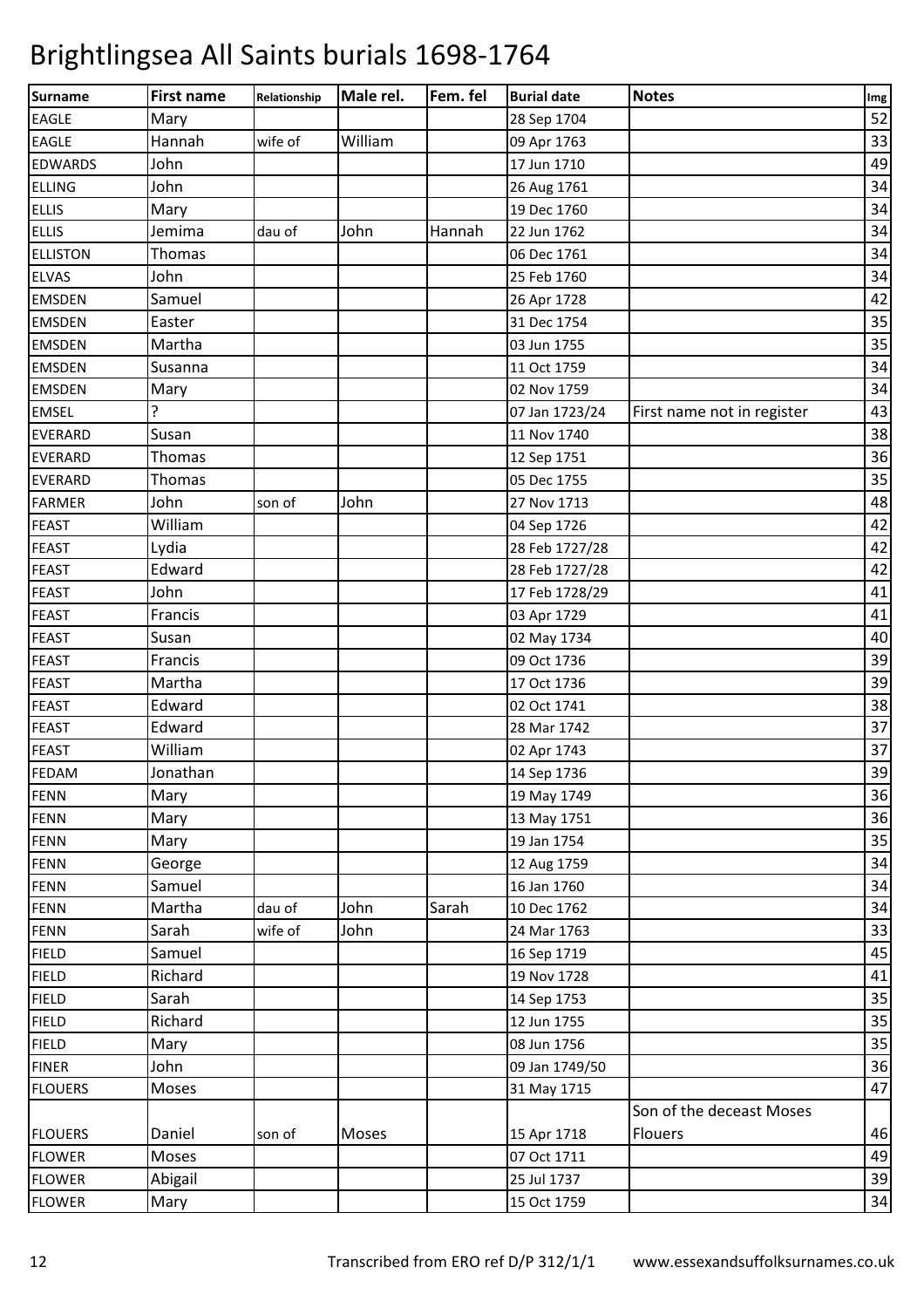| Surname          | <b>First name</b> | Relationship | Male rel. | Fem. fel | <b>Burial date</b> | <b>Notes</b>               | Img |
|------------------|-------------------|--------------|-----------|----------|--------------------|----------------------------|-----|
| <b>FLOWER</b>    | William           |              |           |          | 26 Jul 1760        |                            | 34  |
| <b>FRANCES</b>   | Wm.               | son of       | John      |          | 13 Aug 1716        |                            | 46  |
| <b>FRANCES</b>   | Mary              | wife of      | James     |          | 22 Mar 1717/18     |                            | 46  |
| <b>FRANCES</b>   | John              | son of       | James     |          | 13 Apr 1718        |                            | 46  |
| <b>FRANCIS</b>   | 5.                | infant of    | Robt.     |          | 12 Sep 1703        | An infant of Robt. Francis | 52  |
| <b>FRANCIS</b>   | James             |              |           |          | 12 Sep 1719        |                            | 45  |
| <b>FROST</b>     | Thomas            |              |           |          | 21 Oct 1732        |                            | 40  |
| <b>FROST</b>     | James             |              |           |          | 12 Jan 1753        |                            | 35  |
| <b>FROST</b>     | Sarah             |              |           |          | 28 Aug 1754        |                            | 35  |
| <b>FROST</b>     | James             |              |           |          | 07 Jan 1756        |                            | 35  |
| <b>FROST</b>     | Stephen           |              |           |          | 25 Dec 1756        |                            | 35  |
| <b>FULLCHER</b>  | Mary              |              |           |          | 14 Jun 1715        |                            | 47  |
| GAGE             | Mary              |              |           |          | 29 Sep 1728        |                            | 41  |
| GAGE             | John              |              |           |          | 24 Feb 1735/36     |                            | 39  |
| GAGE             | Joseph            |              |           |          | 20 Sep 1736        |                            | 39  |
| GAGE             | Mary              |              |           |          | 02 May 1742        |                            | 37  |
| <b>GALE</b>      | Sally             |              |           |          | 25 Oct 1761        |                            | 34  |
| <b>GALE</b>      | William           |              |           |          | 29 Jan 1763        |                            | 33  |
| <b>GALLOP</b>    | Nathanael         |              |           |          | 27 May 1751        |                            | 36  |
| <b>GARDINER</b>  | Francis           |              |           |          | 03 Mar 1727/28     |                            | 42  |
| <b>GARDINER</b>  | John              |              |           |          | 18 Dec 1730        |                            | 41  |
| <b>GARDINER</b>  | Thomas            |              |           |          | 05 Jul 1731        |                            | 41  |
| <b>GARDINER</b>  | Eliz.             |              |           |          | 07 Oct 1732        |                            | 40  |
| <b>GARDINER</b>  | Tamar             |              |           |          | 11 Nov 1735        |                            | 39  |
| <b>GARDNER</b>   | Sarah             | dau of       | Thomas    | Sarah    | 07 Apr 1719        |                            | 45  |
| <b>GARIDNER</b>  | Henry             |              |           |          | 13 Apr 1744        |                            | 37  |
| <b>GARNARD</b>   | Thomas            |              |           |          | 03 Oct 1719        |                            | 45  |
| <b>GARNHAM</b>   | Sarah             |              |           |          | 14 Sep 1720        |                            | 44  |
| <b>GARNING</b>   | Edward            |              |           |          | 26 Sep 1762        |                            | 34  |
| <b>GENTRY</b>    | John              |              |           |          | 08 Nov 1732        |                            | 40  |
| <b>GIBS</b>      | William           |              |           |          | 20 Jun 1751        |                            | 36  |
| <b>GILES</b>     | Mary              |              |           |          | 27 May 1740        |                            | 38  |
| <b>GILES</b>     | Mary              |              |           |          | 22 Feb 1743/44     |                            | 37  |
| <b>GILES</b>     | James             |              |           |          | 07 Aug 1753        |                            | 35  |
| <b>GILES</b>     | Mary              |              |           |          | 21 May 1758        |                            | 35  |
| <b>GIPSON</b>    | Mary              |              |           |          | 28 Dec 1756        |                            | 35  |
| <b>GLASCOCK</b>  | John              |              |           |          | 25 Dec 1734        |                            | 40  |
| <b>GLASCOCK</b>  | ?                 |              |           |          | 06 Dec 1737        | <b>Widow Glascock</b>      | 39  |
| <b>GLASCOCKE</b> | John              | son of       | John      |          | 19 Jul 1705        |                            | 51  |
| <b>GOAT</b>      | Thomas            |              |           |          | 04 Jan 1754        |                            | 35  |
| <b>GOBBET</b>    | William           |              |           |          | 23 Nov 1738        |                            | 38  |
| <b>GOIMER</b>    | Mary              |              |           |          | 24 Apr 1753        |                            | 35  |
| <b>GOLDSMITH</b> | John              |              |           |          | 20 Nov 1726        |                            | 42  |
| <b>GOODALL</b>   | John              |              |           |          | 13 Jan 1763        |                            | 34  |
| <b>GOODCHILD</b> | Mary              |              |           |          | 24 Aug 1735        |                            | 39  |
| <b>GOODCHILD</b> | Mary              |              |           |          | 09 Jul 1743        |                            | 37  |
| <b>GOODCHILD</b> | Edward            |              |           |          | 29 May 1750        |                            | 36  |
| <b>GOODCHILD</b> | Robert            |              |           |          | 02 Feb 1763        |                            | 33  |
| <b>GOODCHILD</b> | Mary              |              |           |          | 20 Mar 1763        | Widow                      | 33  |
|                  |                   |              |           |          |                    |                            |     |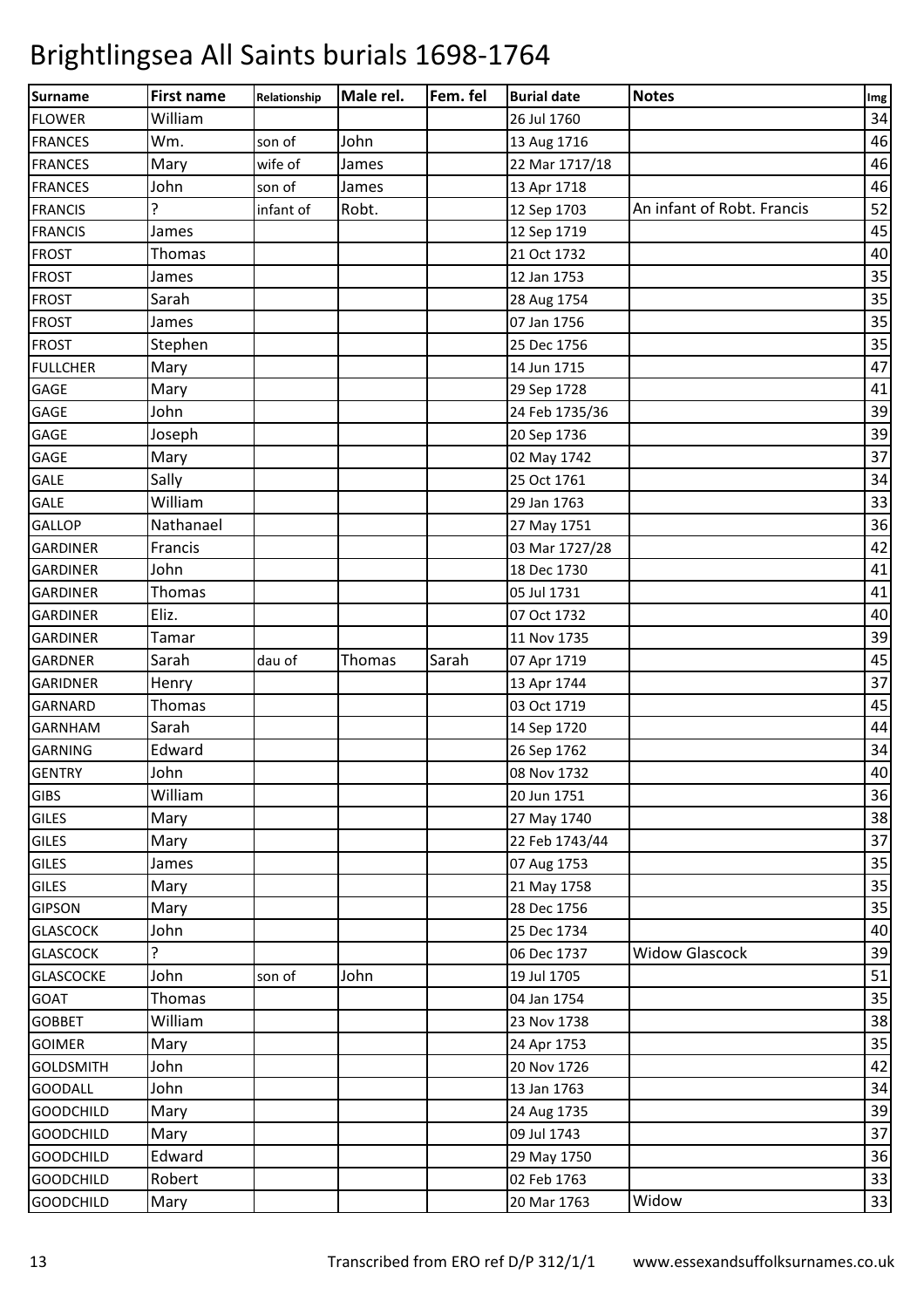| <b>Surname</b>               | <b>First name</b> | Relationship      | Male rel. | Fem. fel | <b>Burial date</b>         | <b>Notes</b>                                                                                         | Img |
|------------------------------|-------------------|-------------------|-----------|----------|----------------------------|------------------------------------------------------------------------------------------------------|-----|
| <b>GOODGER</b>               | Eliz.             |                   |           |          | 27 Dec 1726                |                                                                                                      | 42  |
| <b>GOODGER</b>               | Robert            |                   |           |          | 21 Feb 1733/34             |                                                                                                      | 40  |
| <b>GOODGER</b>               | Ann               |                   |           |          | 27 Feb 1736/37             |                                                                                                      | 39  |
|                              |                   |                   |           |          |                            | Robt. Goodgier's child. (date                                                                        |     |
| <b>GOODGIER</b>              | ?                 | child of          | Robt.     |          | ** 1698/9                  | unclear)                                                                                             | 53  |
| <b>GOODGIER</b>              | <sup>2</sup>      | child of          | Robt.     |          | 14 Jan 1706/7              | First name not in register                                                                           | 51  |
| <b>GOODGIRE</b>              | Robert            | son of            | Robert    |          | 10 Sep 1703                |                                                                                                      | 52  |
| <b>GOODING</b>               | Mary              |                   |           |          | 28 May 1758                |                                                                                                      | 35  |
| <b>GOODING</b>               | John              |                   |           |          | 10 Sep 1758                |                                                                                                      | 35  |
| <b>GOODWIN</b>               | William           |                   |           |          | 03 Jan 1724/25             |                                                                                                      | 42  |
| <b>GOODWIN</b>               | John              |                   |           |          | 17 Mar 1726/27             |                                                                                                      | 42  |
| <b>GOODWIN</b>               | Wm.               |                   |           |          | 30 Mar 1727                |                                                                                                      | 42  |
| <b>GOODWIN</b>               | Elizabeth         |                   |           |          | 31 May 1754                |                                                                                                      | 35  |
| <b>GOODWIN</b>               | Mary              | dau of            | William   | Mary     | 18 Dec 1763                |                                                                                                      | 33  |
| <b>GOODWIN</b>               | Ann               | dau of            | William   | Mary     | 08 Jul 1764                |                                                                                                      | 33  |
| <b>GRAY</b>                  | George            | son of            | James     |          | 03 Feb 1713/14             |                                                                                                      | 48  |
| <b>GRAY</b>                  | Martha            |                   | Wm.       |          | 28 Sep 1718                | Martha Gray, daughter-in-law of<br>Wm. Whiteman                                                      | 46  |
| <b>GREEN</b>                 | ς                 |                   |           |          | 18 Aug 1719                | First name not in register                                                                           | 45  |
| <b>GREEN</b>                 | George            |                   |           |          | 02 Feb 1721/22             |                                                                                                      | 44  |
| <b>GREEN</b>                 | Eliz.             |                   |           |          | 06 Sep 1729                |                                                                                                      | 41  |
| <b>GREEN</b>                 | Judith            |                   |           |          | 04 Aug 1730                |                                                                                                      | 41  |
| <b>GRIMES</b>                | Phoebin           |                   |           |          | 12 Mar 1725/26             |                                                                                                      | 42  |
| <b>GRIMES</b>                | Eliz.             |                   |           |          | 19 Jan 1731/32             |                                                                                                      | 40  |
| <b>GRIMES</b>                | Eliz.             |                   |           |          | 25 Jun 1732                |                                                                                                      | 40  |
| <b>GRUB</b>                  | Gabriel           |                   |           |          | 10 Oct 1738                |                                                                                                      | 38  |
|                              |                   |                   |           |          |                            | Wording a bit confusing - Ann<br>Sier might be the daughter of<br>Ann Gudger, who made<br>affidavit. | 48  |
| <b>GUDGER</b><br><b>GUNN</b> | Ann<br>Rebekah    | dau of<br>wife of | Maurice   | Ann      | 23 Apr 1713<br>17 Jun 1763 |                                                                                                      | 33  |
| <b>GURLING</b>               | Thomas            |                   |           |          | 04 Jan 1729/30             |                                                                                                      | 41  |
| <b>GURTON</b>                | Ann               | wife of           | Daniel    |          | 06 Aug 1700                |                                                                                                      | 52  |
| <b>GURTON</b>                | 5                 | infant of         | Daniell   |          | 22 Mar 1704/5              | First name not in register                                                                           | 51  |
| <b>HALLS</b>                 | Mary              |                   |           |          | 24 Jan 1760                |                                                                                                      | 34  |
| <b>HALSEY</b>                | Sarah             |                   |           |          | 09 Jan 1749/50             |                                                                                                      | 36  |
| <b>HALSEY</b>                | Sarah             |                   |           |          | 12 Mar 1755                |                                                                                                      | 35  |
| <b>HALSEY</b>                | Richard           |                   |           |          | 10 Jul 1761                |                                                                                                      | 34  |
| <b>HAMMOND</b>               | 5.                | infant of         | James     |          | 21 May 1706                | First name not in register                                                                           | 51  |
| <b>HAMMOND</b>               | Mary              |                   |           |          | 23 Oct 1741                |                                                                                                      | 38  |
| <b>HAMMOND</b>               | John              |                   |           |          | 28 Apr 1744                |                                                                                                      | 37  |
| <b>HANBY</b>                 | Eliz.             |                   |           |          | 13 Apr 1730                |                                                                                                      | 41  |
| <b>HANBY</b>                 | Thomas            |                   |           |          | 30 Sep 1732                |                                                                                                      | 40  |
| <b>HANKINS</b>               | Rot.              |                   |           |          | 19 Oct 1712                |                                                                                                      | 48  |
| <b>HANKINS</b>               | Jonathan          |                   |           |          | 24 Sep 1747                |                                                                                                      | 36  |
| <b>HANTON</b>                | Mary              | dau of            | Jonathan  |          | 09 Dec 1716                |                                                                                                      | 46  |
| <b>HANTON</b>                | John              | son of            | Johnathan |          | 13 Apr 1718                |                                                                                                      | 46  |
| <b>HANTON</b>                | John              |                   |           |          | 30 Sep 1719                |                                                                                                      | 45  |
| <b>HANTON</b>                | Francis           |                   |           |          | 13 May 1722                |                                                                                                      | 43  |
|                              |                   |                   |           |          |                            |                                                                                                      |     |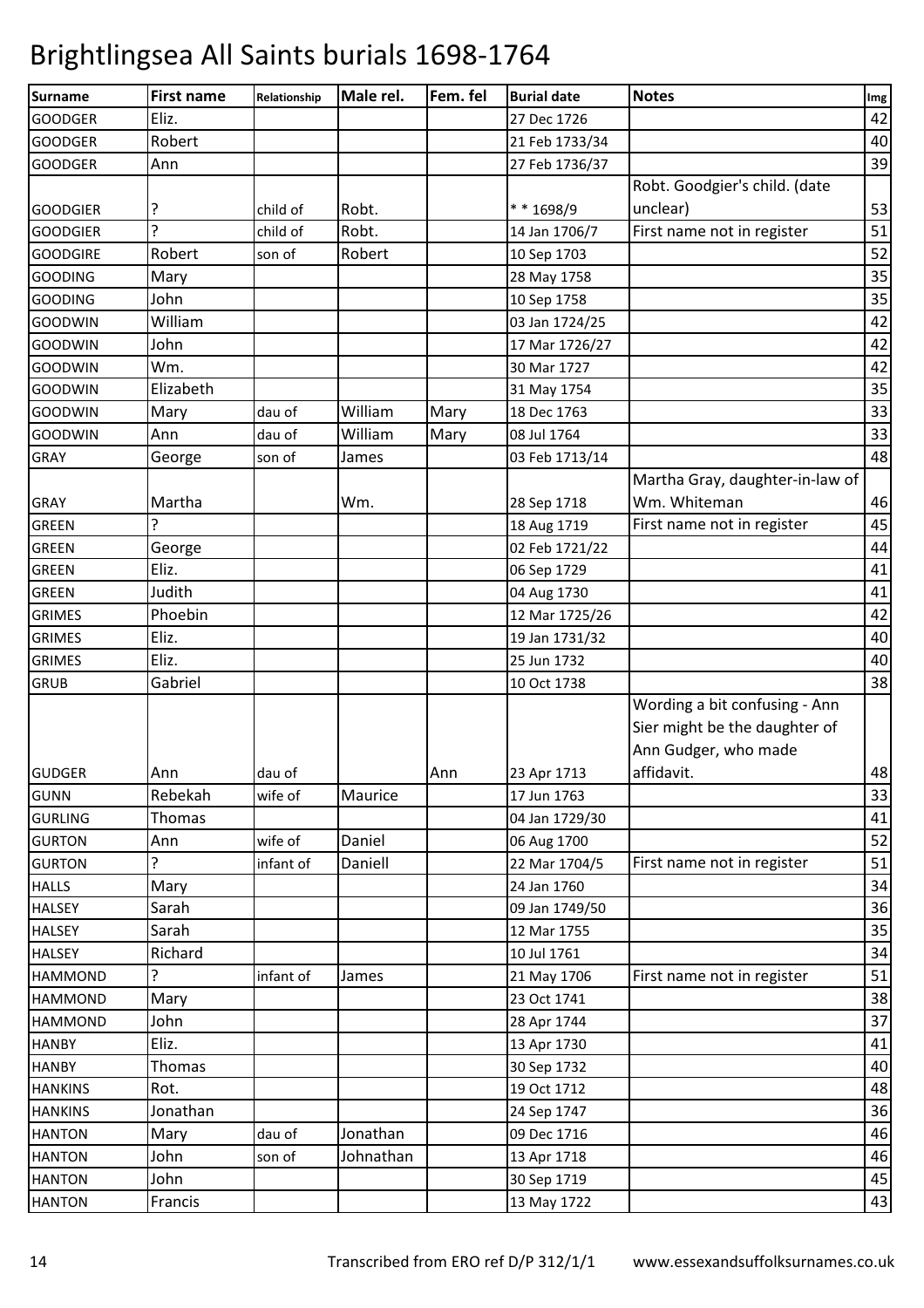| <b>Surname</b>  | <b>First name</b> | Relationship | Male rel. | Fem. fel | <b>Burial date</b> | <b>Notes</b>               | Img |
|-----------------|-------------------|--------------|-----------|----------|--------------------|----------------------------|-----|
| <b>HANTON</b>   | Webster           |              |           |          | 15 Sep 1723        |                            | 43  |
| <b>HANTON</b>   | Jonathan          |              |           |          | 19 Dec 1725        |                            | 42  |
| <b>HANTON</b>   | Jonathan          |              |           |          | 13 Aug 1732        |                            | 40  |
| <b>HARBIN</b>   | Martha            |              |           |          | 20 Dec 1737        |                            | 39  |
| <b>HARBIN</b>   | James             |              |           |          | 04 Jan 1741/42     |                            | 38  |
| <b>HARBIN</b>   | George            |              |           |          | 19 Jan 1741/42     |                            | 37  |
| <b>HARBIN</b>   | George            |              |           |          | 20 Oct 1743        |                            | 37  |
| <b>HARBIN</b>   | John              |              |           |          | 02 Nov 1743        |                            | 37  |
| <b>HARRIS</b>   | Richard           |              |           |          | 24 Feb 1749/50     |                            | 36  |
| <b>HARRIS</b>   | Mary              |              |           |          | 28 Sep 1755        |                            | 35  |
| <b>HARRIS</b>   | Ann               | wife of      | William   |          | 28 Mar 1763        |                            | 33  |
| <b>HARRISON</b> | Wm.               |              |           |          | 29 Sep 1729        |                            | 41  |
| <b>HARROLD</b>  | Hannah            |              |           |          | 29 Dec 1728        |                            | 41  |
| <b>HARROLD</b>  | Rebekah           |              |           |          | 26 Jan 1728/29     |                            | 41  |
| <b>HARROLD</b>  | James             |              |           |          | 19 Jan 1731/32     |                            | 40  |
| <b>HARROLD</b>  | Mary              |              |           |          | 29 May 1735        |                            | 39  |
| <b>HARROLD</b>  | William           |              |           |          | 01 Feb 1735/36     |                            | 39  |
| <b>HARROLD</b>  | Mary              |              |           |          | 02 Dec 1737        |                            | 39  |
| <b>HARVEY</b>   | Wm.               |              |           |          | 04 Apr 1708        | A shomaker                 | 51  |
| <b>HARVEY</b>   | Daniel            |              |           |          | 16 Oct 1731        |                            | 40  |
| <b>HARVEY</b>   | Mary              |              |           |          | 29 Jan 1732/33     |                            | 40  |
| <b>HARVEY</b>   | Ann               |              |           |          | 13 Jan 1733/34     |                            | 40  |
| <b>HARVEY</b>   | Ann               |              |           |          | 21 Jan 1733/34     |                            | 40  |
| <b>HARVEY</b>   | Daniel            |              |           |          | 15 Feb 1735/36     |                            | 39  |
| <b>HARVEY</b>   | Hannah            |              |           |          | 13 Sep 1737        |                            | 39  |
| <b>HARVEY</b>   | Sarah             |              |           |          | 19 Oct 1738        |                            | 38  |
| <b>HARVEY</b>   | Susanna           |              |           |          | 30 Oct 1739        |                            | 38  |
| <b>HARVEY</b>   | George            |              |           |          | 02 Jul 1740        |                            | 38  |
| <b>HARVEY</b>   | Mary              |              |           |          | 10 Dec 1740        |                            | 38  |
| <b>HARVEY</b>   | Mary              |              |           |          | 07 Jun 1741        |                            | 38  |
| <b>HARVEY</b>   | Woodgate          |              |           |          | 01 Oct 1741        |                            | 38  |
| <b>HARVEY</b>   | Jacob             |              |           |          | 31 May 1746        |                            | 37  |
| <b>HARVEY</b>   | Nat.              |              |           |          | 01 Mar 1746/47     |                            | 36  |
| <b>HARVEY</b>   | Nathaniel         |              |           |          | 05 Aug 1747        |                            | 36  |
| <b>HARVEY</b>   | Sarah             |              |           |          | 19 Apr 1751        |                            | 36  |
| <b>HARVEY</b>   | George            |              |           |          | 07 Jan 1760        |                            | 34  |
|                 |                   |              |           |          |                    | Mother Harvie's unbaptised |     |
| <b>HARVIE</b>   | ?                 |              |           | ?        | 26 Mar 1712        | grandchild.                | 49  |
| <b>HARVIE</b>   | Judeth            | wife of      | Wm.       |          | 12 Oct 1712        |                            | 48  |
| <b>HARVIE</b>   | William           |              |           |          | 28 Mar 1718        |                            | 46  |
| <b>HARVY</b>    | 5.                | infant of    | Georg     |          | 14 Sep 1704        | An infant of Georg Harveys | 52  |
| <b>HARVY</b>    | Phoebe            | dau of       | Wm.       |          | 30 Sep 1704        |                            | 51  |
| <b>HARVY</b>    | 5.                |              | Wm.       |          | 01 Oct 1704        | An apprentice of Wm. Harvy | 51  |
| <b>HARVY</b>    | Alice             |              |           |          | 28 Apr 1728        |                            | 41  |
| <b>HARVY</b>    | Mary              |              |           |          | 23 Jun 1728        |                            | 41  |
| <b>HARWOOD</b>  | Mary              |              |           |          | 30 Mar 1727        |                            | 42  |
| <b>HARWOOD</b>  | Mary              |              |           |          | 13 Aug 1730        |                            | 41  |
| <b>HARWOOD</b>  | Sarah             |              |           |          | 13 Feb 1734/35     |                            | 40  |
| <b>HARWOOD</b>  | Susan             |              |           |          | 23 Sep 1737        |                            | 39  |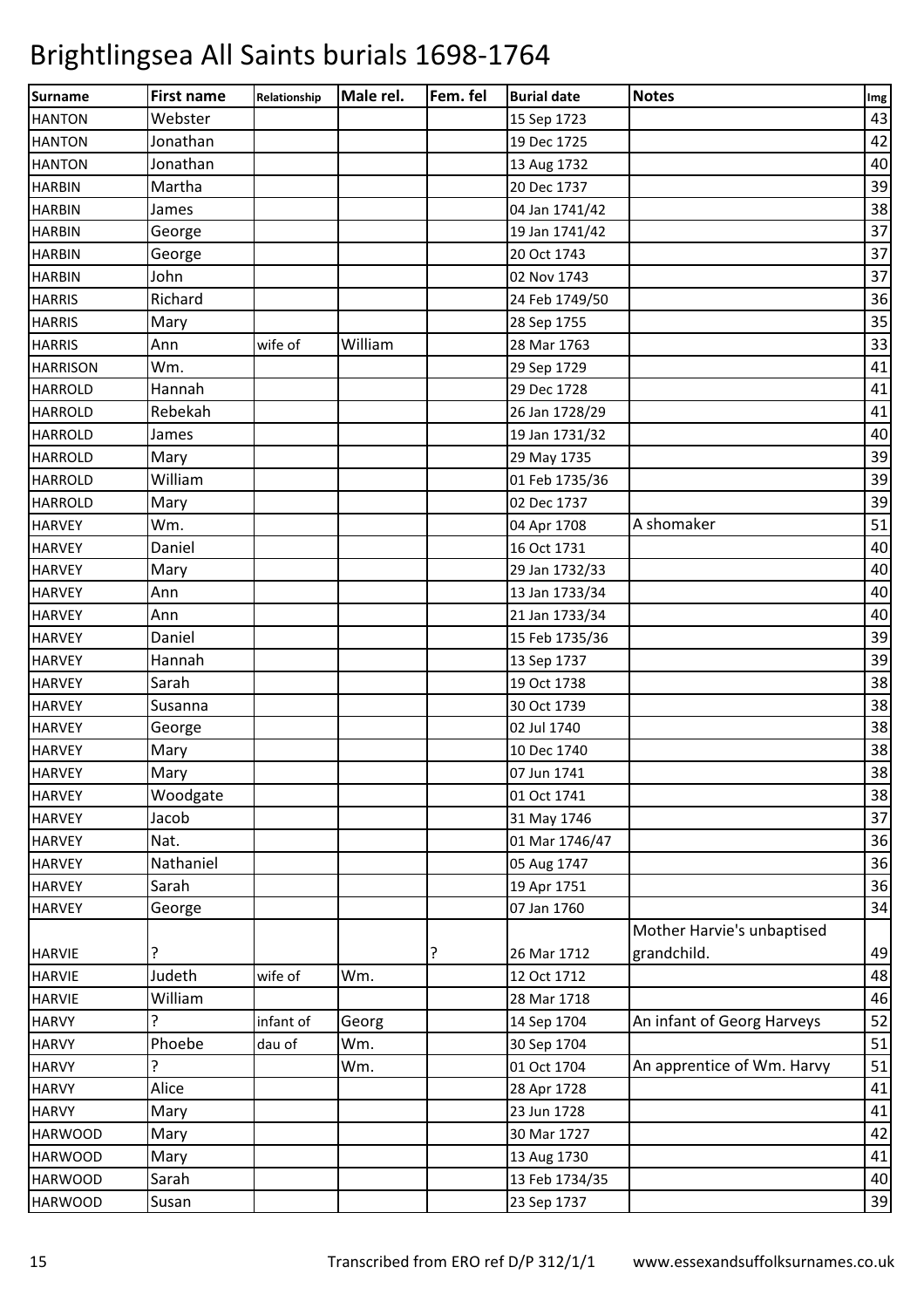| <b>Surname</b>    | <b>First name</b> | Relationship | Male rel. | Fem. fel | <b>Burial date</b> | <b>Notes</b>                | Img |
|-------------------|-------------------|--------------|-----------|----------|--------------------|-----------------------------|-----|
| <b>HARWOOD</b>    | Susan             |              |           |          | 04 May 1738        |                             | 39  |
| <b>HARWOOD</b>    | Mary              |              |           |          | 17 Jan 1742/43     |                             | 37  |
| <b>HARWOOD</b>    | Mary              |              |           |          | 29 Mar 1743        |                             | 37  |
| <b>HARWOOD</b>    | Sarah             |              |           |          | 04 May 1743        |                             | 37  |
| <b>HARWOOD</b>    | Esther            |              |           |          | 11 Jun 1754        |                             | 35  |
| <b>HARWOOD</b>    | Edmund            |              |           |          | 19 Jun 1754        |                             | 35  |
| <b>HARWOOD</b>    | William           |              |           |          | 01 Feb 1757        |                             | 35  |
| <b>HARWOOD</b>    | Edmund            |              |           |          | 06 Mar 1757        |                             | 35  |
| <b>HARWOOD</b>    | Edmund            |              |           |          | 24 Jul 1758        |                             | 35  |
| <b>HARWOOD</b>    | Mary              |              |           |          | 03 Nov 1758        |                             | 35  |
| <b>HARWOOD</b>    | Susanna           |              |           |          | 07 Feb 1759        |                             | 34  |
| <b>HARWOOD</b>    | Elizabeth         |              |           |          | 09 Dec 1759        |                             | 34  |
| <b>HEFFER</b>     | Martha            |              |           |          | 27 Feb 1763        |                             | 33  |
| <b>HEIFER</b>     | Frances           |              |           |          | 23 Nov 1755        |                             | 35  |
| <b>HEIFFER</b>    | Samuel            |              |           |          | 07 May 1761        |                             | 34  |
| <b>HERD</b>       | Mary              |              |           |          | 09 Jun 1755        |                             | 35  |
| <b>HEWSON</b>     | Thomas            |              |           |          | 22 Oct 1755        |                             | 35  |
| <b>HICKS</b>      | Thomas            |              |           |          | 21 Jun 1703        |                             | 52  |
| <b>HIGHAM</b>     | Elizabeth         |              |           |          | 11 Apr 1722        |                             | 43  |
| <b>HILL</b>       | George            |              |           |          | 25 May 1738        |                             | 38  |
| <b>HILL</b>       | George            |              |           |          | 28 Feb 1739/40     |                             | 38  |
| <b>HILL</b>       | George            |              |           |          | 19 Nov 1760        |                             | 34  |
| <b>HILLS</b>      | Jane              |              |           |          | 30 Jan 1753        |                             | 35  |
| <b>HILLS</b>      | Jane              |              |           |          | 15 Mar 1763        |                             | 33  |
| <b>HOBART</b>     | Mary              |              |           |          | 11 Jan 1729/30     |                             | 41  |
| <b>HOBART</b>     | Sarah             |              |           |          | 27 Jan 1732/33     |                             | 40  |
| <b>HOBART</b>     | Hannah            |              |           |          | 23 Apr 1733        |                             | 40  |
| <b>HOBART</b>     | Mary              |              |           |          | 08 Nov 1737        |                             | 39  |
| <b>HOBART</b>     | Stephen           |              |           |          | 21 Jun 1741        |                             | 38  |
| <b>HOBART</b>     | Sarah             |              |           |          | 06 Feb 1741/42     |                             | 37  |
| <b>HOBART</b>     | Elizabeth         |              |           |          | 05 Dec 1756        |                             | 35  |
| <b>HOBART</b>     | John              |              |           |          | 14 Jan 1763        |                             | 33  |
| <b>HOBART</b>     | Rachel            |              |           |          | 22 Jan 1763        | Widow                       | 33  |
| <b>HOBERT</b>     | Mary              |              |           |          | 19 Jan 1731/32     |                             | 40  |
| <b>HOKINSON</b>   | ?                 | infant of    | John      |          | 30 Aug 1704        | First name not in register  | 52  |
| <b>HOLDER</b>     | Hannah            | dau of       | Thos.     | Hannah   | 01 Feb 1763        |                             | 33  |
| <b>HOLLINGTON</b> | Robert            |              |           |          | 27 Aug 1704        |                             | 52  |
| <b>HOPKINS</b>    | John              |              |           |          | 17 Nov 1726        |                             | 42  |
| <b>HOPKINS</b>    | Mary              |              |           |          | 24 Aug 1729        |                             | 41  |
| <b>HOPKINS</b>    | Mary              |              |           |          | 19 Sep 1732        |                             | 40  |
| <b>HOPKINS</b>    | Mary              |              |           |          | 23 Apr 1738        |                             | 39  |
| <b>HOPKINS</b>    | Eliz.             |              |           |          | 11 Mar 1739/40     |                             | 38  |
| <b>HOPKINS</b>    | Mary              |              |           |          | 12 Nov 1740        |                             | 38  |
| <b>HOPKINS</b>    | Ann               |              |           |          | 30 Sep 1756        |                             | 35  |
| <b>HOPKINS</b>    | John              |              |           |          | 15 Apr 1762        |                             | 34  |
| <b>HORN</b>       | Ann               |              |           |          | 01 Nov 1756        |                             | 35  |
| <b>HORN</b>       | John              |              |           |          | 01 Dec 1756        |                             | 35  |
|                   |                   |              |           |          |                    | Richard & Elizabeth Howard, |     |
| <b>HOWARD</b>     | Richard           |              |           |          | 31 Dec 1746        | twins                       | 37  |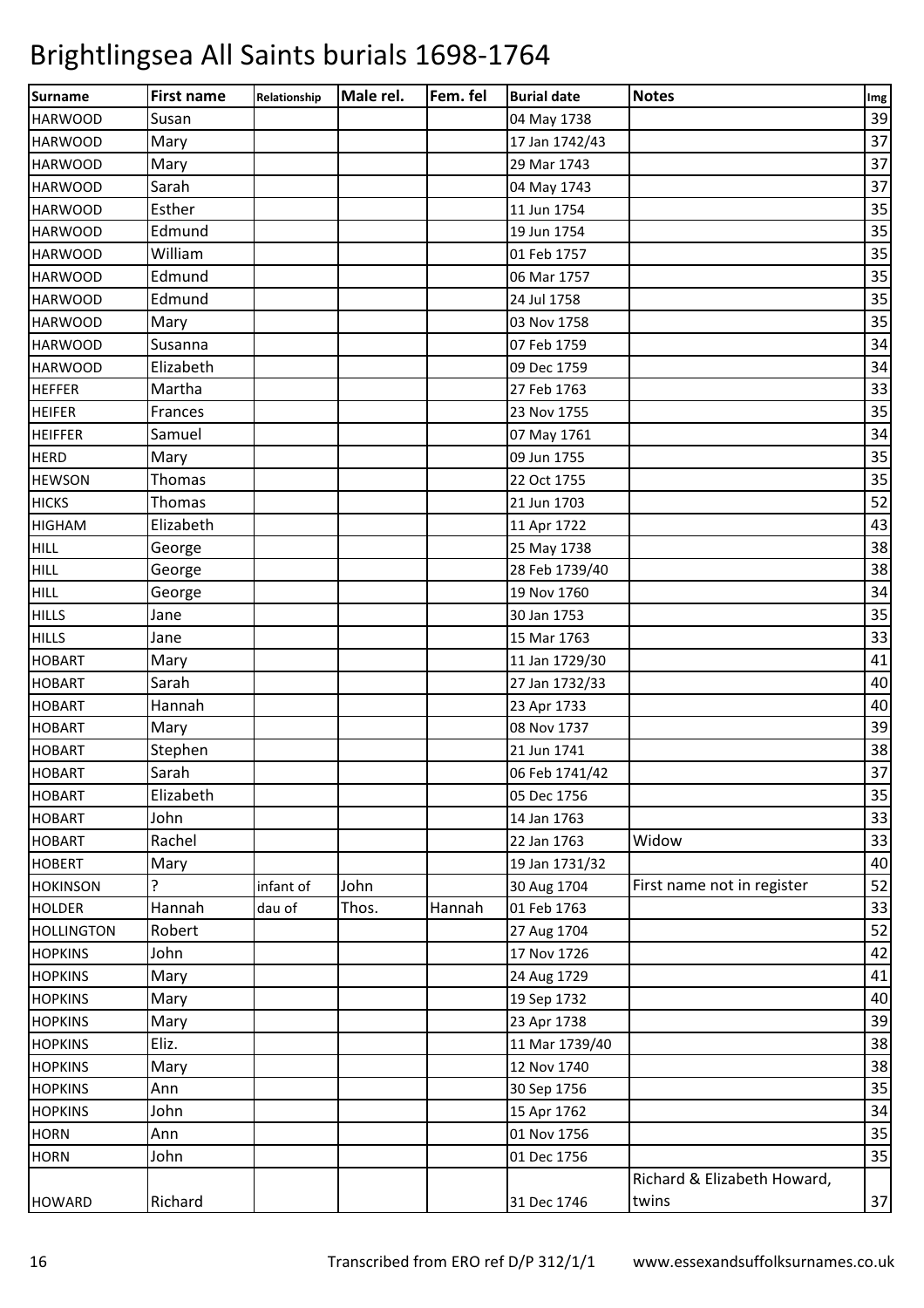| <b>Surname</b>   | <b>First name</b> | Relationship | Male rel. | Fem. fel | <b>Burial date</b> | <b>Notes</b>                          | Img |
|------------------|-------------------|--------------|-----------|----------|--------------------|---------------------------------------|-----|
|                  |                   |              |           |          |                    | Richard & Elizabeth Howard,           |     |
| <b>HOWARD</b>    | Elizabeth         |              |           |          | 31 Dec 1746        | twins                                 | 37  |
| <b>HOY</b>       | Eliz.             | dau of       | John      |          | 29 Aug 1698        |                                       | 53  |
| <b>HOY</b>       | 5                 | wife of      | John      |          | 14 Dec 1714        |                                       | 47  |
| HOY              | Elizabeth         |              | John      |          | 07 Oct 1718        | Base child of                         | 46  |
| <b>HOY</b>       | Wm.               | son of       | Crispine  | Mary     | 03 Nov 1718        |                                       | 46  |
| <b>HOY</b>       | Rebekah           |              |           |          | 27 Nov 1726        |                                       | 42  |
| HOY              | Rebekah           |              |           |          | 11 Dec 1726        |                                       | 42  |
| HOY              | Christopher       |              |           |          | 31 Aug 1727        |                                       | 42  |
| HOY              | Rebecca           |              |           |          | 06 Jul 1731        |                                       | 41  |
| HOY              | John              |              |           |          | 27 Sep 1734        |                                       | 40  |
| HOY              | John              |              |           |          | 23 Aug 1739        |                                       | 38  |
| <b>HOY</b>       | John              |              |           |          | 15 Feb 1747/48     |                                       | 36  |
| HOY              | Ann               |              |           |          | 21 Mar 1749/50     |                                       | 36  |
| HOY              | John              |              |           |          | 22 Sep 1750        | John Hoy senior                       | 36  |
| HOY              | Ann               |              |           |          | 06 Aug 1751        |                                       | 36  |
| HOY              | Esther            |              |           |          | 28 Jun 1752        |                                       | 35  |
| <b>HOY</b>       | John              |              |           |          | 08 Jul 1752        |                                       | 35  |
| HOY              | Crispin           |              |           |          | 24 Jun 1754        |                                       | 35  |
| <b>HUBBERT</b>   | Tho.              |              |           |          | 04 Mar 1708/9      |                                       | 50  |
| <b>HULL</b>      | Mark              |              |           |          | 06 Apr 1759        |                                       | 34  |
| <b>HULL</b>      | Joseph            |              |           |          | 16 Jan 1760        |                                       | 34  |
| <b>HUM</b>       | Jonathan          |              |           |          | 10 May 1742        |                                       | 37  |
| <b>HURRELL</b>   | John              |              |           |          | 14 Nov 1700        |                                       | 52  |
| <b>HURRIL</b>    | Wm.               |              |           |          | 26 Apr 1728        |                                       | 42  |
| <b>HURRIL</b>    | Thomas            |              |           |          | 18 Mar 1729/30     |                                       | 41  |
| <b>HURRIL</b>    | Ann               |              |           |          | 21 Feb 1735/36     |                                       | 39  |
| <b>HUTCHFORD</b> | ?                 | son of       | 5.        |          | 25 Mar 1699        | Mr. Hutchford's son                   | 53  |
|                  |                   |              |           |          |                    |                                       |     |
| HUTCHFORD        | ?                 | infant of    | William   |          | 19 Jun 1701        | An infant of William Hutchfords.   52 |     |
| <b>HUTCHFORD</b> | 5.                | infant of    | Wm.       |          | 19 Oct 1704        | An infant of Wm. Hutchfords           | 51  |
| <b>HUTSFORD</b>  | Wm.               |              |           |          | 14 May 1710        |                                       | 50  |
| <b>HUTTSFORD</b> | ?                 |              |           |          | 15 Jul 1710        | <b>Widdow Huttsford</b>               | 49  |
| <b>INGATE</b>    | Mary              | dau of       | Paul      | Sarah    | 12 Jul 1762        |                                       | 34  |
| <b>INGATE</b>    | Timothy           | son of       | Paul      | Sarah    | 04 Apr 1764        |                                       | 33  |
| <b>INGET</b>     | John              |              |           |          | 11 Mar 1756        |                                       | 35  |
| <b>INGET</b>     | Frances           |              |           |          | 03 Mar 1761        |                                       | 34  |
| <b>INMAN</b>     | Dunstill          |              |           |          | 11 Feb 1741/42     |                                       | 37  |
| <b>INMAN</b>     | Hannah            |              |           |          | 11 Mar 1741/42     |                                       | 37  |
| <b>INMAN</b>     | Thomas            |              |           |          | 28 Nov 1764        |                                       | 33  |
| <b>IRON</b>      | Daniel            | son of       | William   | Susan    | 13 Feb 1763        |                                       | 33  |
| <b>IVES</b>      | Daniel            |              |           |          | 27 May 1754        |                                       | 35  |
| <b>JACKSON</b>   | Edward            |              |           |          | 30 Sep 1704        |                                       | 52  |
| <b>JARVIS</b>    | Thomas            |              |           |          | 29 Sep 1725        |                                       | 42  |
| <b>JARVIS</b>    | Mary              |              |           |          | 22 Jun 1729        |                                       | 41  |
| <b>JARVIS</b>    | Thomas            |              |           |          | 03 Oct 1732        |                                       | 40  |
| <b>JARVIS</b>    | Mary              |              |           |          | 07 Dec 1746        |                                       | 37  |
| <b>JARVIS</b>    | Mary              |              |           |          | 29 Sep 1750        |                                       | 36  |
| <b>JARVIS</b>    | Thomas            |              |           |          | 07 May 1754        |                                       | 35  |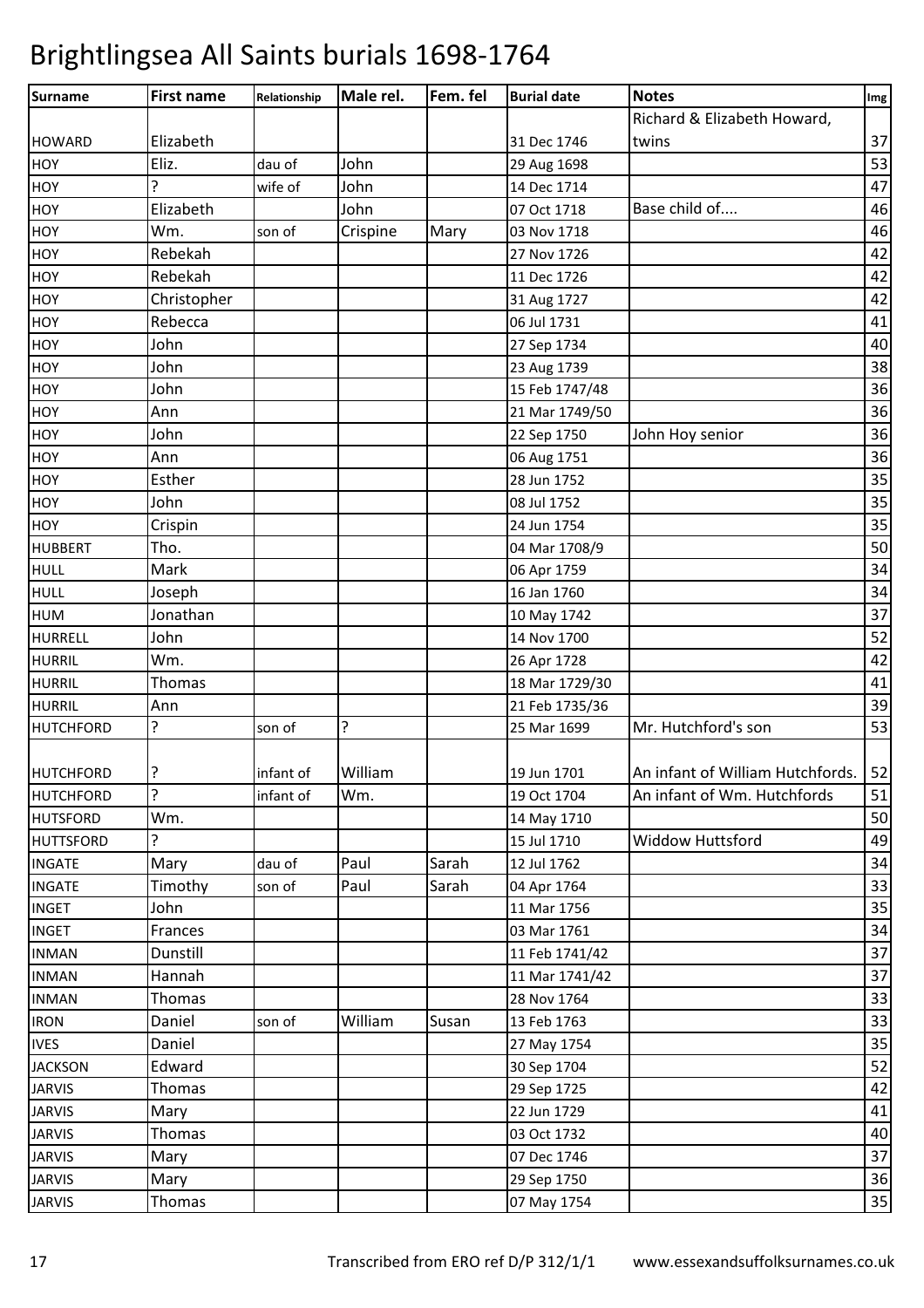| Surname          | <b>First name</b> | Relationship | Male rel. | Fem. fel | <b>Burial date</b> | <b>Notes</b>                  | Img |
|------------------|-------------------|--------------|-----------|----------|--------------------|-------------------------------|-----|
| <b>JARVIS</b>    | John              |              |           |          | 28 Mar 1763        |                               | 33  |
| <b>JARVIS</b>    | John              | son of       | John      | Judith   | 11 Nov 1763        |                               | 33  |
| <b>JARVISE</b>   | Thomas            |              |           |          | 22 Jul 1725        |                               | 42  |
| <b>JENNINGS</b>  | John              |              |           |          | 13 May 1730        |                               | 41  |
| <b>JENNINGS</b>  | Eliz.             |              |           |          | 04 Oct 1730        |                               | 41  |
| <b>JERVIS</b>    | John              | son of       | Thomas    |          | 01 Jan 1716/17     |                               | 46  |
| <b>JESSOP</b>    | Rebekah           |              |           |          | 29 Aug 1746        |                               | 37  |
|                  |                   |              |           |          |                    | John Johns a stranger yt came |     |
| <b>JOHNS</b>     | John              | son of       | John      |          | 23 Apr 1709        | into ye creek                 | 50  |
| <b>JOHNSON</b>   | Edward            |              |           |          | 25 Dec 1735        |                               | 39  |
| <b>JOHNSON</b>   | Martin            |              |           |          | 26 Nov 1749        |                               | 36  |
| <b>JOHNSON</b>   | Mary              |              |           |          | 18 Oct 1751        |                               | 36  |
| <b>JOHNSON</b>   | Mary              |              |           |          | 26 May 1755        |                               | 35  |
| <b>JOHNSTONE</b> | John              |              |           |          | 20 Jul 1709        |                               | 50  |
| <b>JOHNSTONE</b> | Michael           |              |           |          | 01 Jul 1711        |                               | 49  |
| <b>JOLLEY</b>    | Ann               |              |           |          | 29 Jun 1751        |                               | 36  |
| <b>JOLLY</b>     | Susannah          |              |           |          | 19 Nov 1742        |                               | 37  |
| <b>JOLLY</b>     | Ann               |              |           |          | 08 Jan 1742/43     |                               | 37  |
| <b>JOLLY</b>     | Wm.               |              |           |          | 21 Jun 1749        |                               | 36  |
| <b>JOLLY</b>     | Sukey             |              |           |          | 25 Jun 1751        |                               | 36  |
| <b>JOLLY</b>     | William           |              |           |          | 28 Apr 1752        |                               | 35  |
| KALLINDRIM       | 5.                |              |           |          | 12 Aug 1711        | Mrs. Kallindrim               | 49  |
| KALLINDRIM       | John              |              |           |          | 26 Aug 1711        | Mr. John Kallindrim           | 49  |
| <b>KEEBLE</b>    | Hester            |              |           |          | 05 Feb 1761        |                               | 34  |
| <b>KERINGTON</b> | Robt.             |              |           |          | 13 Aug 1730        |                               | 41  |
| <b>KERRY</b>     | Martha            |              |           |          | 30 May 1758        |                               | 35  |
| KILDAL           | ŗ                 | infant of    | William   |          | 14 Apr 1700        | An infant of William Kildals  | 52  |
| KILDALE          | ?                 | wife of      | Will.     |          | 15 Jun 1701        | First name not in register    | 52  |
| KILDALE          | ŗ                 | infant of    | Wm.       |          | 12 Sep 1703        | An infant of Wm. Kildales     | 52  |
| KILLDELL         | Rose              | dau of       | William   |          | 31 Jan 1697/98     |                               | 53  |
| <b>KING</b>      | Nehemiah          |              |           |          | 04 Oct 1724        |                               | 43  |
| <b>KING</b>      | Martha            |              |           |          | 27 Apr 1730        |                               | 41  |
| <b>KING</b>      | Thomas            |              |           |          | 10 Jul 1731        |                               | 40  |
| <b>KING</b>      | John              |              |           |          | 11 Aug 1731        |                               | 40  |
| <b>KING</b>      | Martha            |              |           |          | 06 Apr 1732        |                               | 40  |
| <b>KING</b>      | Nathaniel         |              |           |          | 08 May 1736        |                               | 39  |
| <b>KING</b>      | Mary              |              |           |          | 16 Jan 1736/37     |                               | 39  |
| <b>KING</b>      | Mark              |              |           |          | 03 Jun 1749        |                               | 36  |
| <b>KING</b>      | Mary              |              |           |          | 15 Feb 1749/50     |                               | 36  |
| <b>KING</b>      | Samuel            |              |           |          | 23 Apr 1759        |                               | 34  |
| <b>KING</b>      | Elizabeth         |              |           |          | 12 Nov 1759        |                               | 34  |
| <b>KING</b>      | James             |              |           |          | 22 Jul 1760        |                               | 34  |
| <b>KING</b>      | John              |              |           |          | 04 Oct 1761        |                               | 34  |
| <b>KING</b>      | Andrew            |              |           |          | 22 May 1762        |                               | 34  |
| <b>KING</b>      | John              | son of       | John      | Alice    | 11 Feb 1763        |                               | 33  |
| <b>KINGSBURY</b> | Hannah            |              |           |          | 06 May 1721        |                               | 44  |
| <b>KINGSBURY</b> | Mary              |              |           |          | 22 Feb 1726/27     |                               | 42  |
| <b>KINGSBURY</b> | Sarah             |              |           |          | 15 Feb 1732/33     |                               | 40  |
| <b>KINGSBURY</b> | Sarah             |              |           |          | 02 Mar 1735/36     |                               | 39  |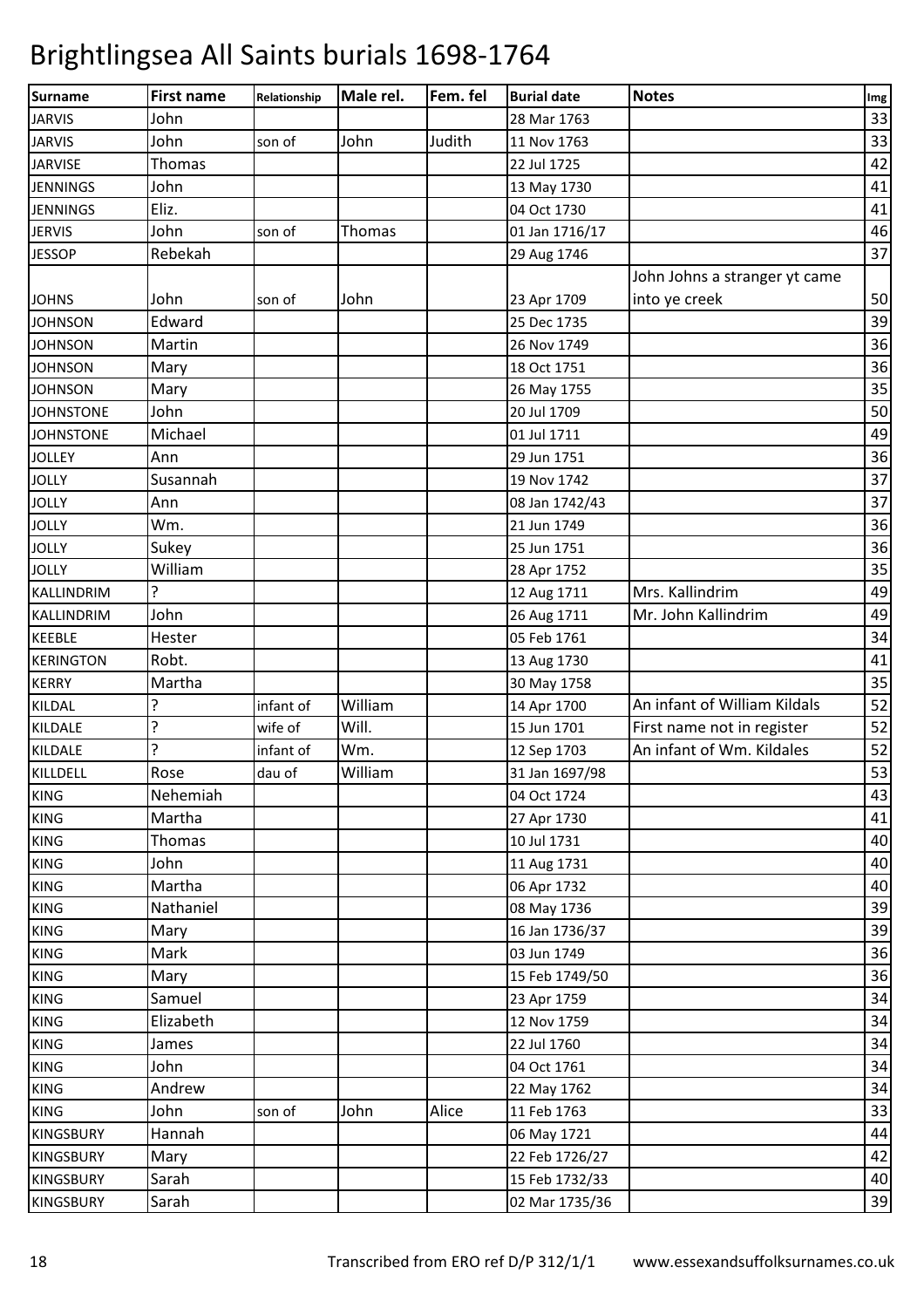| <b>Surname</b>        | <b>First name</b> | Relationship | Male rel. | Fem. fel  | <b>Burial date</b>            | <b>Notes</b>                                                     | Img      |
|-----------------------|-------------------|--------------|-----------|-----------|-------------------------------|------------------------------------------------------------------|----------|
| <b>KINGSBURY</b>      | Joseph            |              |           |           | 04 Nov 1737                   |                                                                  | 39       |
| <b>KINGSBURY</b>      | Sarah             |              |           |           | 19 Nov 1737                   |                                                                  | 39       |
| <b>KINGSBURY</b>      | Robert            |              |           |           | 16 Sep 1738                   |                                                                  | 38       |
| <b>KINGSBURY</b>      | Mary              |              |           |           | 15 Feb 1747/48                |                                                                  | 36       |
| <b>KINGSBURY</b>      | James             |              |           |           | 02 Jul 1751                   |                                                                  | 36       |
| <b>KINGSBURY</b>      | Thomas            |              |           |           | 01 Dec 1764                   |                                                                  | 33       |
| <b>KINSBURY</b>       | Eliz.             |              |           |           | 06 Aug 1730                   |                                                                  | 41       |
| <b>KOPPEN</b>         | Elizabeth         | dau of       | John      | Mary      | 03 Apr 1720                   |                                                                  | 44       |
| <b>KOPSE</b>          | Sarah             |              |           |           | 28 Aug 1699                   |                                                                  | 53       |
| <b>KOPSY</b>          | Gabriel           |              |           |           | 13 Jul 1732                   |                                                                  | 40       |
| <b>KRACKNELL</b>      | Philip            |              |           |           | 13 Oct 1712                   |                                                                  | 48       |
| <b>LANDER</b><br>LAST | Gibson<br>Thomas  |              |           |           | 10 Jun 1708<br>23 Sep 1748    | Mr. Gibson Lander, minister of<br>this Parish. Buryed at Dedham. | 50<br>36 |
| LAST                  | Thomas            |              |           |           | 19 Apr 1758                   |                                                                  | 35       |
| <b>LAURANCE</b>       | ?                 | infant of    | Edward    |           | 22 Oct 1704                   | An infant of Edward Laurance                                     | 51       |
| <b>LAURANCE</b>       | Ann               | dau of       | Wm.       |           | 28 Jan 1714/15                |                                                                  | 47       |
| <b>LAURENCE</b>       | ?                 |              | William   |           |                               | William Laurence buried 2 sons                                   | 53       |
| LAYSELL               | William           | son of       |           |           | 06 Mar 1698/99<br>23 Aug 1752 | twins.                                                           | 35       |
| LAYZEL                | Susanna           |              |           |           | 24 Sep 1759                   |                                                                  | 34       |
| <b>LEEK</b>           | Henrey            |              |           |           | 17 Feb 1742/43                | Felo de se                                                       | 37       |
| LEWES                 | Jacob             |              |           |           | 20 Nov 1726                   |                                                                  | 42       |
| LEWIS                 | Eliz.             |              |           |           | 01 Dec 1746                   |                                                                  | 37       |
| LEWIS                 | Ann               |              |           |           | 12 Oct 1747                   |                                                                  | 36       |
| <b>LEWIS</b>          | Mary              |              |           |           | 13 Oct 1747                   |                                                                  | 36       |
| <b>LEWIS</b>          | John              |              |           |           | 17 Nov 1748                   |                                                                  | 36       |
| LEWIS                 | Edward            |              |           |           | 06 Feb 1748/49                |                                                                  | 36       |
| LEWIS                 | Jacob             |              |           |           | 11 Mar 1749/50                |                                                                  | 36       |
| LEWIS                 | Ann               |              |           |           | 23 Apr 1754                   |                                                                  | 35       |
| <b>LEWIS</b>          | John              |              |           |           | 07 Jan 1755                   |                                                                  | 35       |
| LEWIS                 | Anthony           |              |           |           | 01 Jun 1759                   |                                                                  | 34       |
| <b>LEWIS</b>          | Sarah             |              |           |           | 16 Jan 1760                   |                                                                  | 34       |
| LEWIS                 | Anthony           | son of       | Anthony   | Mary      | 22 Aug 1762                   |                                                                  | 34       |
| LEWIS                 | John              |              |           |           | 23 Aug 1762                   |                                                                  | 34       |
| LEWIS                 | Elizabeth         | dau of       | Jacob     | Elizabeth | 06 Sep 1764                   |                                                                  | 33       |
| <b>LORRANCE</b>       | Grace             |              |           |           | 22 Mar 1712/13                |                                                                  | 48       |
| LOST                  | James             |              |           |           | 28 Dec 1721                   |                                                                  | 44       |
| <b>LOUNDS</b>         | Mary              |              |           |           | 15 Dec 1735                   |                                                                  | 39       |
| <b>LUCAS</b>          | Mary              |              |           |           | 16 Nov 1730                   |                                                                  | 41       |
| <b>LUCK</b>           | Abigail           |              |           |           | 12 Nov 1730                   |                                                                  | 41       |
|                       |                   |              |           |           |                               | The Revd. Mr. Luck, Vicar of this                                |          |
| <b>LUCK</b>           | ?                 |              |           |           | 26 Sep 1761                   | Parish                                                           | 34       |
|                       |                   |              |           |           |                               | Esq, Lord of the Mannor of                                       |          |
| <b>MAGENS</b>         | Nicholas          |              |           |           | 29 Aug 1764                   | Brightlingsea                                                    | 33       |
| <b>MAN</b>            | John              |              |           |           | 15 Nov 1709                   |                                                                  | 50       |
| <b>MAN</b>            | John              |              |           |           | 21 Apr 1711                   | The elder                                                        | 49       |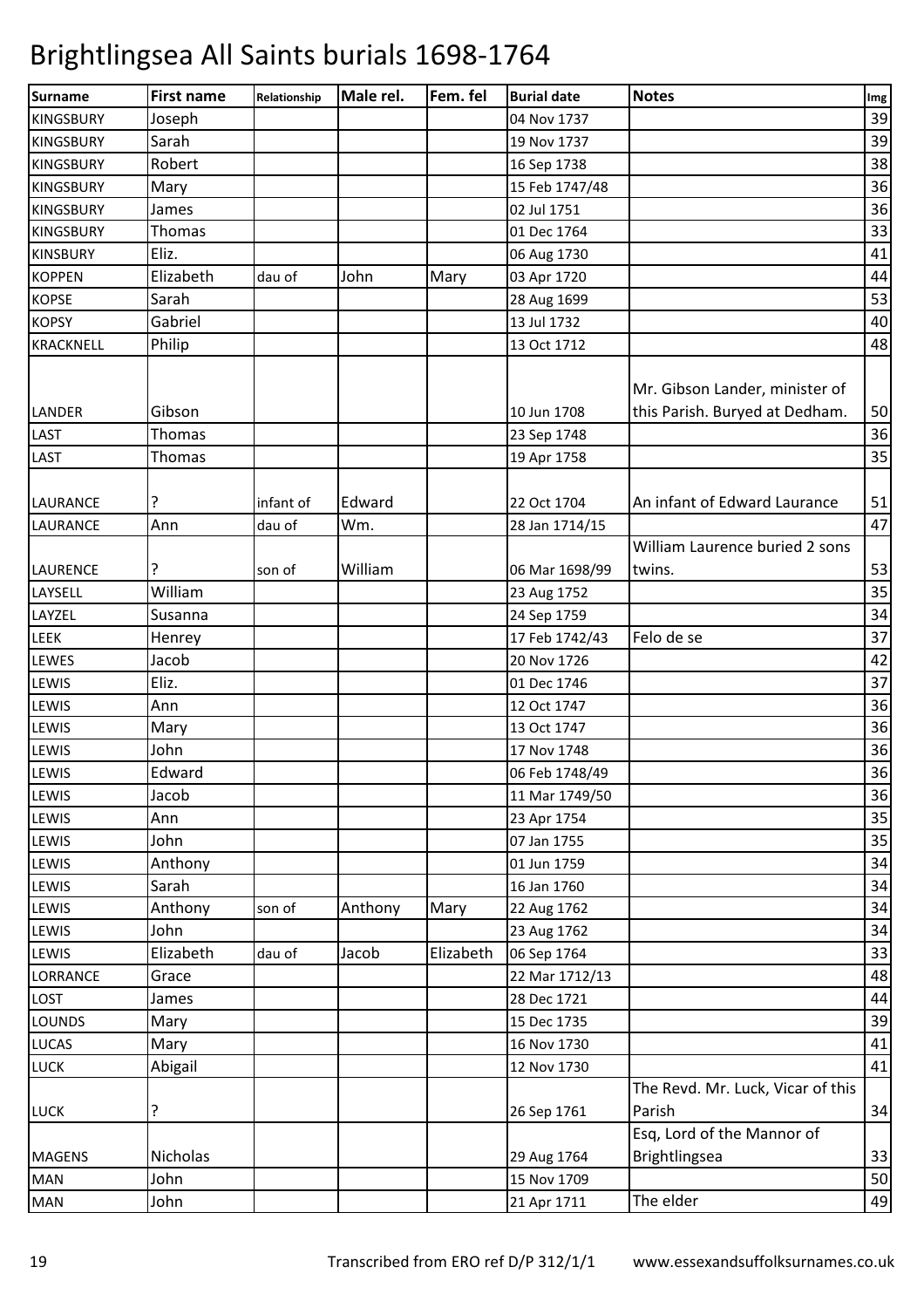| Surname         | <b>First name</b> | Relationship | Male rel. | Fem. fel | <b>Burial date</b> | <b>Notes</b>                    | Img |
|-----------------|-------------------|--------------|-----------|----------|--------------------|---------------------------------|-----|
| <b>MAN</b>      | ?                 |              |           |          | 28 Feb 1718/19     | Old Mother Man                  | 45  |
| <b>MAN</b>      | Rebekkah          |              |           |          | 03 Jan 1729/30     |                                 | 41  |
| <b>MAN</b>      | Ann               |              |           |          | 01 Dec 1736        |                                 | 39  |
|                 |                   |              |           |          |                    |                                 |     |
| <b>MANN</b>     | ?                 | child of     | John      |          | 22 Mar 1704/5      | A child of John Man ye searcher | 51  |
| <b>MANNING</b>  | 5                 | infant of    | John      |          | 07 Apr 1704        | First name not in register      | 52  |
| <b>MANNING</b>  | 5.                | infant of    | ?         |          | 19 Jan 1704/5      | An infant of Mr. Manning        | 51  |
| <b>MANNING</b>  | Ann               |              |           |          | 01 Mar 1708/9      |                                 | 50  |
| <b>MANNINGS</b> | William           |              |           |          | 22 Dec 1712        |                                 | 48  |
| <b>MANNINGS</b> | Susanna           |              |           |          | 22 Dec 1712        |                                 | 48  |
| <b>MAPES</b>    | James             |              |           |          | 23 Jan 1721/22     |                                 | 44  |
| <b>MAPES</b>    | Sarah             |              |           |          | 02 Jun 1724        |                                 | 43  |
| <b>MAPES</b>    | Judith            |              |           |          | 29 Jun 1724        |                                 | 43  |
| <b>MAPES</b>    | James             |              |           |          | 24 Jan 1725/26     |                                 | 42  |
| <b>MAPES</b>    | Sarah             |              |           |          | 25 Jun 1727        |                                 | 42  |
| <b>MAPES</b>    | Martha            |              |           |          | 04 Apr 1731        |                                 | 41  |
| <b>MAPES</b>    | James             |              |           |          | 17 Apr 1732        |                                 | 40  |
| <b>MARK</b>     | Esther            |              |           |          | 24 Jan 1763        | Widow                           | 33  |
| <b>MARLOW</b>   | William           |              |           |          | 18 Mar 1724/25     |                                 | 42  |
| <b>MARLOW</b>   | Mary              |              |           |          | 03 Apr 1738        |                                 | 39  |
| <b>MARTIN</b>   | Belteshazzar      |              |           |          | 15 Apr 1720        |                                 | 44  |
| <b>MARTIN</b>   | Esther            |              |           |          | 20 Feb 1722/23     |                                 | 43  |
| <b>MARTIN</b>   | William           |              |           |          | 25 Jun 1724        |                                 | 43  |
| <b>MARTIN</b>   | Mary              |              |           |          | 15 Apr 1737        |                                 | 39  |
| <b>MARTIN</b>   | Sarah             |              |           |          | 09 Mar 1748/49     |                                 | 36  |
| <b>MARTIN</b>   | John              |              |           |          | 12 Mar 1753        |                                 | 35  |
| <b>MARTIN</b>   | John              |              |           |          | 18 Jun 1753        |                                 | 35  |
| <b>MARTIN</b>   | John              |              |           |          | 16 Jul 1755        |                                 | 35  |
| <b>MARTIN</b>   | William           |              |           |          | 04 Jan 1757        |                                 | 35  |
| <b>MARTIN</b>   | Elizabeth         |              |           |          | 06 May 1758        |                                 | 35  |
| <b>MARTIN</b>   | John              |              |           |          | * May 1758         | Day of month not in register.   | 35  |
| <b>MARTIN</b>   | Daniel            |              |           |          | 19 Dec 1759        |                                 | 34  |
| <b>MARTIN</b>   | John              |              |           |          | 07 Mar 1763        |                                 | 33  |
| <b>MARTIN</b>   | Anna Maria        |              |           |          | 08 May 1763        |                                 | 33  |
| <b>MARTIN</b>   | Hannah            | dau of       | John      | Susan    | 11 Jun 1763        |                                 | 33  |
| <b>MARTIN</b>   | Rose              | dau of       | John      | Susan    | 11 Jun 1763        |                                 | 33  |
| <b>MARTIN</b>   | Sarah             | dau of       | John      | Susan    | 28 Jun 1763        |                                 | 33  |
| <b>MARTINE</b>  | 5.                | wife of      | Robert    |          | 24 Mar 1714/15     | Unbaptised child of             | 47  |
| <b>MAY</b>      | George            | son of       | George    |          | 23 Feb 1698/99     |                                 | 53  |
| MAY             | Mary              | wife of      | Henery    |          | 12 Mar 1716/17     |                                 | 46  |
| <b>MAY</b>      | Rebecca           | dau of       | Henery    |          | 17 Mar 1716/17     |                                 | 46  |
| MAY             | Henry             |              |           |          | 13 Jun 1719        |                                 | 45  |
| <b>MAY</b>      | Sarah             |              |           |          | 17 Jan 1719/20     |                                 | 44  |
| <b>MAY</b>      | George            |              |           |          | 19 Feb 1720/21     |                                 | 44  |
| <b>MAY</b>      | Sarah             |              |           |          | 10 Nov 1721        |                                 | 44  |
| MAY             | Henry             |              |           |          | 26 Feb 1731/32     |                                 | 40  |
| MAY             | Martha            |              |           |          | 02 Jun 1750        |                                 | 36  |
| <b>MAY</b>      | Mary              |              |           |          | 02 Jun 1750        |                                 | 36  |
| MAY             | Mary              |              |           |          | 05 Jun 1750        | Mary May senior                 | 36  |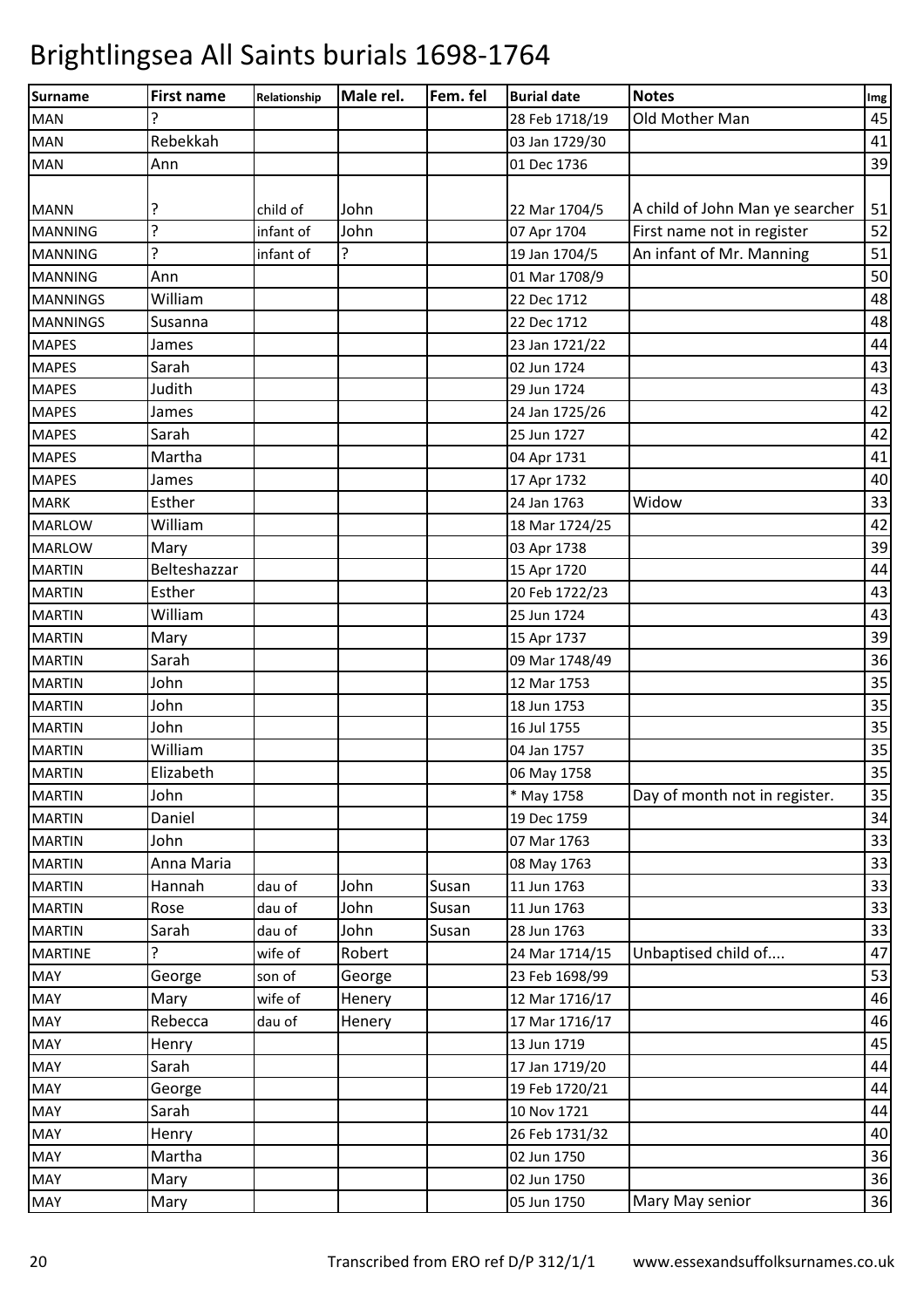| <b>Surname</b>     | <b>First name</b> | Relationship | Male rel. | Fem. fel | <b>Burial date</b> | <b>Notes</b>                 | Img |
|--------------------|-------------------|--------------|-----------|----------|--------------------|------------------------------|-----|
| <b>MAY</b>         | Mary              |              |           |          | 21 Mar 1753        |                              | 35  |
| <b>MAYS</b>        | Samuel            |              |           |          | 14 Feb 1724/25     |                              | 42  |
| <b>MAYS</b>        | Tamar             |              |           |          | 10 Jan 1727/28     |                              | 42  |
| <b>MAYS</b>        | Samuel            |              |           |          | 11 Jan 1731/32     |                              | 40  |
| <b>MAYS</b>        | Wm.               |              |           |          | 15 Feb 1731/32     |                              | 40  |
| <b>MAYS</b>        | Sarah             |              |           |          | 16 Mar 1735/36     |                              | 39  |
| <b>MAYS</b>        | Sarah             |              |           |          | 14 Oct 1753        |                              | 35  |
| <b>MAYS</b>        | Samuel            |              |           |          | 17 Dec 1759        |                              | 34  |
| MEED               | Sarah             | wife of      | Samuel    |          | 09 Dec 1764        |                              | 33  |
| <b>MEERS</b>       | Thomas            |              |           |          | 20 Aug 1749        |                              | 36  |
| <b>MEERS</b>       | John              |              |           |          | 21 Feb 1750/51     |                              | 36  |
| <b>MEPS</b>        | Joseph            |              |           |          | 10 Jul 1711        |                              | 49  |
| <b>MEPS</b>        | 7                 |              |           |          | 09 Apr 1719        | <b>Mother Meps</b>           | 45  |
| <b>MEWES</b>       | William           |              |           |          | 27 Jun 1725        |                              | 42  |
| <b>MEWIS</b>       | Elizabeth         |              |           |          | 23 May 1721        |                              | 44  |
| <b>MEWIS</b>       | Mary              |              |           |          | 01 Jun 1729        |                              | 41  |
| <b>MEWIS</b>       | Elizabeth         |              |           |          | 27 Oct 1735        |                              | 39  |
| <b>MEWIS</b>       | John              |              |           |          | 30 Apr 1738        |                              | 39  |
| <b>MEWIS</b>       | Hannah            |              |           |          | 13 Jan 1744/45     |                              | 37  |
| <b>MICCLEFIELD</b> | Mary              |              |           |          | 24 Dec 1729        |                              | 41  |
| <b>MIDDLETON</b>   | John              |              |           |          | 30 May 1736        |                              | 39  |
| <b>MIDDLETON</b>   | Thos.             |              |           |          | 02 Mar 1748/49     |                              | 36  |
| <b>MIDDLETON</b>   | Mary              |              |           |          | 05 May 1749        |                              | 36  |
| <b>MIDDLETON</b>   | Rose              |              |           |          | 16 May 1754        |                              | 35  |
| <b>MIDDLETON</b>   | George            |              |           |          | 09 Apr 1756        |                              | 35  |
| <b>MILLER</b>      | George            |              |           |          | 24 Aug 1740        |                              | 38  |
| MILLER             | Richard           | son of       | Richd.    | Eliz.    | 28 Oct 1749        |                              | 36  |
| <b>MILLER</b>      | Sarah             |              |           |          | 06 Jan 1750/51     |                              | 36  |
| <b>MILLER</b>      | Ann               |              |           |          | 19 Jul 1757        |                              | 35  |
| <b>MILLER</b>      | John              |              |           |          | 01 Feb 1759        |                              | 35  |
| <b>MILLER</b>      | William           |              |           |          | 08 Nov 1759        |                              | 34  |
| <b>MILLER</b>      | Martha            |              |           |          | 31 Jan 1760        |                              | 34  |
| <b>MILLER</b>      | John              |              |           |          | 14 Mar 1760        |                              | 34  |
| <b>MILLER</b>      | Sarah             | dau of       | John      | Sarah    | 26 Apr 1764        |                              | 33  |
| <b>MILLS</b>       | Daniel            |              |           |          | 10 May 1732        |                              | 40  |
| <b>MITCHEL</b>     | Thomas            |              |           |          | 09 Sep 1722        |                              | 43  |
| <b>MOORE</b>       | ?                 | infant of    | Richard   |          | 28 Apr 1706        | First name not in register   | 51  |
| <b>MORE</b>        | Margt.            |              |           |          | 03 Jan 1698/99     |                              | 53  |
| <b>MORE</b>        | Richard           |              |           |          | * Sep 1712         | Day of month not in register | 49  |
| <b>MORE</b>        | John              |              |           |          | 22 Mar 1712/13     |                              | 48  |
| <b>MORE</b>        | Deborah           |              |           |          | 11 Oct 1713        |                              | 48  |
| <b>MOSS</b>        | Sarah             |              |           |          | 16 Jun 1719        |                              | 45  |
| <b>MUMFORD</b>     | Susan             |              |           |          | 29 Jul 1703        |                              | 52  |
| <b>MUMFORD</b>     | Susan             |              |           |          | 25 Aug 1703        |                              | 52  |
| <b>MURRAY</b>      | Lillias           | wife of      | ?         |          | 07 Apr 1710        | Wife of Mr. Murray ye viccar | 50  |
|                    |                   |              |           |          |                    | Mary Watson, maidservant of  |     |
| <b>MURRAY</b>      | Mary              | servant of   | ?ا        |          | 07 Sep 1710        | Mr. Murray                   | 49  |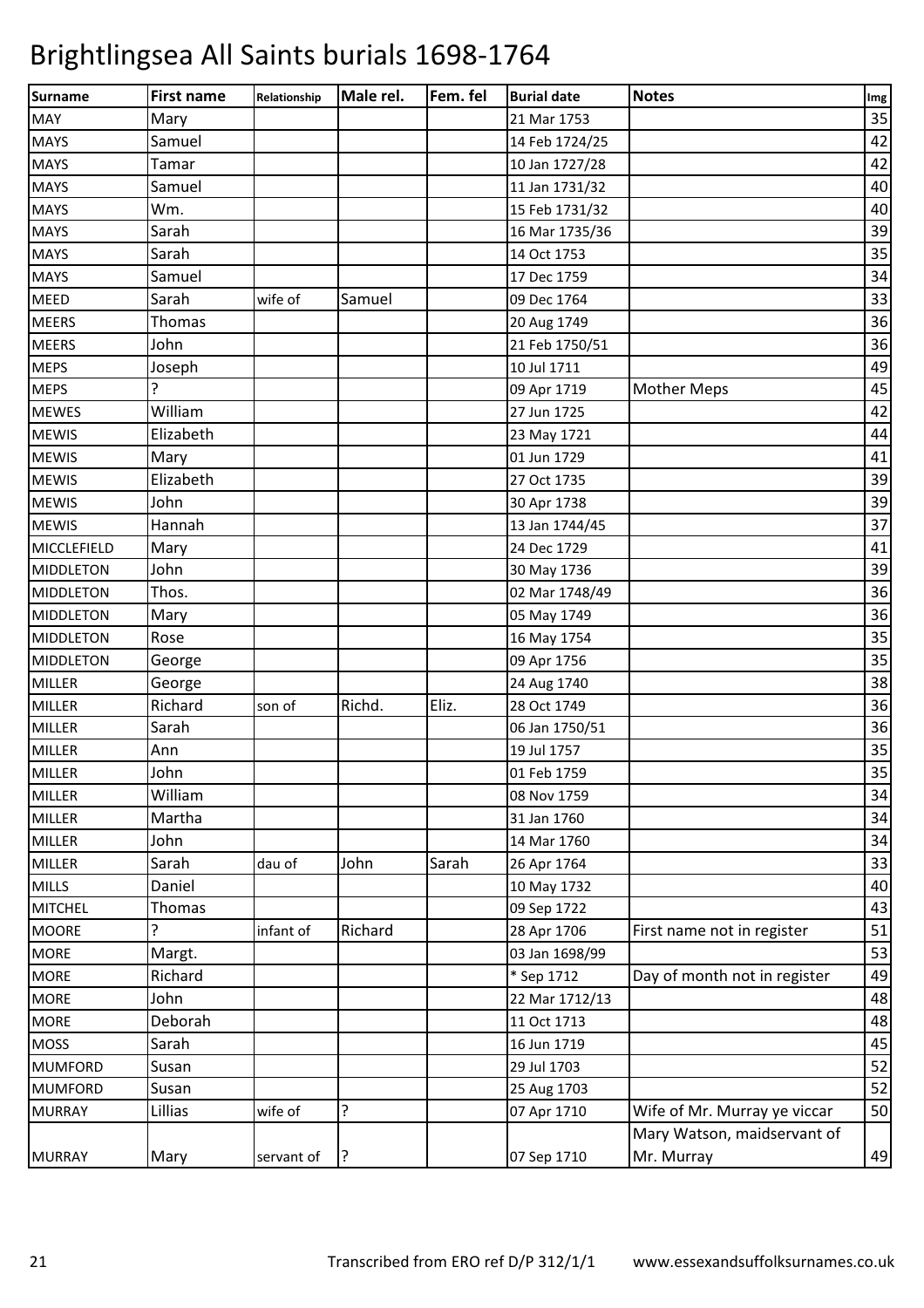| Daughter of Mr. David Murray,<br>vicar of this parish. Affidavit<br>sworn in London.<br>David<br>29 Sep 1713<br><b>MURRAY</b><br>Ann<br>dau of<br>Daughter of Mr. David Murray,<br>vicar of this parish<br><b>MURRAY</b><br>David<br>Mary<br>dau of<br>20 Oct 1713<br>Susannah<br><b>MURRAY</b><br>08 Jan 1719/20<br>Lilly<br><b>MURRAY</b><br>04 May 1720<br>The Reverend Mr. Murrray vicar<br>of Brightlingsea<br><b>MURRAY</b><br>?<br>18 May 1724<br><b>Thomas</b><br>09 Jul 1732<br><b>MUSSET</b><br>John<br><b>NASH</b><br>24 Apr 1710<br><b>NASSAU</b><br>John<br>19 Jun 1756<br>Thomas<br><b>NEWTON</b><br>Sarah<br>dau of<br>18 May 1706<br>7<br>Thomas<br>wife of<br><b>NEWTON</b><br>28 Dec 1706<br>First name not in register<br>Thomas<br><b>NEWTON</b><br>01 Jan 1706/7<br>Jonathan<br>Jonathan<br>Elizabeth<br><b>NORMAN</b><br>09 Sep 1762<br>son of<br>Thomas<br><b>NOURSE</b><br>06 Jul 1761<br>John<br><b>NUN</b><br>05 May 1747<br>John<br><b>NUNN</b><br>17 Jan 1760<br>Sarah<br><b>NUNN</b><br>17 Jan 1760<br>Sarah<br><b>NUNN</b><br>22 Apr 1761<br>Joshua<br><b>NUNN</b><br>29 May 1761<br><b>NURSE</b><br>Thomas<br>15 Jan 1754<br><b>OMAY</b><br>Hanah<br>dau of<br>Henry<br>25 Jul 1710<br>Henry<br><b>OMAY</b><br>child of<br>First name not in register<br>21 Jan 1712/13<br>Elizabeth<br>Thomas<br>05 Oct 1715<br>ORBALL<br>wife of<br>Thomas<br>ORBELL<br>Mary<br>dau of<br>23 Feb 1714/15<br>Samuell<br>ORBILL<br>06 Nov 1706<br>Robert<br><b>ORVIS</b><br>10 Dec 1742<br><b>ORVIS</b><br>Mary<br>16 Dec 1742 | <b>Surname</b> | <b>First name</b> | Relationship | Male rel. | Fem. fel | <b>Burial date</b> | <b>Notes</b> | Img |
|-----------------------------------------------------------------------------------------------------------------------------------------------------------------------------------------------------------------------------------------------------------------------------------------------------------------------------------------------------------------------------------------------------------------------------------------------------------------------------------------------------------------------------------------------------------------------------------------------------------------------------------------------------------------------------------------------------------------------------------------------------------------------------------------------------------------------------------------------------------------------------------------------------------------------------------------------------------------------------------------------------------------------------------------------------------------------------------------------------------------------------------------------------------------------------------------------------------------------------------------------------------------------------------------------------------------------------------------------------------------------------------------------------------------------------------------------------------------------------------------------------------------------------------------------|----------------|-------------------|--------------|-----------|----------|--------------------|--------------|-----|
|                                                                                                                                                                                                                                                                                                                                                                                                                                                                                                                                                                                                                                                                                                                                                                                                                                                                                                                                                                                                                                                                                                                                                                                                                                                                                                                                                                                                                                                                                                                                               |                |                   |              |           |          |                    |              |     |
|                                                                                                                                                                                                                                                                                                                                                                                                                                                                                                                                                                                                                                                                                                                                                                                                                                                                                                                                                                                                                                                                                                                                                                                                                                                                                                                                                                                                                                                                                                                                               |                |                   |              |           |          |                    |              |     |
|                                                                                                                                                                                                                                                                                                                                                                                                                                                                                                                                                                                                                                                                                                                                                                                                                                                                                                                                                                                                                                                                                                                                                                                                                                                                                                                                                                                                                                                                                                                                               |                |                   |              |           |          |                    |              | 48  |
|                                                                                                                                                                                                                                                                                                                                                                                                                                                                                                                                                                                                                                                                                                                                                                                                                                                                                                                                                                                                                                                                                                                                                                                                                                                                                                                                                                                                                                                                                                                                               |                |                   |              |           |          |                    |              |     |
|                                                                                                                                                                                                                                                                                                                                                                                                                                                                                                                                                                                                                                                                                                                                                                                                                                                                                                                                                                                                                                                                                                                                                                                                                                                                                                                                                                                                                                                                                                                                               |                |                   |              |           |          |                    |              | 48  |
|                                                                                                                                                                                                                                                                                                                                                                                                                                                                                                                                                                                                                                                                                                                                                                                                                                                                                                                                                                                                                                                                                                                                                                                                                                                                                                                                                                                                                                                                                                                                               |                |                   |              |           |          |                    |              | 44  |
|                                                                                                                                                                                                                                                                                                                                                                                                                                                                                                                                                                                                                                                                                                                                                                                                                                                                                                                                                                                                                                                                                                                                                                                                                                                                                                                                                                                                                                                                                                                                               |                |                   |              |           |          |                    |              | 44  |
|                                                                                                                                                                                                                                                                                                                                                                                                                                                                                                                                                                                                                                                                                                                                                                                                                                                                                                                                                                                                                                                                                                                                                                                                                                                                                                                                                                                                                                                                                                                                               |                |                   |              |           |          |                    |              |     |
|                                                                                                                                                                                                                                                                                                                                                                                                                                                                                                                                                                                                                                                                                                                                                                                                                                                                                                                                                                                                                                                                                                                                                                                                                                                                                                                                                                                                                                                                                                                                               |                |                   |              |           |          |                    |              | 43  |
|                                                                                                                                                                                                                                                                                                                                                                                                                                                                                                                                                                                                                                                                                                                                                                                                                                                                                                                                                                                                                                                                                                                                                                                                                                                                                                                                                                                                                                                                                                                                               |                |                   |              |           |          |                    |              | 40  |
|                                                                                                                                                                                                                                                                                                                                                                                                                                                                                                                                                                                                                                                                                                                                                                                                                                                                                                                                                                                                                                                                                                                                                                                                                                                                                                                                                                                                                                                                                                                                               |                |                   |              |           |          |                    |              | 50  |
|                                                                                                                                                                                                                                                                                                                                                                                                                                                                                                                                                                                                                                                                                                                                                                                                                                                                                                                                                                                                                                                                                                                                                                                                                                                                                                                                                                                                                                                                                                                                               |                |                   |              |           |          |                    |              | 35  |
|                                                                                                                                                                                                                                                                                                                                                                                                                                                                                                                                                                                                                                                                                                                                                                                                                                                                                                                                                                                                                                                                                                                                                                                                                                                                                                                                                                                                                                                                                                                                               |                |                   |              |           |          |                    |              | 51  |
|                                                                                                                                                                                                                                                                                                                                                                                                                                                                                                                                                                                                                                                                                                                                                                                                                                                                                                                                                                                                                                                                                                                                                                                                                                                                                                                                                                                                                                                                                                                                               |                |                   |              |           |          |                    |              | 51  |
|                                                                                                                                                                                                                                                                                                                                                                                                                                                                                                                                                                                                                                                                                                                                                                                                                                                                                                                                                                                                                                                                                                                                                                                                                                                                                                                                                                                                                                                                                                                                               |                |                   |              |           |          |                    |              | 51  |
|                                                                                                                                                                                                                                                                                                                                                                                                                                                                                                                                                                                                                                                                                                                                                                                                                                                                                                                                                                                                                                                                                                                                                                                                                                                                                                                                                                                                                                                                                                                                               |                |                   |              |           |          |                    |              | 34  |
|                                                                                                                                                                                                                                                                                                                                                                                                                                                                                                                                                                                                                                                                                                                                                                                                                                                                                                                                                                                                                                                                                                                                                                                                                                                                                                                                                                                                                                                                                                                                               |                |                   |              |           |          |                    |              | 34  |
|                                                                                                                                                                                                                                                                                                                                                                                                                                                                                                                                                                                                                                                                                                                                                                                                                                                                                                                                                                                                                                                                                                                                                                                                                                                                                                                                                                                                                                                                                                                                               |                |                   |              |           |          |                    |              | 36  |
|                                                                                                                                                                                                                                                                                                                                                                                                                                                                                                                                                                                                                                                                                                                                                                                                                                                                                                                                                                                                                                                                                                                                                                                                                                                                                                                                                                                                                                                                                                                                               |                |                   |              |           |          |                    |              | 34  |
|                                                                                                                                                                                                                                                                                                                                                                                                                                                                                                                                                                                                                                                                                                                                                                                                                                                                                                                                                                                                                                                                                                                                                                                                                                                                                                                                                                                                                                                                                                                                               |                |                   |              |           |          |                    |              | 34  |
|                                                                                                                                                                                                                                                                                                                                                                                                                                                                                                                                                                                                                                                                                                                                                                                                                                                                                                                                                                                                                                                                                                                                                                                                                                                                                                                                                                                                                                                                                                                                               |                |                   |              |           |          |                    |              | 34  |
|                                                                                                                                                                                                                                                                                                                                                                                                                                                                                                                                                                                                                                                                                                                                                                                                                                                                                                                                                                                                                                                                                                                                                                                                                                                                                                                                                                                                                                                                                                                                               |                |                   |              |           |          |                    |              | 34  |
|                                                                                                                                                                                                                                                                                                                                                                                                                                                                                                                                                                                                                                                                                                                                                                                                                                                                                                                                                                                                                                                                                                                                                                                                                                                                                                                                                                                                                                                                                                                                               |                |                   |              |           |          |                    |              | 35  |
|                                                                                                                                                                                                                                                                                                                                                                                                                                                                                                                                                                                                                                                                                                                                                                                                                                                                                                                                                                                                                                                                                                                                                                                                                                                                                                                                                                                                                                                                                                                                               |                |                   |              |           |          |                    |              | 49  |
|                                                                                                                                                                                                                                                                                                                                                                                                                                                                                                                                                                                                                                                                                                                                                                                                                                                                                                                                                                                                                                                                                                                                                                                                                                                                                                                                                                                                                                                                                                                                               |                |                   |              |           |          |                    |              | 48  |
|                                                                                                                                                                                                                                                                                                                                                                                                                                                                                                                                                                                                                                                                                                                                                                                                                                                                                                                                                                                                                                                                                                                                                                                                                                                                                                                                                                                                                                                                                                                                               |                |                   |              |           |          |                    |              | 47  |
|                                                                                                                                                                                                                                                                                                                                                                                                                                                                                                                                                                                                                                                                                                                                                                                                                                                                                                                                                                                                                                                                                                                                                                                                                                                                                                                                                                                                                                                                                                                                               |                |                   |              |           |          |                    |              | 47  |
|                                                                                                                                                                                                                                                                                                                                                                                                                                                                                                                                                                                                                                                                                                                                                                                                                                                                                                                                                                                                                                                                                                                                                                                                                                                                                                                                                                                                                                                                                                                                               |                |                   |              |           |          |                    |              | 51  |
|                                                                                                                                                                                                                                                                                                                                                                                                                                                                                                                                                                                                                                                                                                                                                                                                                                                                                                                                                                                                                                                                                                                                                                                                                                                                                                                                                                                                                                                                                                                                               |                |                   |              |           |          |                    |              | 37  |
|                                                                                                                                                                                                                                                                                                                                                                                                                                                                                                                                                                                                                                                                                                                                                                                                                                                                                                                                                                                                                                                                                                                                                                                                                                                                                                                                                                                                                                                                                                                                               |                |                   |              |           |          |                    |              | 37  |
| <b>ORVIS</b><br>Rebecca<br>13 Apr 1758                                                                                                                                                                                                                                                                                                                                                                                                                                                                                                                                                                                                                                                                                                                                                                                                                                                                                                                                                                                                                                                                                                                                                                                                                                                                                                                                                                                                                                                                                                        |                |                   |              |           |          |                    |              | 35  |
| John<br>30 Dec 1739<br><b>OSBOND</b>                                                                                                                                                                                                                                                                                                                                                                                                                                                                                                                                                                                                                                                                                                                                                                                                                                                                                                                                                                                                                                                                                                                                                                                                                                                                                                                                                                                                                                                                                                          |                |                   |              |           |          |                    |              | 38  |
| <b>OSBOND</b><br>Anesimus<br>18 May 1740                                                                                                                                                                                                                                                                                                                                                                                                                                                                                                                                                                                                                                                                                                                                                                                                                                                                                                                                                                                                                                                                                                                                                                                                                                                                                                                                                                                                                                                                                                      |                |                   |              |           |          |                    |              | 38  |
| Nathanael<br>25 Mar 1759<br><b>OSBOND</b>                                                                                                                                                                                                                                                                                                                                                                                                                                                                                                                                                                                                                                                                                                                                                                                                                                                                                                                                                                                                                                                                                                                                                                                                                                                                                                                                                                                                                                                                                                     |                |                   |              |           |          |                    |              | 34  |
| John<br><b>OSBORN</b><br>24 Feb 1761                                                                                                                                                                                                                                                                                                                                                                                                                                                                                                                                                                                                                                                                                                                                                                                                                                                                                                                                                                                                                                                                                                                                                                                                                                                                                                                                                                                                                                                                                                          |                |                   |              |           |          |                    |              | 34  |
| George<br>05 Nov 1721<br><b>OTWAY</b>                                                                                                                                                                                                                                                                                                                                                                                                                                                                                                                                                                                                                                                                                                                                                                                                                                                                                                                                                                                                                                                                                                                                                                                                                                                                                                                                                                                                                                                                                                         |                |                   |              |           |          |                    |              | 44  |
| Sarah<br><b>OTWAY</b><br>16 Feb 1735/36                                                                                                                                                                                                                                                                                                                                                                                                                                                                                                                                                                                                                                                                                                                                                                                                                                                                                                                                                                                                                                                                                                                                                                                                                                                                                                                                                                                                                                                                                                       |                |                   |              |           |          |                    |              | 39  |
| <b>OTWAY</b><br>George<br>06 May 1736                                                                                                                                                                                                                                                                                                                                                                                                                                                                                                                                                                                                                                                                                                                                                                                                                                                                                                                                                                                                                                                                                                                                                                                                                                                                                                                                                                                                                                                                                                         |                |                   |              |           |          |                    |              | 39  |
| Samuel<br>19 Aug 1732<br>PAIN                                                                                                                                                                                                                                                                                                                                                                                                                                                                                                                                                                                                                                                                                                                                                                                                                                                                                                                                                                                                                                                                                                                                                                                                                                                                                                                                                                                                                                                                                                                 |                |                   |              |           |          |                    |              | 40  |
| Elizabeth<br>03 Dec 1721<br><b>PAINE</b>                                                                                                                                                                                                                                                                                                                                                                                                                                                                                                                                                                                                                                                                                                                                                                                                                                                                                                                                                                                                                                                                                                                                                                                                                                                                                                                                                                                                                                                                                                      |                |                   |              |           |          |                    |              | 44  |
| William<br>03 Jan 1724/25<br>PALMER                                                                                                                                                                                                                                                                                                                                                                                                                                                                                                                                                                                                                                                                                                                                                                                                                                                                                                                                                                                                                                                                                                                                                                                                                                                                                                                                                                                                                                                                                                           |                |                   |              |           |          |                    |              | 42  |
| Deborah<br>PALMER<br>28 Nov 1725                                                                                                                                                                                                                                                                                                                                                                                                                                                                                                                                                                                                                                                                                                                                                                                                                                                                                                                                                                                                                                                                                                                                                                                                                                                                                                                                                                                                                                                                                                              |                |                   |              |           |          |                    |              | 42  |
| Sarah<br>23 Feb 1743/44<br>PALMER                                                                                                                                                                                                                                                                                                                                                                                                                                                                                                                                                                                                                                                                                                                                                                                                                                                                                                                                                                                                                                                                                                                                                                                                                                                                                                                                                                                                                                                                                                             |                |                   |              |           |          |                    |              | 37  |
| William<br>PALMER<br>26 Apr 1754                                                                                                                                                                                                                                                                                                                                                                                                                                                                                                                                                                                                                                                                                                                                                                                                                                                                                                                                                                                                                                                                                                                                                                                                                                                                                                                                                                                                                                                                                                              |                |                   |              |           |          |                    |              | 35  |
| 27 Nov 1737<br><b>PAMENTER</b><br>Isaac                                                                                                                                                                                                                                                                                                                                                                                                                                                                                                                                                                                                                                                                                                                                                                                                                                                                                                                                                                                                                                                                                                                                                                                                                                                                                                                                                                                                                                                                                                       |                |                   |              |           |          |                    |              | 39  |
| <b>PAMENTER</b><br>George<br>08 May 1739                                                                                                                                                                                                                                                                                                                                                                                                                                                                                                                                                                                                                                                                                                                                                                                                                                                                                                                                                                                                                                                                                                                                                                                                                                                                                                                                                                                                                                                                                                      |                |                   |              |           |          |                    |              | 38  |
| Thomas<br><b>PAMENTER</b><br>03 May 1756                                                                                                                                                                                                                                                                                                                                                                                                                                                                                                                                                                                                                                                                                                                                                                                                                                                                                                                                                                                                                                                                                                                                                                                                                                                                                                                                                                                                                                                                                                      |                |                   |              |           |          |                    |              | 35  |
| John<br>06 Mar 1757<br><b>PAMENTER</b>                                                                                                                                                                                                                                                                                                                                                                                                                                                                                                                                                                                                                                                                                                                                                                                                                                                                                                                                                                                                                                                                                                                                                                                                                                                                                                                                                                                                                                                                                                        |                |                   |              |           |          |                    |              | 35  |
| John<br><b>PARISH</b><br>07 Apr 1741                                                                                                                                                                                                                                                                                                                                                                                                                                                                                                                                                                                                                                                                                                                                                                                                                                                                                                                                                                                                                                                                                                                                                                                                                                                                                                                                                                                                                                                                                                          |                |                   |              |           |          |                    |              | 38  |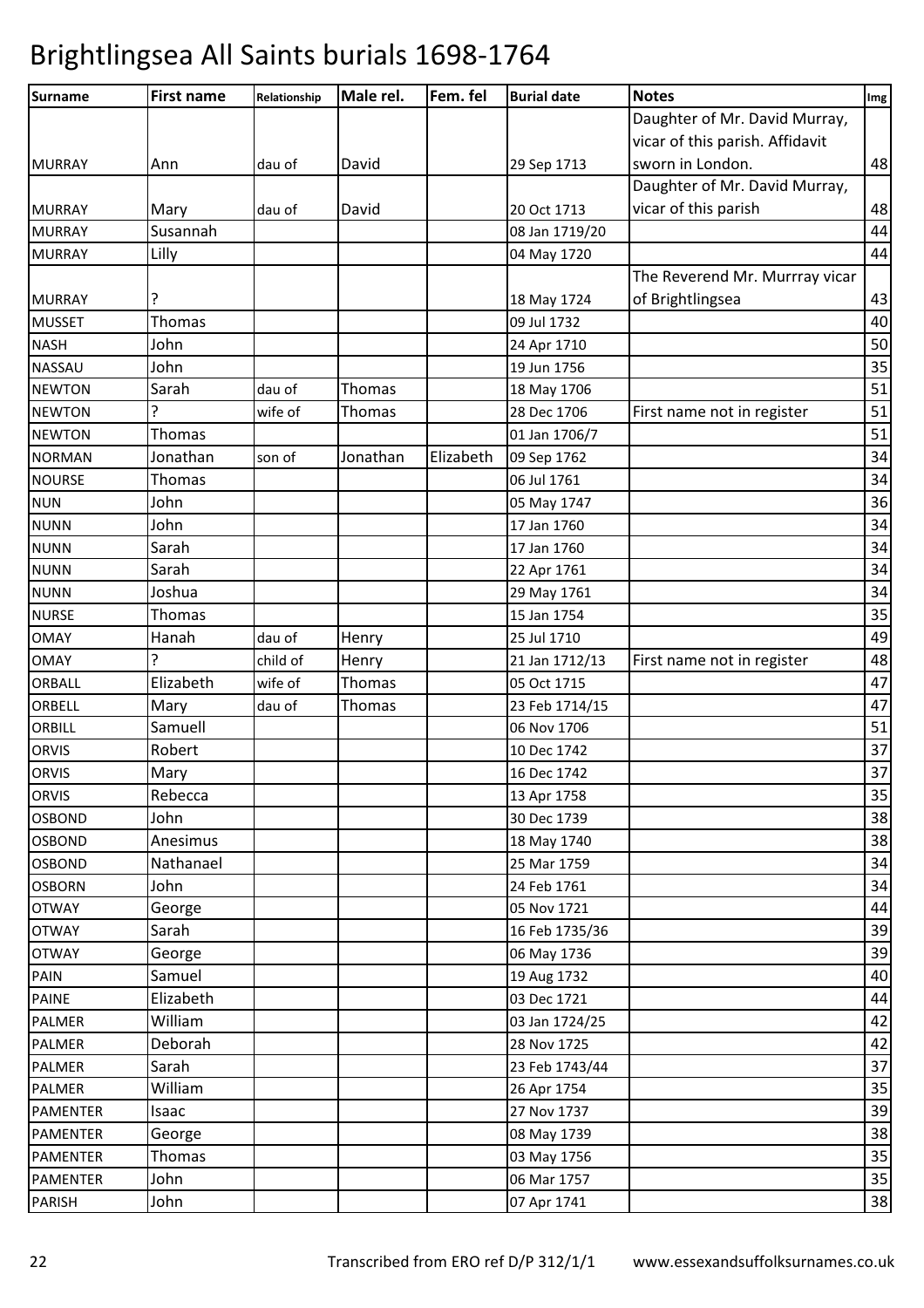| Surname        | <b>First name</b> | Relationship | Male rel. | Fem. fel | <b>Burial date</b> | <b>Notes</b>               | Img |
|----------------|-------------------|--------------|-----------|----------|--------------------|----------------------------|-----|
| <b>PARKER</b>  | Henry             |              |           |          | 21 Jun 1703        |                            | 52  |
| <b>PARKER</b>  | Thomas            |              |           |          | 27 Aug 1712        |                            | 49  |
| <b>PARKER</b>  | Sarah             |              |           |          | 08 Dec 1720        |                            | 44  |
| <b>PARKER</b>  | Robert            |              |           |          | 02 Jan 1721/22     |                            | 44  |
| <b>PARMOUR</b> | John              |              |           |          | 13 Oct 1700        |                            | 52  |
| <b>PARMOUR</b> | John              |              |           |          | 20 Oct 1700        | Infant                     | 52  |
| <b>PASCHAL</b> | Robert            |              |           |          | 07 Apr 1763        |                            | 33  |
| <b>PAYNE</b>   | John              |              |           |          | 24 Feb 1719/20     |                            | 44  |
| <b>PEARSON</b> | Edward            |              |           |          | 23 Jun 1754        |                            | 35  |
| <b>PEARSON</b> | Elizabeth         |              |           |          | 28 May 1763        | Widow                      | 33  |
| <b>PEASE</b>   | John              |              |           |          | 09 Jul 1756        |                            | 35  |
| <b>PETT</b>    | Thos.             |              |           |          | 23 Apr 1749        |                            | 36  |
| <b>PHILIPS</b> | Robert            |              |           |          | 24 Sep 1743        |                            | 37  |
| <b>PHILIPS</b> | James             |              |           |          | 30 Sep 1743        |                            | 37  |
| <b>PHILIPS</b> | Susanna           |              |           |          | 07 Dec 1756        |                            | 35  |
|                |                   |              |           |          |                    | First name might have an X |     |
| <b>PHILIPS</b> | Sarah             |              |           |          | 11 Dec 1756        | through it (crossed out?). | 35  |
| <b>PHILIPS</b> | Hannah            |              |           |          |                    |                            | 35  |
|                |                   |              |           |          | 01 May 1758        |                            | 35  |
| <b>PHILIPS</b> | Robert            |              |           |          | 17 Jun 1758        |                            |     |
| <b>PHILIPS</b> | Hannah            |              |           |          | 01 Mar 1759        |                            | 34  |
| <b>PHILIPS</b> | Mary              |              |           |          | 16 Jun 1760        |                            | 34  |
| <b>PIDGEON</b> | John              |              |           |          | 23 Aug 1699        |                            | 53  |
| <b>PIDGIN</b>  | <b>Bridget</b>    |              |           |          | 19 Jul 1730        |                            | 41  |
| <b>PIERSON</b> | William           |              |           |          | 19 Jan 1699/00     | Dpty (deputy?)             | 52  |
| <b>PIERSON</b> | 5.                | wife of      | William   |          | 23 Feb 1699/00     | First name not in register | 52  |
| <b>PITCHY</b>  | John              |              |           |          | 24 Nov 1726        |                            | 42  |
| <b>PLACE</b>   | John              |              |           |          | 30 Apr 1722        |                            | 43  |
| PLUM           | William           |              |           |          | 18 Nov 1736        |                            | 39  |
| <b>PLUM</b>    | Mary              |              |           |          | 20 May 1738        |                            | 39  |
| PLUM           | John              |              |           |          | 14 Jul 1739        |                            | 38  |
| <b>POLLY</b>   | Isaac             |              |           |          | 01 Sep 1742        |                            | 37  |
| <b>POLLY</b>   | John              |              |           |          | 09 Jul 1756        |                            | 35  |
| <b>PORTER</b>  | Daniel            |              |           |          | 13 Aug 1723        |                            | 43  |
| <b>POST</b>    | Mary              | wife of      | Thomas    |          | 29 Aug 1711        |                            | 49  |
| <b>POST</b>    |                   | child of     | James     |          | 08 Aug 1714        | Unbaptised child of        | 47  |
| <b>POST</b>    | Thomas            |              |           |          | 04 Dec 1714        |                            | 47  |
| <b>POST</b>    | Elizabeth         |              |           |          | 15 Jan 1721/22     |                            | 44  |
| <b>POST</b>    | James             |              |           |          | 22 Jun 1729        |                            | 41  |
| <b>POST</b>    | Eliz.             |              |           |          | 22 Mar 1729/30     |                            | 41  |
| <b>POST</b>    | Mary              |              |           |          | 29 Apr 1732        |                            | 40  |
| <b>POST</b>    | Thomas            |              |           |          | 16 Mar 1732/33     |                            | 40  |
| <b>POST</b>    | Peter             |              |           |          | 19 Mar 1732/33     |                            | 40  |
| <b>POST</b>    | Thomas            |              |           |          | 17 Jul 1734        |                            | 40  |
| <b>POST</b>    | Elizabeth         |              |           |          | 07 Dec 1735        |                            | 39  |
| <b>POST</b>    | Mary              |              |           |          | 21 Nov 1748        |                            | 36  |
| <b>POST</b>    | James             |              |           |          | 09 Oct 1753        |                            | 35  |
| <b>POTTER</b>  | ?                 |              |           |          | 25 May 1710        | <b>Widdow Potter</b>       | 50  |
| <b>POWLING</b> |                   |              |           |          | 05 Aug 1756        |                            | 35  |
|                | Mary              |              |           |          |                    |                            |     |
| <b>POWTAN</b>  | ?                 | child of     | Samuel    |          | 04 May 1699        | Samuel Powtan's child      | 53  |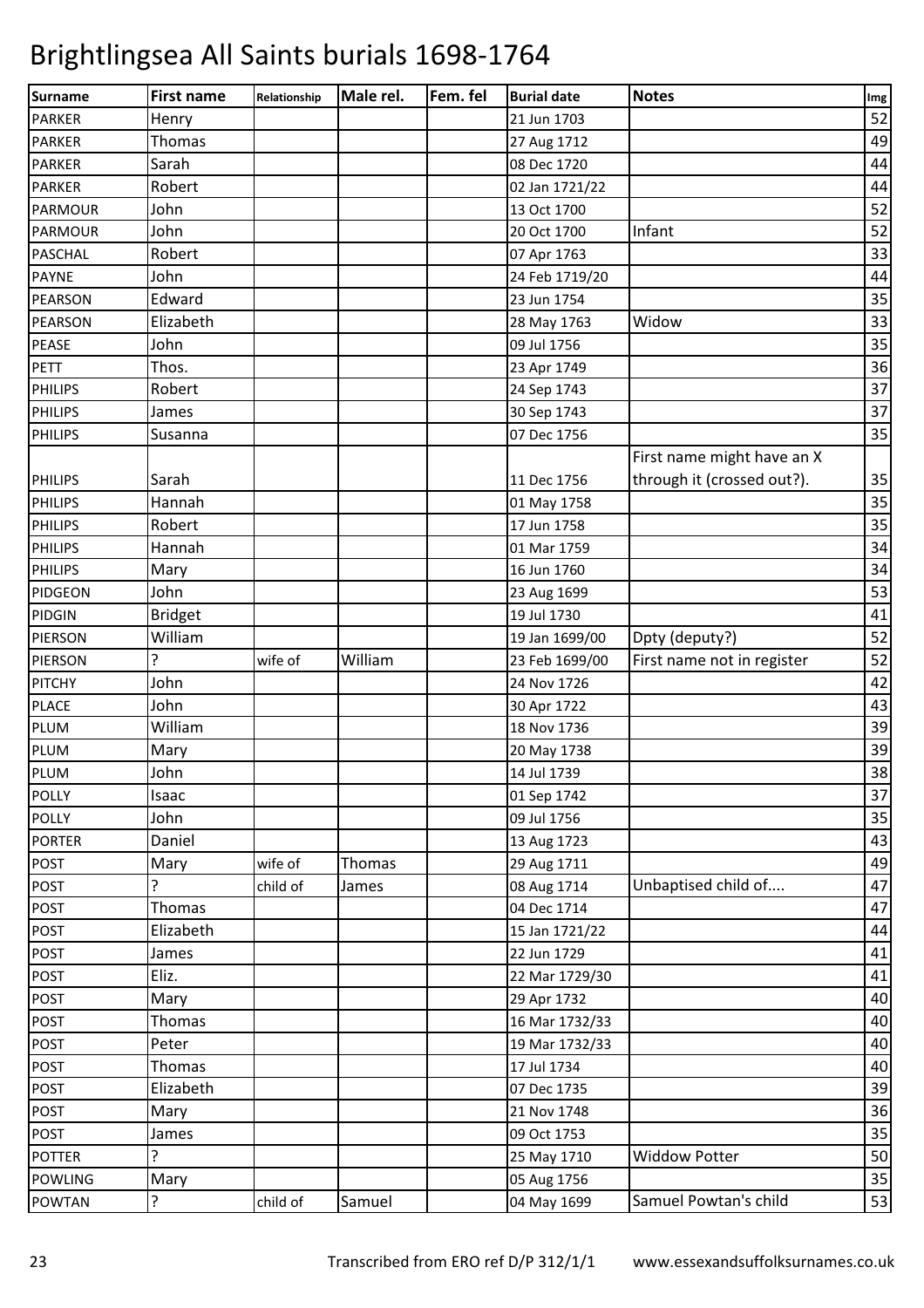| 41<br>Sarah<br>30 Mar 1729<br>John<br>41<br>10 May 1730<br>40<br>John<br>04 Jan 1732/33<br>John<br>41<br>19 Jun 1728<br>37<br>John<br>09 Jun 1745<br>37<br>Sarah<br>23 Aug 1746<br>37<br>Sarah<br>04 Sep 1746<br>37<br>06 Oct 1746<br>George<br>35<br>Mary<br>08 May 1753<br>36<br>Thomas<br>14 Apr 1748<br>48<br>?<br>Samuell<br>07 Dec 1712<br>First name not in register<br>wife of<br>48<br>Samuel<br>18 Jan 1712/13<br>Esther<br>44<br>27 Mar 1721<br>35<br>John<br>21 Oct 1755<br>36<br>Mary<br>27 Oct 1750<br>34<br>Hannah<br>29 Jan 1760<br>47<br>Charles<br>Charles<br>son of<br>14 Sep 1714<br>A stranger<br>35<br>09 Jan 1754<br>Benjamin<br>38<br>Edmund<br>23 Jan 1738/39<br>37<br>Sarah<br>27 Jan 1744/45<br>51<br>Susan<br>25 Jul 1705<br>35<br>Sarah<br>12 Aug 1756<br>Thomasin<br>35<br>RANSOM<br>24 Aug 1756<br>52<br>Thomas<br>20 Apr 1703<br>40<br>Robert<br>08 Aug 1732<br>John<br>36<br>28 Nov 1749<br>37<br>Sarah<br>02 Mar 1745/46<br>Samuel<br>26 Dec 1724<br>42<br>Elizabeth<br>34<br>07 Apr 1760<br>33<br>John<br>22 Nov 1764<br>A child of (first name not in<br>53<br>?<br>child of<br>Thomas<br>register)<br><b>RICHARDSON</b><br>25 Feb 1697/98<br>?<br>First name not in register. Infant.<br>52<br>07 Feb 1700/1<br><b>RICHARDSON</b><br>Thomas<br>51<br>08 Feb 1706/7<br><b>RICHARDSON</b><br>51<br>Wm.<br>30 Mar 1708<br>William<br>44<br>10 Jan 1719/20<br>William<br>41<br>08 Sep 1728<br>40<br>Mary<br>05 Mar 1734/35<br>38<br>14 Oct 1740<br>Ann<br>37<br>Thomas<br>04 Nov 1744<br><b>RICHARDSON</b><br>36<br>Adam<br>31 Jul 1751<br>34<br>Adam<br>08 Apr 1759<br>34<br>Adam<br>28 Nov 1759<br><b>RICHARDSON</b><br>33<br>Elizabeth<br>William<br>wife of<br>28 Jan 1763<br>37<br>Susannah<br>23 Jun 1742<br>Tho.<br>36<br>20 Sep 1747<br>Esther<br>36<br>07 May 1750 | Surname           | <b>First name</b> | Relationship | Male rel. | Fem. fel | <b>Burial date</b> | <b>Notes</b> | Img |
|--------------------------------------------------------------------------------------------------------------------------------------------------------------------------------------------------------------------------------------------------------------------------------------------------------------------------------------------------------------------------------------------------------------------------------------------------------------------------------------------------------------------------------------------------------------------------------------------------------------------------------------------------------------------------------------------------------------------------------------------------------------------------------------------------------------------------------------------------------------------------------------------------------------------------------------------------------------------------------------------------------------------------------------------------------------------------------------------------------------------------------------------------------------------------------------------------------------------------------------------------------------------------------------------------------------------------------------------------------------------------------------------------------------------------------------------------------------------------------------------------------------------------------------------------------------------------------------------------------------------------------------------------------------------------------------------------------------------------------------------------------------------------------------------------------------|-------------------|-------------------|--------------|-----------|----------|--------------------|--------------|-----|
|                                                                                                                                                                                                                                                                                                                                                                                                                                                                                                                                                                                                                                                                                                                                                                                                                                                                                                                                                                                                                                                                                                                                                                                                                                                                                                                                                                                                                                                                                                                                                                                                                                                                                                                                                                                                              | <b>PRESNY</b>     |                   |              |           |          |                    |              |     |
|                                                                                                                                                                                                                                                                                                                                                                                                                                                                                                                                                                                                                                                                                                                                                                                                                                                                                                                                                                                                                                                                                                                                                                                                                                                                                                                                                                                                                                                                                                                                                                                                                                                                                                                                                                                                              | <b>PRESNY</b>     |                   |              |           |          |                    |              |     |
|                                                                                                                                                                                                                                                                                                                                                                                                                                                                                                                                                                                                                                                                                                                                                                                                                                                                                                                                                                                                                                                                                                                                                                                                                                                                                                                                                                                                                                                                                                                                                                                                                                                                                                                                                                                                              | <b>PRESNY</b>     |                   |              |           |          |                    |              |     |
|                                                                                                                                                                                                                                                                                                                                                                                                                                                                                                                                                                                                                                                                                                                                                                                                                                                                                                                                                                                                                                                                                                                                                                                                                                                                                                                                                                                                                                                                                                                                                                                                                                                                                                                                                                                                              | <b>PRICE</b>      |                   |              |           |          |                    |              |     |
|                                                                                                                                                                                                                                                                                                                                                                                                                                                                                                                                                                                                                                                                                                                                                                                                                                                                                                                                                                                                                                                                                                                                                                                                                                                                                                                                                                                                                                                                                                                                                                                                                                                                                                                                                                                                              | PRIGG             |                   |              |           |          |                    |              |     |
|                                                                                                                                                                                                                                                                                                                                                                                                                                                                                                                                                                                                                                                                                                                                                                                                                                                                                                                                                                                                                                                                                                                                                                                                                                                                                                                                                                                                                                                                                                                                                                                                                                                                                                                                                                                                              | PRIGG             |                   |              |           |          |                    |              |     |
|                                                                                                                                                                                                                                                                                                                                                                                                                                                                                                                                                                                                                                                                                                                                                                                                                                                                                                                                                                                                                                                                                                                                                                                                                                                                                                                                                                                                                                                                                                                                                                                                                                                                                                                                                                                                              | PRIGG             |                   |              |           |          |                    |              |     |
|                                                                                                                                                                                                                                                                                                                                                                                                                                                                                                                                                                                                                                                                                                                                                                                                                                                                                                                                                                                                                                                                                                                                                                                                                                                                                                                                                                                                                                                                                                                                                                                                                                                                                                                                                                                                              | PRIGG             |                   |              |           |          |                    |              |     |
|                                                                                                                                                                                                                                                                                                                                                                                                                                                                                                                                                                                                                                                                                                                                                                                                                                                                                                                                                                                                                                                                                                                                                                                                                                                                                                                                                                                                                                                                                                                                                                                                                                                                                                                                                                                                              | PRIGG             |                   |              |           |          |                    |              |     |
|                                                                                                                                                                                                                                                                                                                                                                                                                                                                                                                                                                                                                                                                                                                                                                                                                                                                                                                                                                                                                                                                                                                                                                                                                                                                                                                                                                                                                                                                                                                                                                                                                                                                                                                                                                                                              | PRIGG?            |                   |              |           |          |                    |              |     |
|                                                                                                                                                                                                                                                                                                                                                                                                                                                                                                                                                                                                                                                                                                                                                                                                                                                                                                                                                                                                                                                                                                                                                                                                                                                                                                                                                                                                                                                                                                                                                                                                                                                                                                                                                                                                              | <b>PURCAS</b>     |                   |              |           |          |                    |              |     |
|                                                                                                                                                                                                                                                                                                                                                                                                                                                                                                                                                                                                                                                                                                                                                                                                                                                                                                                                                                                                                                                                                                                                                                                                                                                                                                                                                                                                                                                                                                                                                                                                                                                                                                                                                                                                              | <b>PURCAS</b>     |                   |              |           |          |                    |              |     |
|                                                                                                                                                                                                                                                                                                                                                                                                                                                                                                                                                                                                                                                                                                                                                                                                                                                                                                                                                                                                                                                                                                                                                                                                                                                                                                                                                                                                                                                                                                                                                                                                                                                                                                                                                                                                              | <b>PURCASS</b>    |                   |              |           |          |                    |              |     |
|                                                                                                                                                                                                                                                                                                                                                                                                                                                                                                                                                                                                                                                                                                                                                                                                                                                                                                                                                                                                                                                                                                                                                                                                                                                                                                                                                                                                                                                                                                                                                                                                                                                                                                                                                                                                              | <b>RAFFES</b>     |                   |              |           |          |                    |              |     |
|                                                                                                                                                                                                                                                                                                                                                                                                                                                                                                                                                                                                                                                                                                                                                                                                                                                                                                                                                                                                                                                                                                                                                                                                                                                                                                                                                                                                                                                                                                                                                                                                                                                                                                                                                                                                              | <b>RALPH</b>      |                   |              |           |          |                    |              |     |
|                                                                                                                                                                                                                                                                                                                                                                                                                                                                                                                                                                                                                                                                                                                                                                                                                                                                                                                                                                                                                                                                                                                                                                                                                                                                                                                                                                                                                                                                                                                                                                                                                                                                                                                                                                                                              | <b>RALPH</b>      |                   |              |           |          |                    |              |     |
|                                                                                                                                                                                                                                                                                                                                                                                                                                                                                                                                                                                                                                                                                                                                                                                                                                                                                                                                                                                                                                                                                                                                                                                                                                                                                                                                                                                                                                                                                                                                                                                                                                                                                                                                                                                                              | <b>RAMSEY</b>     |                   |              |           |          |                    |              |     |
|                                                                                                                                                                                                                                                                                                                                                                                                                                                                                                                                                                                                                                                                                                                                                                                                                                                                                                                                                                                                                                                                                                                                                                                                                                                                                                                                                                                                                                                                                                                                                                                                                                                                                                                                                                                                              | RAMSEY            |                   |              |           |          |                    |              |     |
|                                                                                                                                                                                                                                                                                                                                                                                                                                                                                                                                                                                                                                                                                                                                                                                                                                                                                                                                                                                                                                                                                                                                                                                                                                                                                                                                                                                                                                                                                                                                                                                                                                                                                                                                                                                                              | <b>RAND</b>       |                   |              |           |          |                    |              |     |
|                                                                                                                                                                                                                                                                                                                                                                                                                                                                                                                                                                                                                                                                                                                                                                                                                                                                                                                                                                                                                                                                                                                                                                                                                                                                                                                                                                                                                                                                                                                                                                                                                                                                                                                                                                                                              | <b>RAND</b>       |                   |              |           |          |                    |              |     |
|                                                                                                                                                                                                                                                                                                                                                                                                                                                                                                                                                                                                                                                                                                                                                                                                                                                                                                                                                                                                                                                                                                                                                                                                                                                                                                                                                                                                                                                                                                                                                                                                                                                                                                                                                                                                              | <b>RANDELL</b>    |                   |              |           |          |                    |              |     |
|                                                                                                                                                                                                                                                                                                                                                                                                                                                                                                                                                                                                                                                                                                                                                                                                                                                                                                                                                                                                                                                                                                                                                                                                                                                                                                                                                                                                                                                                                                                                                                                                                                                                                                                                                                                                              | <b>RANSOM</b>     |                   |              |           |          |                    |              |     |
|                                                                                                                                                                                                                                                                                                                                                                                                                                                                                                                                                                                                                                                                                                                                                                                                                                                                                                                                                                                                                                                                                                                                                                                                                                                                                                                                                                                                                                                                                                                                                                                                                                                                                                                                                                                                              |                   |                   |              |           |          |                    |              |     |
|                                                                                                                                                                                                                                                                                                                                                                                                                                                                                                                                                                                                                                                                                                                                                                                                                                                                                                                                                                                                                                                                                                                                                                                                                                                                                                                                                                                                                                                                                                                                                                                                                                                                                                                                                                                                              | <b>RANT</b>       |                   |              |           |          |                    |              |     |
|                                                                                                                                                                                                                                                                                                                                                                                                                                                                                                                                                                                                                                                                                                                                                                                                                                                                                                                                                                                                                                                                                                                                                                                                                                                                                                                                                                                                                                                                                                                                                                                                                                                                                                                                                                                                              | <b>RAPH</b>       |                   |              |           |          |                    |              |     |
|                                                                                                                                                                                                                                                                                                                                                                                                                                                                                                                                                                                                                                                                                                                                                                                                                                                                                                                                                                                                                                                                                                                                                                                                                                                                                                                                                                                                                                                                                                                                                                                                                                                                                                                                                                                                              | <b>RAYMENT</b>    |                   |              |           |          |                    |              |     |
|                                                                                                                                                                                                                                                                                                                                                                                                                                                                                                                                                                                                                                                                                                                                                                                                                                                                                                                                                                                                                                                                                                                                                                                                                                                                                                                                                                                                                                                                                                                                                                                                                                                                                                                                                                                                              | <b>RAYMOND</b>    |                   |              |           |          |                    |              |     |
|                                                                                                                                                                                                                                                                                                                                                                                                                                                                                                                                                                                                                                                                                                                                                                                                                                                                                                                                                                                                                                                                                                                                                                                                                                                                                                                                                                                                                                                                                                                                                                                                                                                                                                                                                                                                              | <b>REED</b>       |                   |              |           |          |                    |              |     |
|                                                                                                                                                                                                                                                                                                                                                                                                                                                                                                                                                                                                                                                                                                                                                                                                                                                                                                                                                                                                                                                                                                                                                                                                                                                                                                                                                                                                                                                                                                                                                                                                                                                                                                                                                                                                              | <b>REYNOLDS</b>   |                   |              |           |          |                    |              |     |
|                                                                                                                                                                                                                                                                                                                                                                                                                                                                                                                                                                                                                                                                                                                                                                                                                                                                                                                                                                                                                                                                                                                                                                                                                                                                                                                                                                                                                                                                                                                                                                                                                                                                                                                                                                                                              | <b>REYNOLDS</b>   |                   |              |           |          |                    |              |     |
|                                                                                                                                                                                                                                                                                                                                                                                                                                                                                                                                                                                                                                                                                                                                                                                                                                                                                                                                                                                                                                                                                                                                                                                                                                                                                                                                                                                                                                                                                                                                                                                                                                                                                                                                                                                                              |                   |                   |              |           |          |                    |              |     |
|                                                                                                                                                                                                                                                                                                                                                                                                                                                                                                                                                                                                                                                                                                                                                                                                                                                                                                                                                                                                                                                                                                                                                                                                                                                                                                                                                                                                                                                                                                                                                                                                                                                                                                                                                                                                              |                   |                   |              |           |          |                    |              |     |
|                                                                                                                                                                                                                                                                                                                                                                                                                                                                                                                                                                                                                                                                                                                                                                                                                                                                                                                                                                                                                                                                                                                                                                                                                                                                                                                                                                                                                                                                                                                                                                                                                                                                                                                                                                                                              |                   |                   |              |           |          |                    |              |     |
|                                                                                                                                                                                                                                                                                                                                                                                                                                                                                                                                                                                                                                                                                                                                                                                                                                                                                                                                                                                                                                                                                                                                                                                                                                                                                                                                                                                                                                                                                                                                                                                                                                                                                                                                                                                                              |                   |                   |              |           |          |                    |              |     |
|                                                                                                                                                                                                                                                                                                                                                                                                                                                                                                                                                                                                                                                                                                                                                                                                                                                                                                                                                                                                                                                                                                                                                                                                                                                                                                                                                                                                                                                                                                                                                                                                                                                                                                                                                                                                              |                   |                   |              |           |          |                    |              |     |
|                                                                                                                                                                                                                                                                                                                                                                                                                                                                                                                                                                                                                                                                                                                                                                                                                                                                                                                                                                                                                                                                                                                                                                                                                                                                                                                                                                                                                                                                                                                                                                                                                                                                                                                                                                                                              | <b>RICHARDSON</b> |                   |              |           |          |                    |              |     |
|                                                                                                                                                                                                                                                                                                                                                                                                                                                                                                                                                                                                                                                                                                                                                                                                                                                                                                                                                                                                                                                                                                                                                                                                                                                                                                                                                                                                                                                                                                                                                                                                                                                                                                                                                                                                              | <b>RICHARDSON</b> |                   |              |           |          |                    |              |     |
|                                                                                                                                                                                                                                                                                                                                                                                                                                                                                                                                                                                                                                                                                                                                                                                                                                                                                                                                                                                                                                                                                                                                                                                                                                                                                                                                                                                                                                                                                                                                                                                                                                                                                                                                                                                                              | <b>RICHARDSON</b> |                   |              |           |          |                    |              |     |
|                                                                                                                                                                                                                                                                                                                                                                                                                                                                                                                                                                                                                                                                                                                                                                                                                                                                                                                                                                                                                                                                                                                                                                                                                                                                                                                                                                                                                                                                                                                                                                                                                                                                                                                                                                                                              | <b>RICHARDSON</b> |                   |              |           |          |                    |              |     |
|                                                                                                                                                                                                                                                                                                                                                                                                                                                                                                                                                                                                                                                                                                                                                                                                                                                                                                                                                                                                                                                                                                                                                                                                                                                                                                                                                                                                                                                                                                                                                                                                                                                                                                                                                                                                              | <b>RICHARDSON</b> |                   |              |           |          |                    |              |     |
|                                                                                                                                                                                                                                                                                                                                                                                                                                                                                                                                                                                                                                                                                                                                                                                                                                                                                                                                                                                                                                                                                                                                                                                                                                                                                                                                                                                                                                                                                                                                                                                                                                                                                                                                                                                                              |                   |                   |              |           |          |                    |              |     |
|                                                                                                                                                                                                                                                                                                                                                                                                                                                                                                                                                                                                                                                                                                                                                                                                                                                                                                                                                                                                                                                                                                                                                                                                                                                                                                                                                                                                                                                                                                                                                                                                                                                                                                                                                                                                              | <b>RICHARDSON</b> |                   |              |           |          |                    |              |     |
|                                                                                                                                                                                                                                                                                                                                                                                                                                                                                                                                                                                                                                                                                                                                                                                                                                                                                                                                                                                                                                                                                                                                                                                                                                                                                                                                                                                                                                                                                                                                                                                                                                                                                                                                                                                                              | <b>RICHARDSON</b> |                   |              |           |          |                    |              |     |
|                                                                                                                                                                                                                                                                                                                                                                                                                                                                                                                                                                                                                                                                                                                                                                                                                                                                                                                                                                                                                                                                                                                                                                                                                                                                                                                                                                                                                                                                                                                                                                                                                                                                                                                                                                                                              |                   |                   |              |           |          |                    |              |     |
|                                                                                                                                                                                                                                                                                                                                                                                                                                                                                                                                                                                                                                                                                                                                                                                                                                                                                                                                                                                                                                                                                                                                                                                                                                                                                                                                                                                                                                                                                                                                                                                                                                                                                                                                                                                                              | <b>RICHARDSON</b> |                   |              |           |          |                    |              |     |
|                                                                                                                                                                                                                                                                                                                                                                                                                                                                                                                                                                                                                                                                                                                                                                                                                                                                                                                                                                                                                                                                                                                                                                                                                                                                                                                                                                                                                                                                                                                                                                                                                                                                                                                                                                                                              | <b>RICHMOND</b>   |                   |              |           |          |                    |              |     |
|                                                                                                                                                                                                                                                                                                                                                                                                                                                                                                                                                                                                                                                                                                                                                                                                                                                                                                                                                                                                                                                                                                                                                                                                                                                                                                                                                                                                                                                                                                                                                                                                                                                                                                                                                                                                              | <b>RICHMOND</b>   |                   |              |           |          |                    |              |     |
|                                                                                                                                                                                                                                                                                                                                                                                                                                                                                                                                                                                                                                                                                                                                                                                                                                                                                                                                                                                                                                                                                                                                                                                                                                                                                                                                                                                                                                                                                                                                                                                                                                                                                                                                                                                                              | RICHMOND          |                   |              |           |          |                    |              |     |
|                                                                                                                                                                                                                                                                                                                                                                                                                                                                                                                                                                                                                                                                                                                                                                                                                                                                                                                                                                                                                                                                                                                                                                                                                                                                                                                                                                                                                                                                                                                                                                                                                                                                                                                                                                                                              | <b>RICHMOND</b>   | Mary              |              |           |          | 04 Jun 1750        |              | 36  |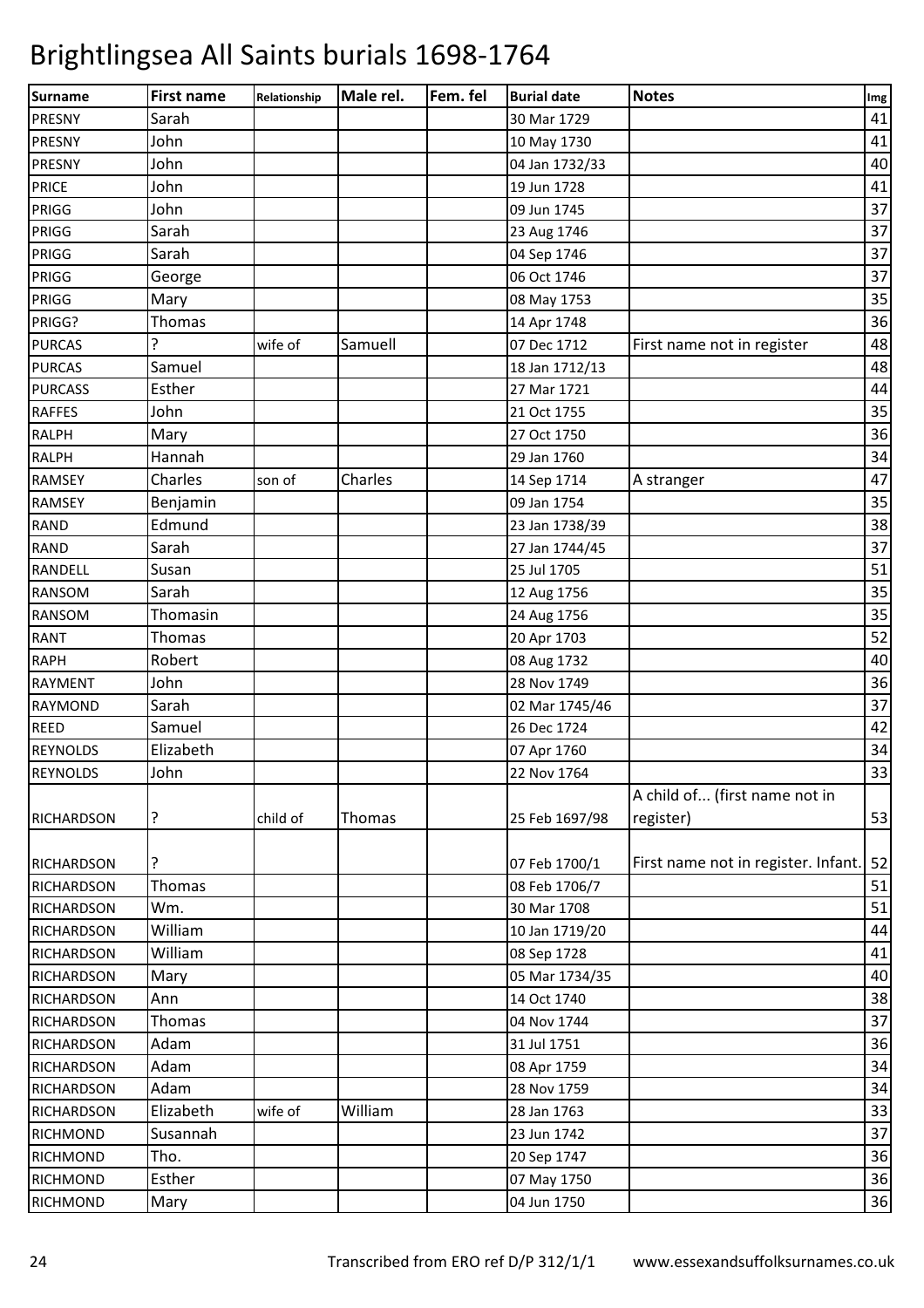| <b>Surname</b>   | <b>First name</b> | Relationship | Male rel. | Fem. fel  | <b>Burial date</b> | <b>Notes</b>                                                                                                                             | Img |
|------------------|-------------------|--------------|-----------|-----------|--------------------|------------------------------------------------------------------------------------------------------------------------------------------|-----|
| <b>RICHMOND</b>  | Esther            |              |           |           | 07 Mar 1762        |                                                                                                                                          | 34  |
| <b>RICHMOND</b>  | Thomas            | son of       | Thos.     | Mary      | 14 Nov 1762        |                                                                                                                                          | 34  |
| <b>RICHMOND</b>  | Esther            | dau of       | Thos.     | Mary      | 27 Mar 1764        |                                                                                                                                          | 33  |
|                  |                   |              |           |           |                    | John Rivers, nephew of John                                                                                                              |     |
| <b>RIVERS</b>    | John              |              | John      |           | 22 Apr 1718        | Rose                                                                                                                                     | 46  |
| <b>RIVERS</b>    | James             |              |           |           | 28 Apr 1737        |                                                                                                                                          | 39  |
| <b>RIVERS</b>    | Ann               |              |           |           | 14 Dec 1738        |                                                                                                                                          | 38  |
| <b>RIVERS</b>    | Anne              |              |           |           | 05 Apr 1763        | Widow                                                                                                                                    | 33  |
| <b>RIVERS</b>    | Rachel Ann        | dau of       | John      | Rachel    | 21 Oct 1763        |                                                                                                                                          | 33  |
| <b>RIVERS</b>    | Rachel            | wife of      | John      |           | 22 Dec 1764        |                                                                                                                                          | 32  |
| <b>ROBERTS</b>   | Martha            |              |           |           | 26 Mar 1741        |                                                                                                                                          | 38  |
| <b>ROBERTS</b>   | <b>Thomas</b>     |              |           |           | 29 Jun 1755        |                                                                                                                                          | 35  |
| <b>ROBKINS</b>   | 5.                | wife of      | John      |           | 23 Jan 1703/4      |                                                                                                                                          | 52  |
| <b>ROBKINS</b>   | John              |              |           |           | 12 Feb 1706/7      |                                                                                                                                          | 51  |
| <b>ROCHESTER</b> | John              |              |           |           | 20 Sep 1724        |                                                                                                                                          | 43  |
| <b>ROGERS</b>    | Nehemiah          |              |           |           | 24 Dec 1715        | Dreger (dredger)                                                                                                                         | 47  |
|                  |                   |              |           |           |                    | John Rivers, nephew of John                                                                                                              |     |
| <b>ROSE</b>      | John              |              | John      |           | 22 Apr 1718        | Rose                                                                                                                                     | 46  |
| <b>ROSE</b>      | John              |              |           |           | 01 Feb 1719/20     |                                                                                                                                          | 44  |
| <b>ROSE</b>      | Mary              |              |           |           | 21 Jul 1720        |                                                                                                                                          | 44  |
| <b>ROSE</b>      | Eliz.             |              |           |           | 21 Sep 1734        |                                                                                                                                          | 40  |
| <b>ROSE</b>      | William           |              |           |           | 23 May 1737        |                                                                                                                                          | 39  |
| <b>ROSE</b>      | Elizabeth         |              |           |           | 16 Feb 1741/42     |                                                                                                                                          | 37  |
| <b>ROSE</b>      | William           |              |           |           | 12 Dec 1743        |                                                                                                                                          | 37  |
| <b>ROSE</b>      | George            |              |           |           | 18 Dec 1743        |                                                                                                                                          | 37  |
| <b>ROSE</b>      | John              |              |           |           | 11 Jan 1743/44     |                                                                                                                                          | 37  |
| <b>ROSE</b>      | John              |              |           |           | 08 Sep 1747        |                                                                                                                                          | 36  |
| <b>ROSE</b>      | Eliz.             |              |           |           | 21 Sep 1748        |                                                                                                                                          | 36  |
| <b>ROSE</b>      | William           |              |           |           | 16 Feb 1762        |                                                                                                                                          | 34  |
| <b>ROSE</b>      | Hannah            | dau of       | Joseph    | Mary      | 26 Jun 1764        |                                                                                                                                          | 33  |
| <b>ROSS</b>      | 5                 | infant of    | Andrew    |           | 16 May 1704        | First name not in register                                                                                                               | 52  |
| <b>ROSS</b>      | 5                 | infant of    | Andrew    |           | 10 Aug 1706        | First name not in register                                                                                                               | 51  |
| <b>ROSS</b>      | Andrew            |              |           |           | 23 Feb 1708/9      |                                                                                                                                          | 50  |
| <b>ROSS</b>      | Sarah             |              |           |           | 01 Jul 1732        |                                                                                                                                          | 40  |
| <b>ROSSE</b>     | ?                 | infant of    | Andrew    |           | 17 Dec 1705        | First name not in register                                                                                                               | 51  |
| <b>ROUGH</b>     | George            |              |           |           | 07 Oct 1738        |                                                                                                                                          | 38  |
|                  |                   |              |           |           |                    | Fello de se. Buried without ye<br>solemnitee of Christian burieing<br>by pmissione in a remote corner<br>of ye churchyard. Affidavit: Mr |     |
| <b>ROUGHT</b>    | Rot.              |              | ?         |           | 03 Aug 1710        | Rought of Colchester.                                                                                                                    | 49  |
| <b>ROUGHT</b>    | Elizabeth         | dau of       | John      | Elizabeth | 27 Jan 1763        |                                                                                                                                          | 33  |
| <b>ROUGHT</b>    | John              |              |           |           | 06 Feb 1763        |                                                                                                                                          | 33  |
|                  |                   |              |           |           |                    | From Little Bentley strayed in ye                                                                                                        |     |
|                  |                   |              |           |           |                    | rage of his fever, & dieing in a                                                                                                         |     |
| <b>ROULAND</b>   | Edward            |              |           |           | 26 Jul 1717        | feild                                                                                                                                    | 46  |
| <b>ROW</b>       | George            |              |           |           | 20 Dec 1740        |                                                                                                                                          | 38  |
| <b>ROW</b>       | Mary              |              |           |           | 06 Jan 1741/42     |                                                                                                                                          | 38  |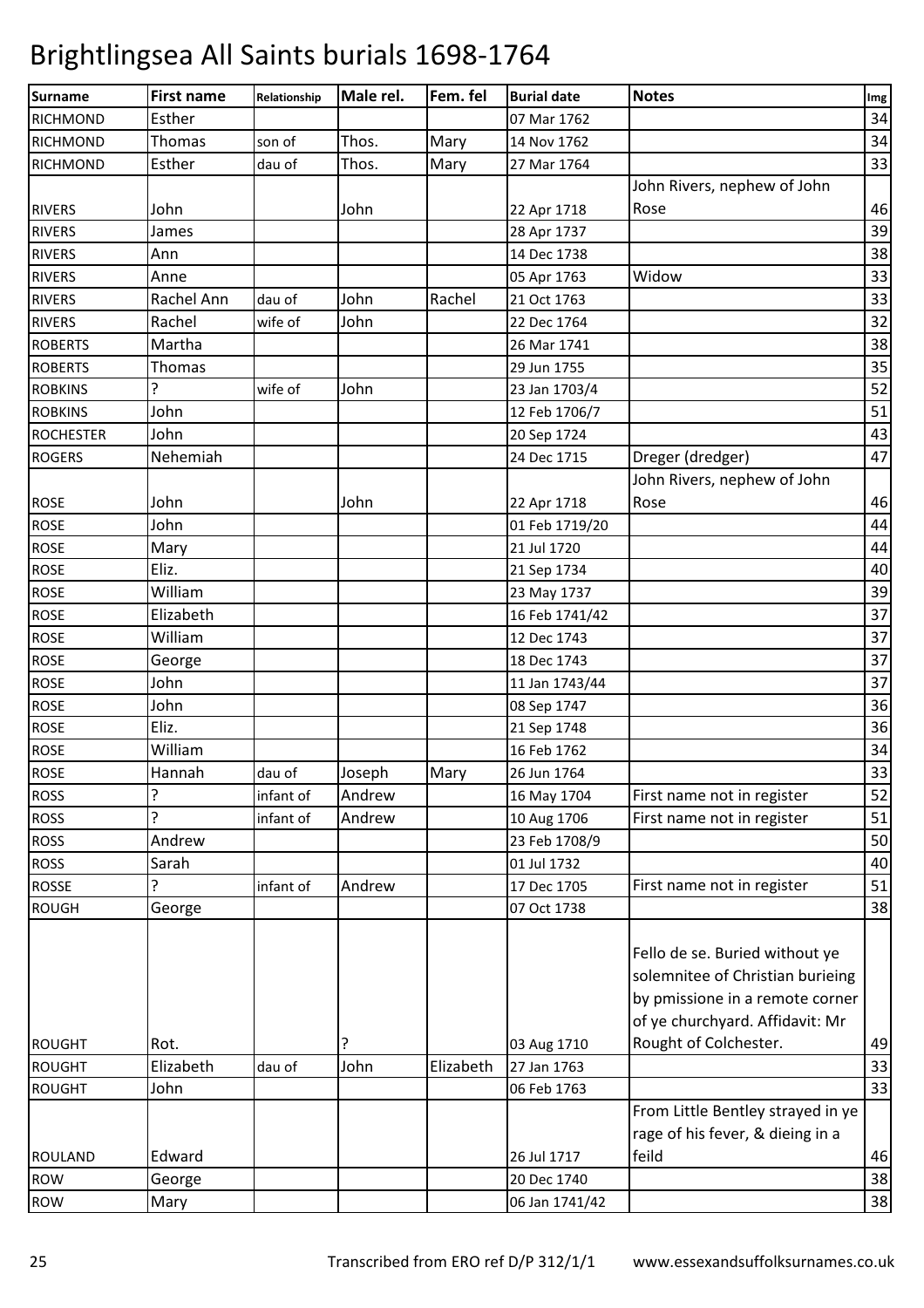| <b>Surname</b>  | <b>First name</b> | Relationship | Male rel. | Fem. fel  | <b>Burial date</b> | <b>Notes</b>             | Img |
|-----------------|-------------------|--------------|-----------|-----------|--------------------|--------------------------|-----|
| <b>ROW</b>      | Mary              |              |           |           | 22 Jan 1741/42     |                          | 37  |
| <b>ROWLAND</b>  | Hugh              |              |           |           | 13 Nov 1747        |                          | 36  |
| <b>ROWLS</b>    | William           |              |           |           | 07 Mar 1737/38     |                          | 39  |
| <b>ROYCE</b>    | Martha            |              |           |           | 21 Aug 1754        |                          | 35  |
| <b>RUMSBY</b>   | Robert            |              |           |           | 19 Jan 1757        |                          | 35  |
| <b>RUSHOOK</b>  | Elizabeth         |              |           |           | 09 Sep 1722        |                          | 43  |
| <b>RYLEY</b>    | William           |              |           |           | 18 Mar 1719/20     |                          | 44  |
| <b>SADLER</b>   | Sarah             |              |           |           | 30 Aug 1733        |                          | 40  |
| SALLOWS         | Anger             |              |           |           | 18 May 1729        |                          | 41  |
| SALMON          | Anne              |              |           |           | 18 Aug 1723        |                          | 43  |
| SALMON          | <b>Burgiss</b>    |              |           |           | 29 Aug 1726        |                          | 42  |
| SAMSON          | William           |              |           |           | 16 Jan 1728/29     |                          | 41  |
| SANFORD         | John              |              |           |           | 08 Dec 1755        |                          | 35  |
| SAVEAL          | James             |              |           |           | 05 Oct 1731        |                          | 40  |
| SAVEAL          | Eliz.             |              |           |           | 31 Jan 1733/34     |                          | 40  |
| SAVEALL         | Mary              |              |           |           | 22 Jun 1733        |                          | 40  |
| SAXANGEL        | Mary              |              |           |           | 23 Sep 1741        |                          | 38  |
| SAY             | John              |              |           |           | 01 Nov 1727        |                          | 42  |
| <b>SCALES</b>   | Catharine         | dau of       | William   | Lydia     | 18 Nov 1763        |                          | 33  |
| <b>SCARLET</b>  | Wm. Flat?         |              |           |           | 10 Sep 1736        |                          | 39  |
| <b>SCARLET</b>  | Sarah             |              |           |           | 07 Jan 1747/48     |                          | 36  |
| <b>SCARLET</b>  | Simon             |              |           |           | 01 Sep 1749        |                          | 36  |
| <b>SCARLET</b>  | William           |              |           |           | 27 Jul 1753        |                          | 35  |
| <b>SCOT</b>     | Sarah             | wife of      | Thos.     |           | 23 Nov 1762        |                          | 34  |
| <b>SCOTT</b>    | 5.                |              |           |           | 07 Jan 1704/5      | <b>Widdow Scott</b>      | 51  |
| <b>SCOTT</b>    | Wm.               |              |           |           | 28 Apr 1712        |                          | 49  |
| <b>SCOTT</b>    | 5                 | widow of     | George    |           | 10 Jan 1714/15     | Ye widdow of             | 47  |
| <b>SCOTT</b>    | William           |              |           |           | 18 Dec 1721        |                          | 44  |
| <b>SCOTT</b>    | Mary              |              |           |           | 22 Sep 1740        |                          | 38  |
| <b>SCOTT</b>    | George            |              |           |           | 28 Mar 1746        |                          | 37  |
| <b>SCOTT</b>    | Anthony           |              |           |           | 02 Oct 1750        |                          | 36  |
| <b>SCOTT</b>    | Sarah             |              |           |           | 03 Nov 1752        |                          | 35  |
| <b>SEELE</b>    | ?                 |              |           | Elizabeth | 23 Mar 1712/13     | Unbaptised grandchild of | 48  |
| <b>SEISTON</b>  | Eliz.             |              |           |           | 11 Jan 1745/46     |                          | 37  |
| <b>SHARLOCK</b> | John              |              |           |           | 14 May 1710        | A child                  | 50  |
| <b>SHEAD</b>    | Joseph            |              |           |           | 24 Dec 1746        |                          | 37  |
| <b>SHEAD</b>    | John              |              |           |           | 03 Jan 1746/47     |                          | 36  |
| <b>SHEAD</b>    | Mary              |              |           |           | 09 Jun 1755        |                          | 35  |
| <b>SHED</b>     | Joseph            |              |           |           | 13 Jun 1730        |                          | 41  |
| <b>SHED</b>     | Rebeccah          |              |           |           | 13 Aug 1731        |                          | 40  |
| <b>SHED</b>     | Sarah             |              |           |           | 18 Jan 1731/32     |                          | 40  |
| <b>SHED</b>     | Joseph            |              |           |           | 02 Oct 1739        |                          | 38  |
| <b>SHED</b>     | Sarah             |              |           |           | 04 Nov 1743        |                          | 37  |
| <b>SHED</b>     | Island            |              |           |           | 26 Sep 1761        |                          | 34  |
| <b>SHEDD</b>    | William           |              |           |           | 14 Jun 1719        |                          | 45  |
| <b>SHEDD</b>    | Mary              |              |           |           | 14 Jun 1719        |                          | 45  |
| <b>SHEELS</b>   | 5.                |              |           |           | 21 Apr 1719        | Mother Sheels            | 45  |
| <b>SHEEN</b>    | Mary              |              |           |           | 05 Apr 1724        |                          | 43  |
| SHELVER         | Mary              | dau of       | Daniel    | Mary      | 19 Jan 1764        |                          | 33  |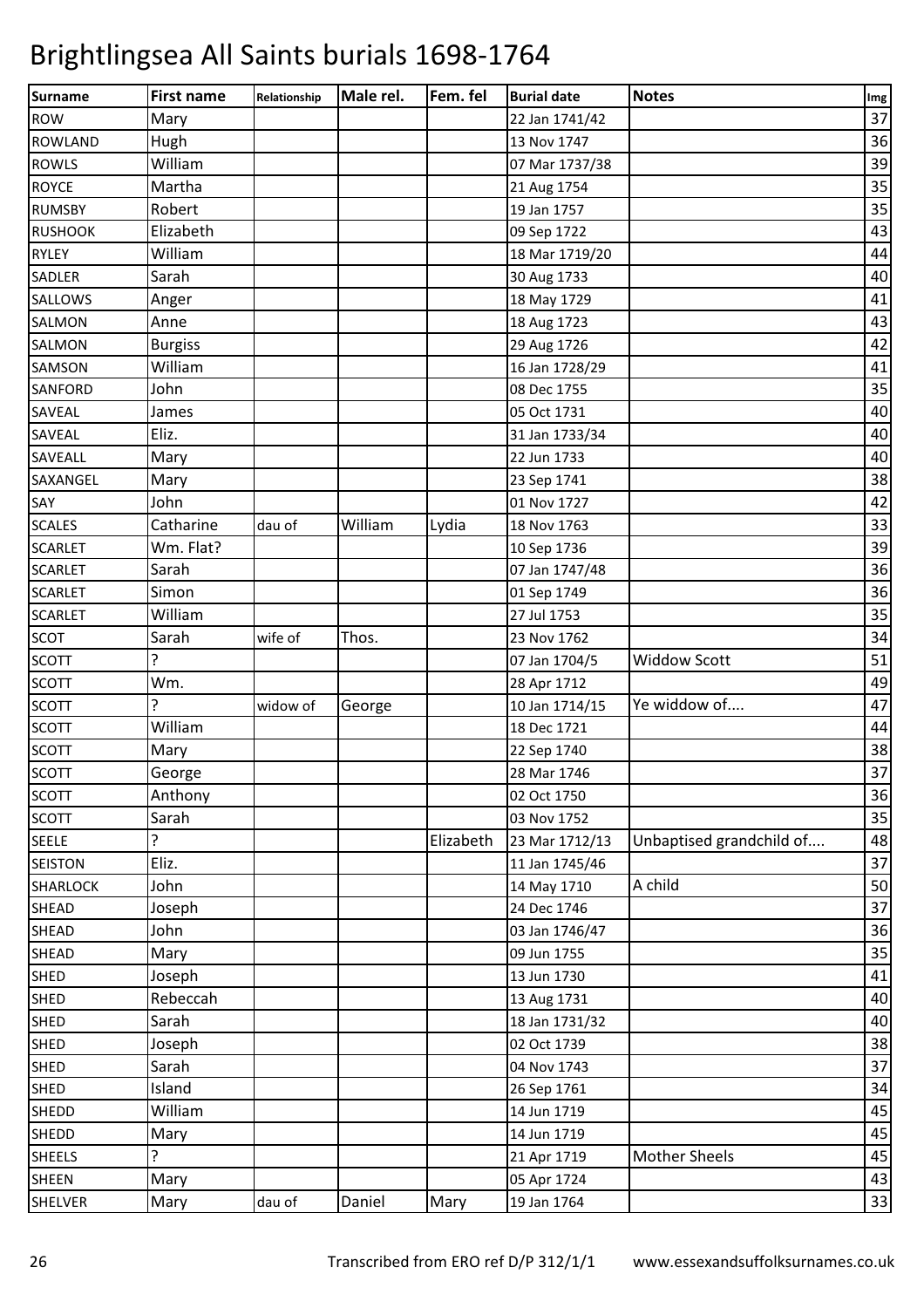| <b>Surname</b>    | <b>First name</b> | Relationship | Male rel. | Fem. fel | <b>Burial date</b> | <b>Notes</b>                                                                           | Img |
|-------------------|-------------------|--------------|-----------|----------|--------------------|----------------------------------------------------------------------------------------|-----|
| <b>SHEPHERD</b>   | William           |              |           |          | 09 Sep 1723        |                                                                                        | 43  |
| <b>SHEPHERD</b>   | William           |              |           |          | 10 Jan 1757        |                                                                                        | 35  |
| <b>SHEPHERD</b>   | Mary              | wife of      | William   |          | 03 Apr 1763        |                                                                                        | 33  |
|                   |                   |              |           |          |                    | The mother buried the same                                                             |     |
| <b>SHEPHERD</b>   | Mary              | dau of       | William   | Mary     | 03 Apr 1763        | day.                                                                                   | 33  |
| <b>SHERLOCK</b>   | John              |              |           |          | 24 Jan 1719/20     | See also Sharlock & Charlock                                                           | 44  |
| <b>SHERLOCK</b>   | William           |              |           |          | 07 Jan 1721/22     |                                                                                        | 44  |
| <b>SHERLOCK</b>   | Mary              |              |           |          | 05 Aug 1729        |                                                                                        | 41  |
| <b>SHERLOCK</b>   | Hannah            |              |           |          | 03 Sep 1730        |                                                                                        | 41  |
| <b>SHERLOCK</b>   | Mary              |              |           |          | 15 Jun 1737        |                                                                                        | 39  |
| <b>SHERLOCK</b>   | Mary              |              |           |          | 08 Mar 1748/49     |                                                                                        | 36  |
| <b>SHERLOCK</b>   | William           |              |           |          | 14 Nov 1752        |                                                                                        | 35  |
| <b>SHERLOCK</b>   | Susanna           |              |           |          | 08 Nov 1759        |                                                                                        | 34  |
| <b>SHERWOOD</b>   | Richard           |              |           |          | 16 Apr 1701        |                                                                                        | 52  |
| SHILDEREEK        | Mary              | wife of      | Math.     |          | 17 Jun 1709        |                                                                                        | 50  |
| <b>SHILDERICK</b> | Marie             |              |           |          | 08 Mar 1708/9      |                                                                                        | 50  |
| <b>SHILDERICK</b> | Nath.             | son of       | Nathaniel |          | 17 Jul 1709        |                                                                                        | 50  |
| <b>SHILDERICK</b> | Nathaniel         |              |           |          | 16 Oct 1710        |                                                                                        | 49  |
| <b>SHILDRICK</b>  | Anna              |              |           |          | 02 Jan 1699/00     |                                                                                        | 53  |
| <b>SHILDRICK</b>  | Susan             |              |           |          | 21 Jan 1728/29     |                                                                                        | 41  |
| <b>SHIN</b>       | Mary              |              |           |          | 29 Mar 1730        |                                                                                        | 41  |
| <b>SHIN</b>       | Eliz.             |              |           |          | 02 Nov 1735        |                                                                                        | 39  |
| <b>SHIN</b>       | James             |              |           |          | 05 Sep 1736        |                                                                                        | 39  |
| <b>SHIPMAN</b>    | Elizabeth         | dau of       | Wm.       |          | 21 Jun 1715        |                                                                                        | 47  |
| <b>SHIPMAN</b>    | Rebekkah          |              |           |          | 09 Jul 1724        |                                                                                        | 43  |
| <b>SHIPMAN</b>    | Sarah             |              |           |          | 20 Aug 1724        |                                                                                        | 43  |
| <b>SHIPMAN</b>    | Tho.              |              |           |          | 05 Mar 1724/25     |                                                                                        | 42  |
| <b>SHIPMAN</b>    | Susan             |              |           |          | 04 Apr 1725        |                                                                                        | 42  |
| <b>SHIPMAN</b>    | Sarah             |              |           |          | 15 Feb 1726/27     |                                                                                        | 42  |
| <b>SHIPMAN</b>    | Wm.               |              |           |          | 27 Dec 1738        |                                                                                        | 38  |
| <b>SHIPMAN</b>    | Mary              |              |           |          | 27 Mar 1745        |                                                                                        | 37  |
| <b>SHIPMAN</b>    | Wm.               |              |           |          | 14 Jun 1745        |                                                                                        | 37  |
| <b>SHIPMAN</b>    | Elizabeth         |              |           |          | 26 Oct 1756        |                                                                                        | 35  |
|                   |                   |              |           |          |                    | Wording a bit confusing - Ann<br>Sier might be the daughter of<br>Ann Gudger, who made |     |
| <b>SIER</b>       | Ann               | dau of       |           | Ann      | 23 Apr 1713        | affidavit.                                                                             | 48  |
| <b>SILLS</b>      | Robt.             |              |           |          | 05 Oct 1699        |                                                                                        | 53  |
| <b>SIMMONS</b>    | Abigall           |              |           |          | 04 Sep 1703        |                                                                                        | 52  |
| <b>SIMONS</b>     | Abigal            |              |           |          | 07 Feb 1697/98     | Widdow                                                                                 | 53  |
| <b>SKINNER</b>    | Mary              | dau of       | Martin    | Mary     | 17 Feb 1699/00     |                                                                                        | 52  |
|                   |                   |              |           |          |                    | First name not in register. Infant                                                     |     |
| <b>SKINNER</b>    | ?                 | infant of    | John      |          | 24 Apr 1704        | of Mr. John Skinner                                                                    | 52  |
| <b>SKINNER</b>    | ŗ                 |              |           |          | 22 Oct 1704        | Mrs. Skinner, widdow                                                                   | 51  |
|                   |                   |              |           |          |                    |                                                                                        |     |
| <b>SKINNER</b>    | ?                 | infant of    | John      |          | 21 Nov 1704        | An infant of Mr. John Skinner                                                          | 51  |
| <b>SKINNER</b>    | Martin            |              |           |          | 10 Sep 1705        | Mr. Martin Skinner, deputy                                                             | 51  |
| <b>SKINNER</b>    | 5.                | child of     | John      |          | 22 May 1706        | Mr. John Skinners child                                                                | 51  |
| <b>SKINNER</b>    | ?                 | child of     | John      |          | 28 Mar 1708        | Mr. John Skinners child                                                                | 51  |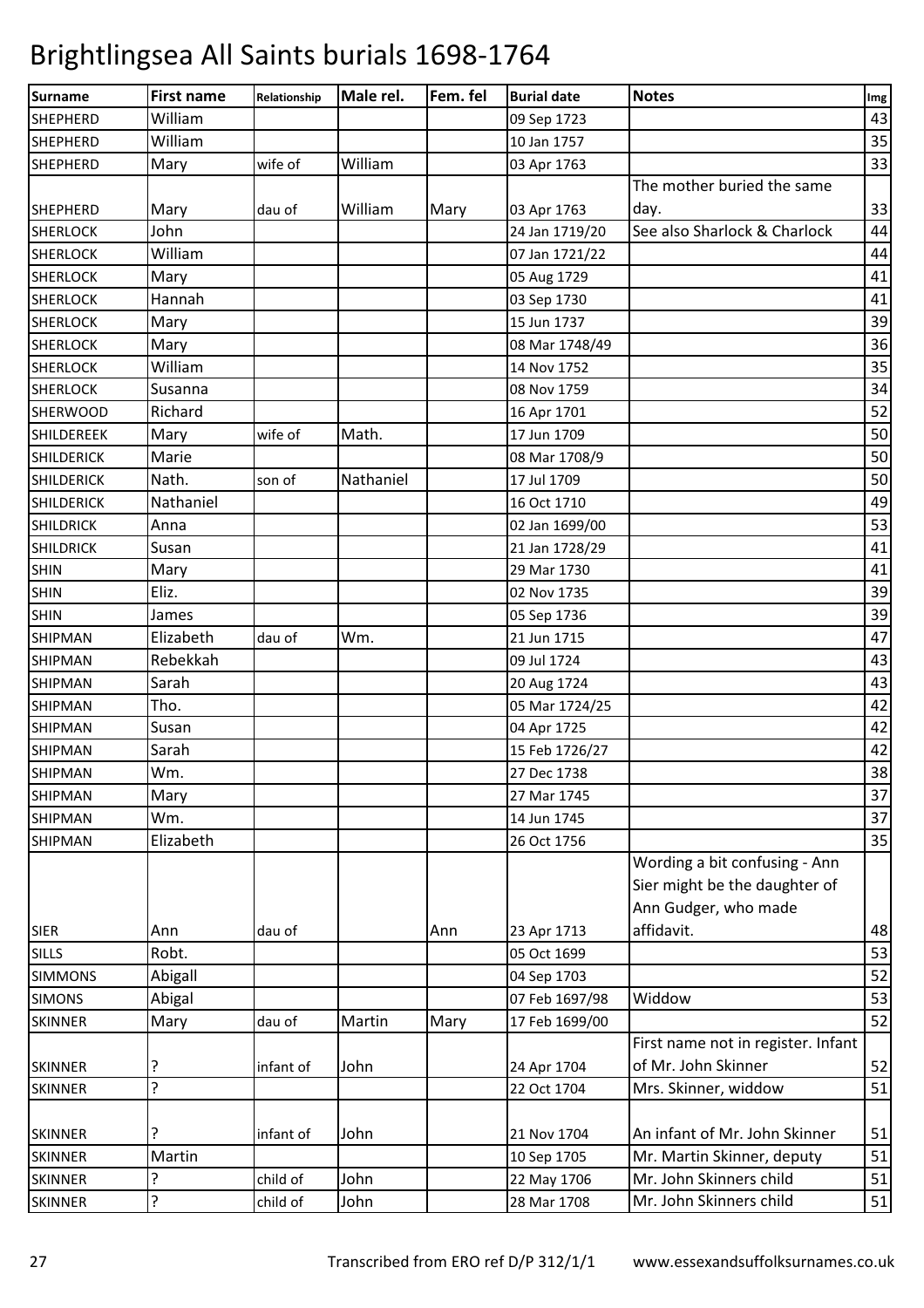| Surname           | <b>First name</b> | Relationship | Male rel. | Fem. fel | <b>Burial date</b> | <b>Notes</b>               | Img |
|-------------------|-------------------|--------------|-----------|----------|--------------------|----------------------------|-----|
| <b>SKINNER</b>    | Mary              | dau of       | John      |          | 27 Feb 1712/13     |                            | 48  |
| <b>SKINNER</b>    | Rebecca           | dau of       | John      |          | 03 Apr 1714        |                            | 47  |
| <b>SKINNER</b>    | 5                 | child of     | John      |          | 30 Jul 1716        | Still born child of        | 46  |
| <b>SKINNER</b>    | John              |              |           |          | 19 Jul 1718        | Of Brightlingsea Hall      | 46  |
| <b>SKINNER</b>    | Hannah            |              |           |          | 31 Aug 1739        |                            | 38  |
| <b>SKINNER</b>    | John              |              |           |          | 30 Aug 1746        |                            | 37  |
| SMALLAGE          | Sarah             |              |           |          | 17 Jan 1755        |                            | 35  |
| SMALLAGE          | Elizabeth         |              |           |          | 12 Feb 1755        |                            | 35  |
| <b>SMITH</b>      | Daniel            |              |           |          | 05 Jan 1700/1      |                            | 52  |
| <b>SMITH</b>      | Susann            | wife of      | John      |          | 16 May 1716        |                            | 46  |
| <b>SMITH</b>      | Elizabeth         |              |           |          | 14 Nov 1722        |                            | 43  |
| <b>SMITH</b>      | Elizabeth         |              |           |          | 02 Mar 1723/24     |                            | 43  |
| <b>SMITH</b>      | John              |              |           |          | 17 Nov 1727        |                            | 42  |
| <b>SMITH</b>      | Henry             |              |           |          | 20 Feb 1727/28     |                            | 42  |
| <b>SMITH</b>      | Joseph            |              |           |          | 02 Jun 1728        | A corporal                 | 41  |
| <b>SMITH</b>      | Elias             |              |           |          | 06 Sep 1728        |                            | 41  |
| <b>SMITH</b>      | Abigail           |              |           |          | 21 Dec 1730        |                            | 41  |
| <b>SMITH</b>      | Mary              |              |           |          | 11 Apr 1731        |                            | 41  |
| <b>SMITH</b>      | Ann               |              |           |          | 15 Jun 1732        |                            | 40  |
| <b>SMITH</b>      | Elizabeth         |              |           |          | 21 Aug 1735        |                            | 39  |
| <b>SMITH</b>      | Mary              |              |           |          | 10 Apr 1737        |                            | 39  |
| <b>SMITH</b>      | Ursula            |              |           |          | 14 May 1737        |                            | 39  |
| <b>SMITH</b>      | Robert            |              |           |          | 13 Jun 1738        |                            | 38  |
| <b>SMITH</b>      | Sarah             |              |           |          | 13 Oct 1738        |                            | 38  |
| <b>SMITH</b>      | Eliz.             |              |           |          | 02 Sep 1741        |                            | 38  |
| <b>SMITH</b>      | Sarah             |              |           |          | 14 Jun 1744        |                            | 37  |
| <b>SMITH</b>      | William           |              |           |          | 14 Jan 1744/45     |                            | 37  |
| <b>SMITH</b>      | Alice             |              |           |          | 05 Sep 1746        |                            | 37  |
| <b>SMITH</b>      | Robert            |              |           |          | 21 Oct 1746        |                            | 37  |
| <b>SMITH</b>      | Elizabeth         |              |           |          | 05 Jan 1749/50     |                            | 36  |
| <b>SMITH</b>      | William           |              |           |          | 30 Jan 1756        |                            | 35  |
| <b>SMITH</b>      | Elizabeth         |              |           |          | 27 Apr 1756        |                            | 35  |
| <b>SMYTH</b>      | ?                 | infant of    | Henry     |          | 21 Nov 1703        | First name not in register | 52  |
| <b>SMYTH</b>      | 5                 |              |           |          | 04 Jun 1706        | Widdow Smyth               | 51  |
| <b>SMYTH</b>      | 5.                | child of     | Henry     |          | 18 Jan 1706/7      | First name not in register | 51  |
| <b>SNELLOCK</b>   | John              |              |           |          | 13 Jan 1763        |                            | 34  |
| SOUALL            | ?                 |              |           |          | 15 Oct 1712        | <b>Widdow Souall</b>       | 48  |
| SPALL             | Richard           |              |           |          | 10 Mar 1731/32     |                            | 40  |
| <b>SPENCER</b>    | John              |              |           |          | 12 Sep 1699        |                            | 53  |
| <b>SPENCER</b>    | Elizabeth         |              |           |          | 30 Mar 1751        |                            | 36  |
| <b>SPENCER</b>    | Newton            |              |           |          | 11 Jan 1759        |                            | 35  |
| SPENCER           | Ann               |              |           |          | 04 Feb 1762        |                            | 34  |
| SPICAL            | John              |              |           |          | 07 Jan 1699/00     |                            | 52  |
| SPICAL            | Sarah             |              |           |          | 07 Jan 1699/00     |                            | 52  |
| SPOONER           | Austin            |              |           |          | 08 Jan 1749/50     |                            | 36  |
| <b>STARLING</b>   | John              |              |           |          | 27 May 1750        |                            | 36  |
| <b>STEPHENSON</b> | Mary              | wife of      | Robert    |          | 01 Apr 1763        |                            | 33  |
| <b>STEPHENSON</b> | Robert            |              |           |          | 09 Apr 1763        |                            | 33  |
| <b>STERNS</b>     | Robert            |              |           |          | 29 Jul 1756        |                            | 35  |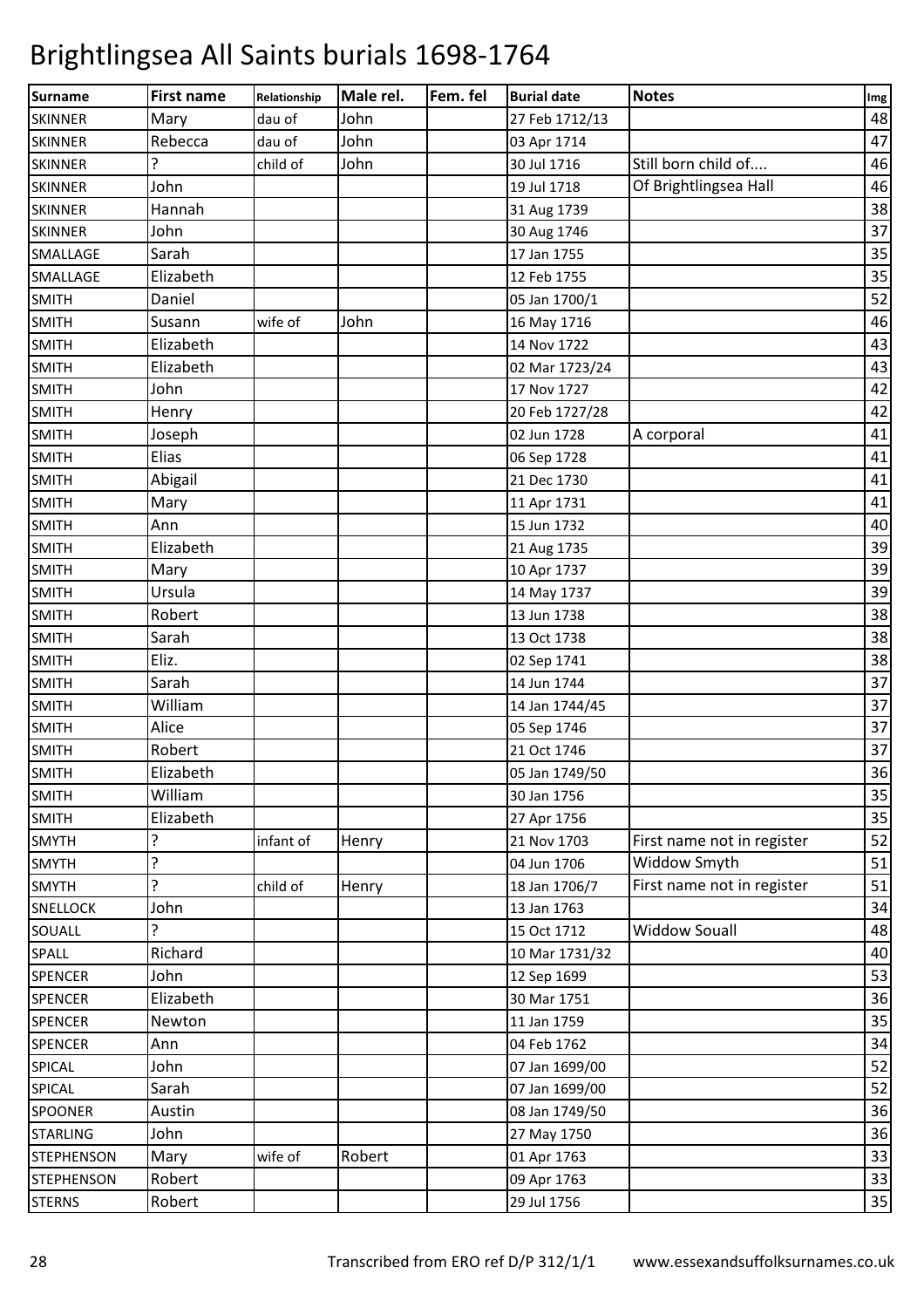| 37<br>Thomas<br><b>STOCKINGS</b><br>03 Jul 1742<br>36<br>William<br>05 Jul 1750<br>36<br>Susanna<br>19 Feb 1750/51<br>William<br>35<br><b>STOKES</b><br>01 Jul 1752<br>39<br><b>STOW</b><br>Ann<br>28 Apr 1737<br>38<br>Jonathan<br><b>STOW</b><br>18 Oct 1738<br>Eliz.<br>38<br>14 Jul 1740<br>35<br>Aimy<br>24 Nov 1752<br>35<br>Anthony<br>25 Sep 1756<br>34<br>Ann<br>19 May 1760<br>53<br>John<br><b>STREET</b><br>George<br>13 Apr 1698<br>son of<br>52<br><b>STREET</b><br>George<br>30 Sep 1700<br>52<br>?<br>John<br>First name not in register<br><b>STREET</b><br>infant of<br>03 May 1704<br>5.<br>John<br>51<br>John Streets 2 children<br>child of<br>13 Jan 1706/7<br><b>STREET</b><br>?<br>49<br>John<br><b>STREET</b><br>01 Jan 1710/11<br>son of<br>5<br>John<br>49<br><b>STREET</b><br>31 Aug 1712<br>First name not in register<br>son of<br>John<br>John<br>48<br><b>STREET</b><br>29 May 1713<br>son of<br>45<br>Mary<br>30 Jun 1719<br><b>STREET</b><br>42<br>John<br>Aged 86<br><b>STREET</b><br>14 Mar 1724/25<br>42<br>Thomas<br><b>STREET</b><br>19 Oct 1725<br>42<br>Thomas<br><b>STREET</b><br>08 Feb 1727/28<br>34<br>20 Aug 1759<br><b>STREET</b><br>George<br>Ye body of ane Stronger<br>49<br>?<br>(stranger?) child<br>STRONGER?<br>23 Apr 1712<br>38<br>Eliz.<br>21 Jan 1740/41<br><b>SWAN</b><br>Was wrapt in woolen to be<br>caried to Higham in Suffolk.<br>49<br>Mordicai<br>25 Feb 1710/11<br><b>SYMPSON</b><br>51<br>?<br>Matt.<br>An apprentice of Matt. Tabor<br><b>TABOR</b><br>07 Jan 1704/5<br>An apprentice of Matthew<br>51<br>Tabors<br>7<br><b>TABOR</b><br>Matthew<br>24 Apr 1706<br>51<br>Matthew Tabor junior<br>Matthew<br><b>TABOR</b><br>03 May 1706<br>Matthew<br>Ye father<br>51<br>14 Oct 1706<br><b>TABOR</b><br>44<br>Anthony<br><b>TABOR</b><br>30 Jan 1721/22<br>43<br>Mercy<br><b>TABOR</b><br>18 Mar 1723/24<br>Hannah<br>42<br>18 Aug 1726<br><b>TABOR</b><br>42<br>Susan<br>31 Oct 1726<br><b>TABOR</b><br>Esther<br>41<br><b>TABOR</b><br>12 Aug 1730<br>40<br>Martha<br>07 Nov 1734<br><b>TABOR</b><br>38<br><b>TABOR</b><br>Matthew<br>12 Apr 1739<br>38<br>Susanna<br>10 Dec 1739<br><b>TABOR</b><br>38<br>Matthew<br><b>TABOR</b><br>25 Jan 1740/41<br>37<br>Sarah<br><b>TABOR</b><br>03 Feb 1741/42<br>37<br>John<br>16 Feb 1743/44<br><b>TABOR</b><br>37<br>John<br><b>TABOR</b><br>26 Jan 1744/45<br>Matthew<br>36<br><b>TABOR</b><br>Ramsey<br>18 Sep 1747<br>John<br>36<br><b>TABOR</b><br>12 Apr 1751<br>35<br>Susanna<br>05 Mar 1752<br><b>TABOR</b><br>35<br>Mary<br>08 Sep 1753<br><b>TABOR</b> | <b>Surname</b> | <b>First name</b> | Relationship | Male rel. | Fem. fel | <b>Burial date</b> | <b>Notes</b> | Img |
|----------------------------------------------------------------------------------------------------------------------------------------------------------------------------------------------------------------------------------------------------------------------------------------------------------------------------------------------------------------------------------------------------------------------------------------------------------------------------------------------------------------------------------------------------------------------------------------------------------------------------------------------------------------------------------------------------------------------------------------------------------------------------------------------------------------------------------------------------------------------------------------------------------------------------------------------------------------------------------------------------------------------------------------------------------------------------------------------------------------------------------------------------------------------------------------------------------------------------------------------------------------------------------------------------------------------------------------------------------------------------------------------------------------------------------------------------------------------------------------------------------------------------------------------------------------------------------------------------------------------------------------------------------------------------------------------------------------------------------------------------------------------------------------------------------------------------------------------------------------------------------------------------------------------------------------------------------------------------------------------------------------------------------------------------------------------------------------------------------------------------------------------------------------------------------------------------------------------------------------------------------------------------------------------------------------------------------------------------------------------------------------------------------------------------------------------------------------------------------------------------------------------------------------------------------------------------------|----------------|-------------------|--------------|-----------|----------|--------------------|--------------|-----|
|                                                                                                                                                                                                                                                                                                                                                                                                                                                                                                                                                                                                                                                                                                                                                                                                                                                                                                                                                                                                                                                                                                                                                                                                                                                                                                                                                                                                                                                                                                                                                                                                                                                                                                                                                                                                                                                                                                                                                                                                                                                                                                                                                                                                                                                                                                                                                                                                                                                                                                                                                                                  |                |                   |              |           |          |                    |              |     |
|                                                                                                                                                                                                                                                                                                                                                                                                                                                                                                                                                                                                                                                                                                                                                                                                                                                                                                                                                                                                                                                                                                                                                                                                                                                                                                                                                                                                                                                                                                                                                                                                                                                                                                                                                                                                                                                                                                                                                                                                                                                                                                                                                                                                                                                                                                                                                                                                                                                                                                                                                                                  | <b>STOKES</b>  |                   |              |           |          |                    |              |     |
|                                                                                                                                                                                                                                                                                                                                                                                                                                                                                                                                                                                                                                                                                                                                                                                                                                                                                                                                                                                                                                                                                                                                                                                                                                                                                                                                                                                                                                                                                                                                                                                                                                                                                                                                                                                                                                                                                                                                                                                                                                                                                                                                                                                                                                                                                                                                                                                                                                                                                                                                                                                  | <b>STOKES</b>  |                   |              |           |          |                    |              |     |
|                                                                                                                                                                                                                                                                                                                                                                                                                                                                                                                                                                                                                                                                                                                                                                                                                                                                                                                                                                                                                                                                                                                                                                                                                                                                                                                                                                                                                                                                                                                                                                                                                                                                                                                                                                                                                                                                                                                                                                                                                                                                                                                                                                                                                                                                                                                                                                                                                                                                                                                                                                                  |                |                   |              |           |          |                    |              |     |
|                                                                                                                                                                                                                                                                                                                                                                                                                                                                                                                                                                                                                                                                                                                                                                                                                                                                                                                                                                                                                                                                                                                                                                                                                                                                                                                                                                                                                                                                                                                                                                                                                                                                                                                                                                                                                                                                                                                                                                                                                                                                                                                                                                                                                                                                                                                                                                                                                                                                                                                                                                                  |                |                   |              |           |          |                    |              |     |
|                                                                                                                                                                                                                                                                                                                                                                                                                                                                                                                                                                                                                                                                                                                                                                                                                                                                                                                                                                                                                                                                                                                                                                                                                                                                                                                                                                                                                                                                                                                                                                                                                                                                                                                                                                                                                                                                                                                                                                                                                                                                                                                                                                                                                                                                                                                                                                                                                                                                                                                                                                                  |                |                   |              |           |          |                    |              |     |
|                                                                                                                                                                                                                                                                                                                                                                                                                                                                                                                                                                                                                                                                                                                                                                                                                                                                                                                                                                                                                                                                                                                                                                                                                                                                                                                                                                                                                                                                                                                                                                                                                                                                                                                                                                                                                                                                                                                                                                                                                                                                                                                                                                                                                                                                                                                                                                                                                                                                                                                                                                                  | <b>STOW</b>    |                   |              |           |          |                    |              |     |
|                                                                                                                                                                                                                                                                                                                                                                                                                                                                                                                                                                                                                                                                                                                                                                                                                                                                                                                                                                                                                                                                                                                                                                                                                                                                                                                                                                                                                                                                                                                                                                                                                                                                                                                                                                                                                                                                                                                                                                                                                                                                                                                                                                                                                                                                                                                                                                                                                                                                                                                                                                                  | <b>STOW</b>    |                   |              |           |          |                    |              |     |
|                                                                                                                                                                                                                                                                                                                                                                                                                                                                                                                                                                                                                                                                                                                                                                                                                                                                                                                                                                                                                                                                                                                                                                                                                                                                                                                                                                                                                                                                                                                                                                                                                                                                                                                                                                                                                                                                                                                                                                                                                                                                                                                                                                                                                                                                                                                                                                                                                                                                                                                                                                                  | <b>STOW</b>    |                   |              |           |          |                    |              |     |
|                                                                                                                                                                                                                                                                                                                                                                                                                                                                                                                                                                                                                                                                                                                                                                                                                                                                                                                                                                                                                                                                                                                                                                                                                                                                                                                                                                                                                                                                                                                                                                                                                                                                                                                                                                                                                                                                                                                                                                                                                                                                                                                                                                                                                                                                                                                                                                                                                                                                                                                                                                                  | <b>STOW</b>    |                   |              |           |          |                    |              |     |
|                                                                                                                                                                                                                                                                                                                                                                                                                                                                                                                                                                                                                                                                                                                                                                                                                                                                                                                                                                                                                                                                                                                                                                                                                                                                                                                                                                                                                                                                                                                                                                                                                                                                                                                                                                                                                                                                                                                                                                                                                                                                                                                                                                                                                                                                                                                                                                                                                                                                                                                                                                                  |                |                   |              |           |          |                    |              |     |
|                                                                                                                                                                                                                                                                                                                                                                                                                                                                                                                                                                                                                                                                                                                                                                                                                                                                                                                                                                                                                                                                                                                                                                                                                                                                                                                                                                                                                                                                                                                                                                                                                                                                                                                                                                                                                                                                                                                                                                                                                                                                                                                                                                                                                                                                                                                                                                                                                                                                                                                                                                                  |                |                   |              |           |          |                    |              |     |
|                                                                                                                                                                                                                                                                                                                                                                                                                                                                                                                                                                                                                                                                                                                                                                                                                                                                                                                                                                                                                                                                                                                                                                                                                                                                                                                                                                                                                                                                                                                                                                                                                                                                                                                                                                                                                                                                                                                                                                                                                                                                                                                                                                                                                                                                                                                                                                                                                                                                                                                                                                                  |                |                   |              |           |          |                    |              |     |
|                                                                                                                                                                                                                                                                                                                                                                                                                                                                                                                                                                                                                                                                                                                                                                                                                                                                                                                                                                                                                                                                                                                                                                                                                                                                                                                                                                                                                                                                                                                                                                                                                                                                                                                                                                                                                                                                                                                                                                                                                                                                                                                                                                                                                                                                                                                                                                                                                                                                                                                                                                                  |                |                   |              |           |          |                    |              |     |
|                                                                                                                                                                                                                                                                                                                                                                                                                                                                                                                                                                                                                                                                                                                                                                                                                                                                                                                                                                                                                                                                                                                                                                                                                                                                                                                                                                                                                                                                                                                                                                                                                                                                                                                                                                                                                                                                                                                                                                                                                                                                                                                                                                                                                                                                                                                                                                                                                                                                                                                                                                                  |                |                   |              |           |          |                    |              |     |
|                                                                                                                                                                                                                                                                                                                                                                                                                                                                                                                                                                                                                                                                                                                                                                                                                                                                                                                                                                                                                                                                                                                                                                                                                                                                                                                                                                                                                                                                                                                                                                                                                                                                                                                                                                                                                                                                                                                                                                                                                                                                                                                                                                                                                                                                                                                                                                                                                                                                                                                                                                                  |                |                   |              |           |          |                    |              |     |
|                                                                                                                                                                                                                                                                                                                                                                                                                                                                                                                                                                                                                                                                                                                                                                                                                                                                                                                                                                                                                                                                                                                                                                                                                                                                                                                                                                                                                                                                                                                                                                                                                                                                                                                                                                                                                                                                                                                                                                                                                                                                                                                                                                                                                                                                                                                                                                                                                                                                                                                                                                                  |                |                   |              |           |          |                    |              |     |
|                                                                                                                                                                                                                                                                                                                                                                                                                                                                                                                                                                                                                                                                                                                                                                                                                                                                                                                                                                                                                                                                                                                                                                                                                                                                                                                                                                                                                                                                                                                                                                                                                                                                                                                                                                                                                                                                                                                                                                                                                                                                                                                                                                                                                                                                                                                                                                                                                                                                                                                                                                                  |                |                   |              |           |          |                    |              |     |
|                                                                                                                                                                                                                                                                                                                                                                                                                                                                                                                                                                                                                                                                                                                                                                                                                                                                                                                                                                                                                                                                                                                                                                                                                                                                                                                                                                                                                                                                                                                                                                                                                                                                                                                                                                                                                                                                                                                                                                                                                                                                                                                                                                                                                                                                                                                                                                                                                                                                                                                                                                                  |                |                   |              |           |          |                    |              |     |
|                                                                                                                                                                                                                                                                                                                                                                                                                                                                                                                                                                                                                                                                                                                                                                                                                                                                                                                                                                                                                                                                                                                                                                                                                                                                                                                                                                                                                                                                                                                                                                                                                                                                                                                                                                                                                                                                                                                                                                                                                                                                                                                                                                                                                                                                                                                                                                                                                                                                                                                                                                                  |                |                   |              |           |          |                    |              |     |
|                                                                                                                                                                                                                                                                                                                                                                                                                                                                                                                                                                                                                                                                                                                                                                                                                                                                                                                                                                                                                                                                                                                                                                                                                                                                                                                                                                                                                                                                                                                                                                                                                                                                                                                                                                                                                                                                                                                                                                                                                                                                                                                                                                                                                                                                                                                                                                                                                                                                                                                                                                                  |                |                   |              |           |          |                    |              |     |
|                                                                                                                                                                                                                                                                                                                                                                                                                                                                                                                                                                                                                                                                                                                                                                                                                                                                                                                                                                                                                                                                                                                                                                                                                                                                                                                                                                                                                                                                                                                                                                                                                                                                                                                                                                                                                                                                                                                                                                                                                                                                                                                                                                                                                                                                                                                                                                                                                                                                                                                                                                                  |                |                   |              |           |          |                    |              |     |
|                                                                                                                                                                                                                                                                                                                                                                                                                                                                                                                                                                                                                                                                                                                                                                                                                                                                                                                                                                                                                                                                                                                                                                                                                                                                                                                                                                                                                                                                                                                                                                                                                                                                                                                                                                                                                                                                                                                                                                                                                                                                                                                                                                                                                                                                                                                                                                                                                                                                                                                                                                                  |                |                   |              |           |          |                    |              |     |
|                                                                                                                                                                                                                                                                                                                                                                                                                                                                                                                                                                                                                                                                                                                                                                                                                                                                                                                                                                                                                                                                                                                                                                                                                                                                                                                                                                                                                                                                                                                                                                                                                                                                                                                                                                                                                                                                                                                                                                                                                                                                                                                                                                                                                                                                                                                                                                                                                                                                                                                                                                                  |                |                   |              |           |          |                    |              |     |
|                                                                                                                                                                                                                                                                                                                                                                                                                                                                                                                                                                                                                                                                                                                                                                                                                                                                                                                                                                                                                                                                                                                                                                                                                                                                                                                                                                                                                                                                                                                                                                                                                                                                                                                                                                                                                                                                                                                                                                                                                                                                                                                                                                                                                                                                                                                                                                                                                                                                                                                                                                                  |                |                   |              |           |          |                    |              |     |
|                                                                                                                                                                                                                                                                                                                                                                                                                                                                                                                                                                                                                                                                                                                                                                                                                                                                                                                                                                                                                                                                                                                                                                                                                                                                                                                                                                                                                                                                                                                                                                                                                                                                                                                                                                                                                                                                                                                                                                                                                                                                                                                                                                                                                                                                                                                                                                                                                                                                                                                                                                                  |                |                   |              |           |          |                    |              |     |
|                                                                                                                                                                                                                                                                                                                                                                                                                                                                                                                                                                                                                                                                                                                                                                                                                                                                                                                                                                                                                                                                                                                                                                                                                                                                                                                                                                                                                                                                                                                                                                                                                                                                                                                                                                                                                                                                                                                                                                                                                                                                                                                                                                                                                                                                                                                                                                                                                                                                                                                                                                                  |                |                   |              |           |          |                    |              |     |
|                                                                                                                                                                                                                                                                                                                                                                                                                                                                                                                                                                                                                                                                                                                                                                                                                                                                                                                                                                                                                                                                                                                                                                                                                                                                                                                                                                                                                                                                                                                                                                                                                                                                                                                                                                                                                                                                                                                                                                                                                                                                                                                                                                                                                                                                                                                                                                                                                                                                                                                                                                                  |                |                   |              |           |          |                    |              |     |
|                                                                                                                                                                                                                                                                                                                                                                                                                                                                                                                                                                                                                                                                                                                                                                                                                                                                                                                                                                                                                                                                                                                                                                                                                                                                                                                                                                                                                                                                                                                                                                                                                                                                                                                                                                                                                                                                                                                                                                                                                                                                                                                                                                                                                                                                                                                                                                                                                                                                                                                                                                                  |                |                   |              |           |          |                    |              |     |
|                                                                                                                                                                                                                                                                                                                                                                                                                                                                                                                                                                                                                                                                                                                                                                                                                                                                                                                                                                                                                                                                                                                                                                                                                                                                                                                                                                                                                                                                                                                                                                                                                                                                                                                                                                                                                                                                                                                                                                                                                                                                                                                                                                                                                                                                                                                                                                                                                                                                                                                                                                                  |                |                   |              |           |          |                    |              |     |
|                                                                                                                                                                                                                                                                                                                                                                                                                                                                                                                                                                                                                                                                                                                                                                                                                                                                                                                                                                                                                                                                                                                                                                                                                                                                                                                                                                                                                                                                                                                                                                                                                                                                                                                                                                                                                                                                                                                                                                                                                                                                                                                                                                                                                                                                                                                                                                                                                                                                                                                                                                                  |                |                   |              |           |          |                    |              |     |
|                                                                                                                                                                                                                                                                                                                                                                                                                                                                                                                                                                                                                                                                                                                                                                                                                                                                                                                                                                                                                                                                                                                                                                                                                                                                                                                                                                                                                                                                                                                                                                                                                                                                                                                                                                                                                                                                                                                                                                                                                                                                                                                                                                                                                                                                                                                                                                                                                                                                                                                                                                                  |                |                   |              |           |          |                    |              |     |
|                                                                                                                                                                                                                                                                                                                                                                                                                                                                                                                                                                                                                                                                                                                                                                                                                                                                                                                                                                                                                                                                                                                                                                                                                                                                                                                                                                                                                                                                                                                                                                                                                                                                                                                                                                                                                                                                                                                                                                                                                                                                                                                                                                                                                                                                                                                                                                                                                                                                                                                                                                                  |                |                   |              |           |          |                    |              |     |
|                                                                                                                                                                                                                                                                                                                                                                                                                                                                                                                                                                                                                                                                                                                                                                                                                                                                                                                                                                                                                                                                                                                                                                                                                                                                                                                                                                                                                                                                                                                                                                                                                                                                                                                                                                                                                                                                                                                                                                                                                                                                                                                                                                                                                                                                                                                                                                                                                                                                                                                                                                                  |                |                   |              |           |          |                    |              |     |
|                                                                                                                                                                                                                                                                                                                                                                                                                                                                                                                                                                                                                                                                                                                                                                                                                                                                                                                                                                                                                                                                                                                                                                                                                                                                                                                                                                                                                                                                                                                                                                                                                                                                                                                                                                                                                                                                                                                                                                                                                                                                                                                                                                                                                                                                                                                                                                                                                                                                                                                                                                                  |                |                   |              |           |          |                    |              |     |
|                                                                                                                                                                                                                                                                                                                                                                                                                                                                                                                                                                                                                                                                                                                                                                                                                                                                                                                                                                                                                                                                                                                                                                                                                                                                                                                                                                                                                                                                                                                                                                                                                                                                                                                                                                                                                                                                                                                                                                                                                                                                                                                                                                                                                                                                                                                                                                                                                                                                                                                                                                                  |                |                   |              |           |          |                    |              |     |
|                                                                                                                                                                                                                                                                                                                                                                                                                                                                                                                                                                                                                                                                                                                                                                                                                                                                                                                                                                                                                                                                                                                                                                                                                                                                                                                                                                                                                                                                                                                                                                                                                                                                                                                                                                                                                                                                                                                                                                                                                                                                                                                                                                                                                                                                                                                                                                                                                                                                                                                                                                                  |                |                   |              |           |          |                    |              |     |
|                                                                                                                                                                                                                                                                                                                                                                                                                                                                                                                                                                                                                                                                                                                                                                                                                                                                                                                                                                                                                                                                                                                                                                                                                                                                                                                                                                                                                                                                                                                                                                                                                                                                                                                                                                                                                                                                                                                                                                                                                                                                                                                                                                                                                                                                                                                                                                                                                                                                                                                                                                                  |                |                   |              |           |          |                    |              |     |
|                                                                                                                                                                                                                                                                                                                                                                                                                                                                                                                                                                                                                                                                                                                                                                                                                                                                                                                                                                                                                                                                                                                                                                                                                                                                                                                                                                                                                                                                                                                                                                                                                                                                                                                                                                                                                                                                                                                                                                                                                                                                                                                                                                                                                                                                                                                                                                                                                                                                                                                                                                                  |                |                   |              |           |          |                    |              |     |
|                                                                                                                                                                                                                                                                                                                                                                                                                                                                                                                                                                                                                                                                                                                                                                                                                                                                                                                                                                                                                                                                                                                                                                                                                                                                                                                                                                                                                                                                                                                                                                                                                                                                                                                                                                                                                                                                                                                                                                                                                                                                                                                                                                                                                                                                                                                                                                                                                                                                                                                                                                                  |                |                   |              |           |          |                    |              |     |
|                                                                                                                                                                                                                                                                                                                                                                                                                                                                                                                                                                                                                                                                                                                                                                                                                                                                                                                                                                                                                                                                                                                                                                                                                                                                                                                                                                                                                                                                                                                                                                                                                                                                                                                                                                                                                                                                                                                                                                                                                                                                                                                                                                                                                                                                                                                                                                                                                                                                                                                                                                                  |                |                   |              |           |          |                    |              |     |
|                                                                                                                                                                                                                                                                                                                                                                                                                                                                                                                                                                                                                                                                                                                                                                                                                                                                                                                                                                                                                                                                                                                                                                                                                                                                                                                                                                                                                                                                                                                                                                                                                                                                                                                                                                                                                                                                                                                                                                                                                                                                                                                                                                                                                                                                                                                                                                                                                                                                                                                                                                                  |                |                   |              |           |          |                    |              |     |
|                                                                                                                                                                                                                                                                                                                                                                                                                                                                                                                                                                                                                                                                                                                                                                                                                                                                                                                                                                                                                                                                                                                                                                                                                                                                                                                                                                                                                                                                                                                                                                                                                                                                                                                                                                                                                                                                                                                                                                                                                                                                                                                                                                                                                                                                                                                                                                                                                                                                                                                                                                                  |                |                   |              |           |          |                    |              |     |
|                                                                                                                                                                                                                                                                                                                                                                                                                                                                                                                                                                                                                                                                                                                                                                                                                                                                                                                                                                                                                                                                                                                                                                                                                                                                                                                                                                                                                                                                                                                                                                                                                                                                                                                                                                                                                                                                                                                                                                                                                                                                                                                                                                                                                                                                                                                                                                                                                                                                                                                                                                                  |                |                   |              |           |          |                    |              |     |
|                                                                                                                                                                                                                                                                                                                                                                                                                                                                                                                                                                                                                                                                                                                                                                                                                                                                                                                                                                                                                                                                                                                                                                                                                                                                                                                                                                                                                                                                                                                                                                                                                                                                                                                                                                                                                                                                                                                                                                                                                                                                                                                                                                                                                                                                                                                                                                                                                                                                                                                                                                                  |                |                   |              |           |          |                    |              |     |
|                                                                                                                                                                                                                                                                                                                                                                                                                                                                                                                                                                                                                                                                                                                                                                                                                                                                                                                                                                                                                                                                                                                                                                                                                                                                                                                                                                                                                                                                                                                                                                                                                                                                                                                                                                                                                                                                                                                                                                                                                                                                                                                                                                                                                                                                                                                                                                                                                                                                                                                                                                                  |                |                   |              |           |          |                    |              |     |
|                                                                                                                                                                                                                                                                                                                                                                                                                                                                                                                                                                                                                                                                                                                                                                                                                                                                                                                                                                                                                                                                                                                                                                                                                                                                                                                                                                                                                                                                                                                                                                                                                                                                                                                                                                                                                                                                                                                                                                                                                                                                                                                                                                                                                                                                                                                                                                                                                                                                                                                                                                                  |                |                   |              |           |          |                    |              |     |
|                                                                                                                                                                                                                                                                                                                                                                                                                                                                                                                                                                                                                                                                                                                                                                                                                                                                                                                                                                                                                                                                                                                                                                                                                                                                                                                                                                                                                                                                                                                                                                                                                                                                                                                                                                                                                                                                                                                                                                                                                                                                                                                                                                                                                                                                                                                                                                                                                                                                                                                                                                                  |                |                   |              |           |          |                    |              |     |
|                                                                                                                                                                                                                                                                                                                                                                                                                                                                                                                                                                                                                                                                                                                                                                                                                                                                                                                                                                                                                                                                                                                                                                                                                                                                                                                                                                                                                                                                                                                                                                                                                                                                                                                                                                                                                                                                                                                                                                                                                                                                                                                                                                                                                                                                                                                                                                                                                                                                                                                                                                                  |                |                   |              |           |          |                    |              |     |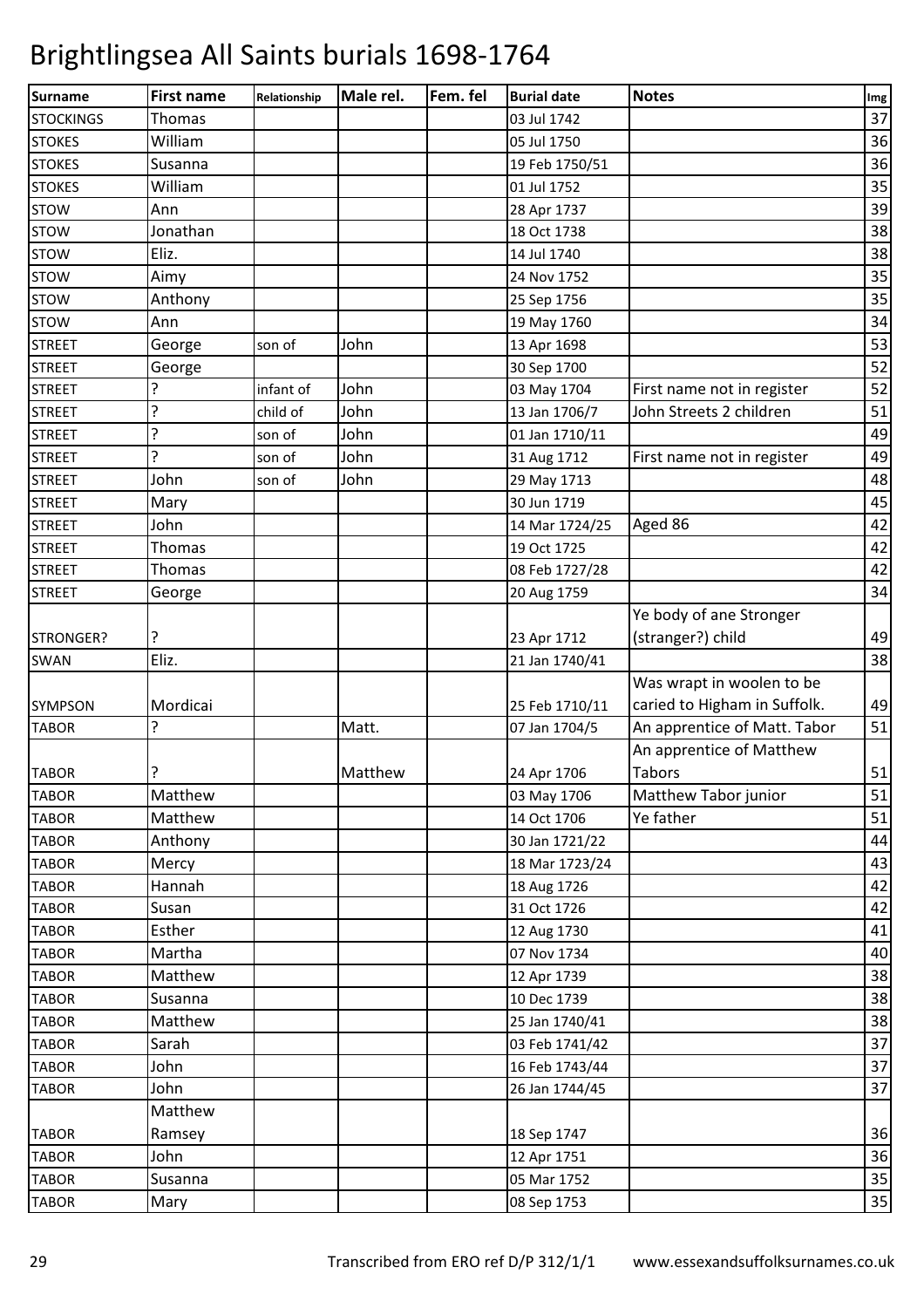| <b>Surname</b>     | <b>First name</b> | Relationship | Male rel. | Fem. fel | <b>Burial date</b> | <b>Notes</b>               | Img |
|--------------------|-------------------|--------------|-----------|----------|--------------------|----------------------------|-----|
| <b>TABOR</b>       | John              |              |           |          | 03 Jun 1755        | John Tabor senior          | 35  |
| <b>TABOR</b>       | Susanna           |              |           |          | 10 Jun 1755        |                            | 35  |
| <b>TABOR</b>       | Jane              |              |           |          | 24 Feb 1756        |                            | 35  |
| <b>TABOR</b>       | Susanna           |              |           |          | 06 Jun 1756        |                            | 35  |
| <b>TABOR</b>       | Mary              |              |           |          | 03 Feb 1759        |                            | 34  |
| <b>TABOR</b>       | Esther            |              |           |          | 08 May 1759        |                            | 34  |
| <b>TABOR</b>       | Jemima            | dau of       | William   | Judith   | 06 Jun 1762        |                            | 34  |
| <b>TALBOR</b>      | Matthew           |              |           |          | 07 Jun 1720        |                            | 44  |
| <b>THORRINGTON</b> | John              |              |           |          | 14 Oct 1759        |                            | 34  |
| <b>TISDALE</b>     | Hannah            | wife of      | Joseph    |          | 10 Apr 1764        |                            | 33  |
| <b>TODD</b>        | Elizabeth         |              |           |          | 20 Mar 1760        |                            | 34  |
| <b>TODD</b>        | John              |              |           |          | 15 Oct 1764        |                            | 33  |
| <b>TOUGHTWORD</b>  | Mary              |              |           |          | 17 Nov 1731        |                            | 40  |
| <b>TUDOR</b>       | Ann               |              |           |          | 16 Jun 1752        |                            | 35  |
| <b>TUDOR</b>       | Edward            |              |           |          | 02 Dec 1753        |                            | 35  |
| <b>TUDOR</b>       | Sarah             |              |           |          | 04 Feb 1760        | Junior                     | 34  |
| <b>TUDOR</b>       | Sarah             |              |           |          | 06 Feb 1760        | Senior                     | 34  |
| <b>TUDOR</b>       | Edward            |              |           |          | 08 May 1763        |                            | 33  |
| <b>TURNER</b>      | Elizabeth         |              |           |          | 30 Dec 1699        |                            | 53  |
| <b>TURNER</b>      | Sarah             |              |           |          | 19 Mar 1699/00     |                            | 52  |
| <b>TURNER</b>      | Mary              |              |           |          | 22 Dec 1750        |                            | 36  |
| <b>TURNER</b>      | Edward            |              |           |          | 28 Feb 1750/51     |                            | 36  |
| TWIG?              | Thomas            |              |           |          | 06 Oct 1724        |                            | 43  |
| <b>TYE</b>         | John              |              |           |          | 23 Mar 1731/32     |                            | 40  |
| <b>UPSON</b>       | Anna              | dau of       |           | 5.       | 26 Jan 1699/00     | Daughter of ye Wid. Upson  | 52  |
| <b>VINCENT</b>     | George            |              |           |          | 02 Nov 1761        |                            | 34  |
| <b>VINTENER</b>    | 5.                | child of     | John      |          | 01 Jul 1708        | First name not in register | 50  |
| <b>VINTNER</b>     | Henrie            | son of       | John      |          | 08 Feb 1714/15     |                            | 47  |
| <b>VINTNER</b>     | Thomas            |              |           |          | 19 Mar 1726/27     |                            | 42  |
| <b>VINTNER</b>     | John              |              |           |          | 08 Feb 1729/30     |                            | 41  |
| <b>VINTNER</b>     | Mary              |              |           |          | 10 Dec 1738        |                            | 38  |
| <b>VINTREY</b>     | John              |              |           |          | 30 Mar 1721        |                            | 44  |
| <b>WADE</b>        | ?                 | child of     | John      |          | 14 Mar 1698/99     | John Wade buried a child.  | 53  |
| <b>WADE</b>        | Mary              |              |           |          | 26 Sep 1757        |                            | 35  |
| WAKELING           | Ann               |              |           |          | 29 Jul 1732        |                            | 40  |
| WAKELING           | Ralph             |              |           |          | 16 Nov 1733        |                            | 40  |
| WAKELING           | Richard           |              |           |          | 31 Aug 1740        |                            | 38  |
| <b>WARD</b>        | Susanna           |              |           |          | 18 Aug 1711        |                            | 49  |
| <b>WARD</b>        | Jake              |              |           |          | 16 Oct 1747        |                            | 36  |
| <b>WARFORD</b>     | Mary              |              |           |          | 05 Mar 1752        |                            | 35  |
| <b>WARFORD</b>     | Thos.             |              |           |          | 19 Jan 1763        |                            | 33  |
| <b>WARNER</b>      | Grace             |              |           |          | 17 Oct 1743        |                            | 37  |
| <b>WARNER</b>      | Nathaniel         |              |           |          | 29 Dec 1747        |                            | 36  |
| <b>WARNER</b>      | Hannah            |              |           |          | 30 Apr 1750        |                            | 36  |
| WARREN             | Susannah          |              |           |          | 20 Feb 1720/21     |                            | 44  |
| <b>WARREN</b>      | Stephen           |              |           |          | 04 Feb 1721/22     |                            | 44  |
| <b>WARREN</b>      | Mary              |              |           |          | 31 May 1745        |                            | 37  |
| <b>WATERS</b>      | Jasper            |              |           |          | 13 Apr 1736        |                            | 39  |
| <b>WATERS</b>      | Sarah             |              |           |          | 04 Oct 1747        |                            | 36  |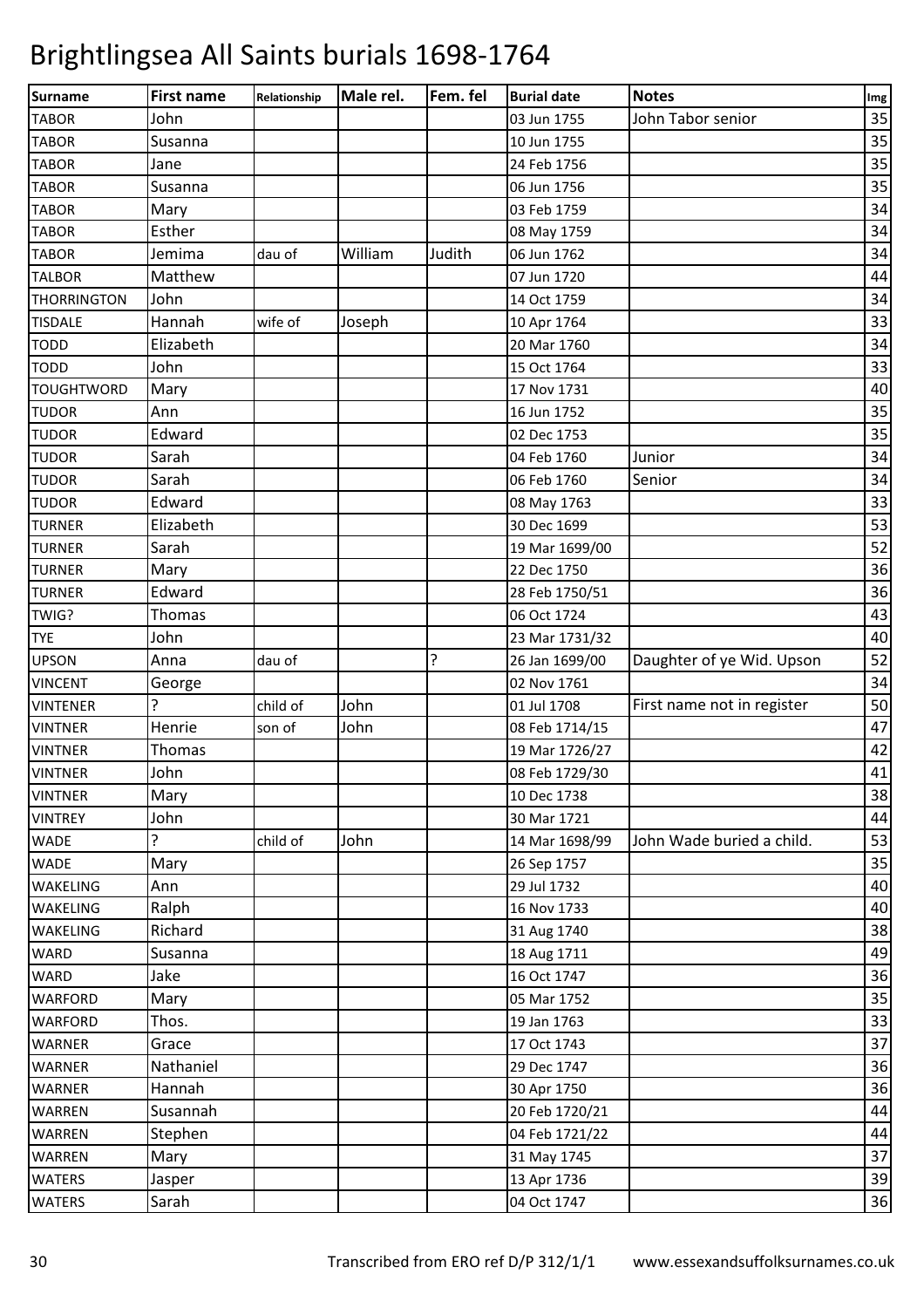| <b>Surname</b>    | <b>First name</b> | Relationship | Male rel. | Fem. fel | <b>Burial date</b> | <b>Notes</b>                    | Img |
|-------------------|-------------------|--------------|-----------|----------|--------------------|---------------------------------|-----|
| <b>WATERS</b>     | Ann               |              |           |          | 01 Nov 1748        |                                 | 36  |
| <b>WATERS</b>     | John              |              |           |          | 26 Jun 1750        |                                 | 36  |
| <b>WATERS</b>     | Frances           |              |           |          | 06 Jul 1762        | Widow                           | 34  |
|                   |                   |              |           |          |                    | Mary Watson, maidservant of     |     |
| <b>WATSON</b>     | Mary              | servant of   | ? ا       |          | 07 Sep 1710        | Mr. Murray                      | 49  |
| <b>WATSON</b>     | John              |              |           |          | 01 Nov 1737        |                                 | 39  |
| WELLHAM           | Francis           |              |           |          | 31 Aug 1760        |                                 | 34  |
| WELLUM            | 5                 |              |           |          | 09 Sep 1699        | The Wid. Wellum                 | 53  |
| <b>WENLOCK</b>    | Nat.              |              |           |          | 17 Jul 1749        |                                 | 36  |
| <b>WENLOCK</b>    | Stephen           |              |           |          | 17 Dec 1754        |                                 | 35  |
| <b>WENLOCK</b>    | Robert            |              |           |          | 23 Jun 1759        |                                 | 34  |
| <b>WENLOCK</b>    | Sarah             |              |           |          | 13 Apr 1761        |                                 | 34  |
| <b>WENLOCK</b>    | Esther            | dau of       | Nathaniel | Mary     | 28 Mar 1763        |                                 | 33  |
| <b>WENLOCK</b>    | Elizabeth         | dau of       | Nathl.    | Mary     | 25 Jul 1763        |                                 | 33  |
| <b>WENT</b>       | James             |              |           |          | 11 Oct 1748        |                                 | 36  |
| <b>WENT</b>       | Sarah             |              |           |          | 03 Sep 1751        |                                 | 36  |
| <b>WHITE</b>      | Martha            |              |           |          | 07 Apr 1735        |                                 | 39  |
| <b>WHITE</b>      | Lettice           |              |           |          | 07 Sep 1747        |                                 | 36  |
| <b>WHITE</b>      | Henry             |              |           |          | 12 Oct 1750        |                                 | 36  |
| <b>WHITE</b>      | Mary              |              |           |          | 25 Oct 1759        |                                 | 34  |
| <b>WHITE</b>      | James             |              |           |          | 02 Nov 1761        |                                 | 34  |
| <b>WHITE</b>      | Henry             |              |           |          | 18 Apr 1763        |                                 | 33  |
|                   |                   |              |           |          |                    |                                 |     |
| <b>WHITE</b>      | Elizabeth         | dau of       |           | Mary     | 04 Sep 1763        | Daughter of Mary White, widow   | 33  |
| <b>WHITE</b>      | Thomas            | son of       |           | ?        | 11 Dec 1763        | Son of the Widow White          | 33  |
|                   |                   |              |           |          |                    | Shipwrackt people & bound for   |     |
| <b>WHITEHOUSE</b> | Arabella          | dau of       | Will      |          | 15 Apr 1698        | Ireland                         | 53  |
|                   |                   |              |           |          |                    | Martha Gray, daughter-in-law of |     |
| <b>WHITEMAN</b>   | Martha            |              | Wm.       |          | 28 Sep 1718        | Wm. Whiteman                    | 46  |
| <b>WHITING</b>    | Susannah          |              |           |          | 10 Jul 1724        |                                 | 43  |
| <b>WHITING</b>    | Susan             |              |           |          | 27 Oct 1724        |                                 | 42  |
| <b>WHITING</b>    | Elizabeth         |              |           |          | 01 Nov 1739        |                                 | 38  |
| <b>WHITING</b>    | Whiting           |              |           |          | 06 Oct 1749        |                                 | 36  |
| <b>WHITLEY</b>    | Mary              |              |           |          | 26 Feb 1750/51     |                                 | 36  |
| <b>WHITMAN</b>    | Mary              | wife of      | William   |          | 11 Feb 1717/18     |                                 | 46  |
| <b>WHITMAN</b>    | William           |              |           |          | 25 Jan 1729/30     |                                 | 41  |
| <b>WHITMAN</b>    | Ann               |              |           |          | 31 Jul 1749        |                                 | 36  |
|                   |                   |              |           |          |                    | A Towne child by Mr. Whittman   |     |
| <b>WHITTMAN</b>   | ?                 | child of     | ?         |          | ** 1698/9          | (date unclear)                  | 53  |
| WI[D_]HAM         | Arthur            |              |           |          | 21 Jul 1717        |                                 | 46  |
| <b>WILE</b>       | John              |              |           |          | 04 May 1728        |                                 | 41  |
| WILEY             | Rebekkah          |              |           |          | 14 Oct 1723        |                                 | 43  |
| <b>WILEY</b>      | Rebekah           |              |           |          | 30 Sep 1724        |                                 | 43  |
| WILEY             | Eliz.             |              |           |          | 22 Oct 1738        |                                 | 38  |
| <b>WILEY</b>      | John              |              |           |          | 21 Nov 1741        |                                 | 38  |
| <b>WILEY</b>      | Joseph            |              |           |          | 02 Nov 1742        |                                 | 37  |
| <b>WILEY</b>      | Susan             |              |           |          | 13 Oct 1743        |                                 | 37  |
| <b>WILKINSON</b>  | Joseph            | son of       | Joseph    |          | 08 Sep 1710        |                                 | 49  |
| <b>WILKINSONE</b> | Elizabeth         | dau of       | Joseph    |          | 19 Nov 1712        |                                 | 48  |